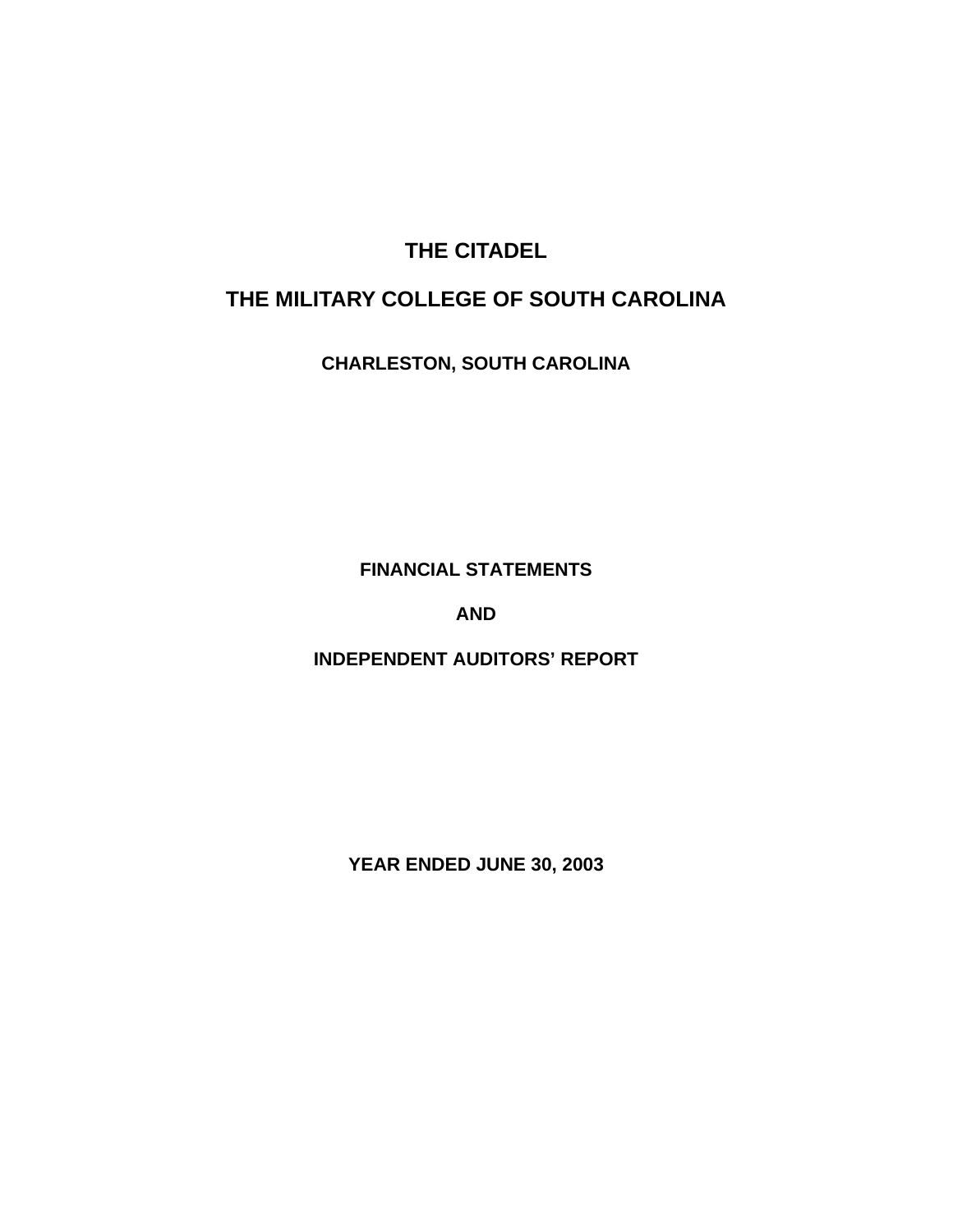# **TABLE OF CONTENTS**

| Page                                                                                                                                          |
|-----------------------------------------------------------------------------------------------------------------------------------------------|
|                                                                                                                                               |
|                                                                                                                                               |
| <b>BASIC FINANCIAL STATEMENTS</b>                                                                                                             |
|                                                                                                                                               |
|                                                                                                                                               |
|                                                                                                                                               |
|                                                                                                                                               |
|                                                                                                                                               |
| 38<br>NOTES TO SCHEDULE OF EXPENDITURES OF FEDERAL AWARDS                                                                                     |
| REPORT ON COMPLIANCE AND ON INTERNAL CONTROL<br>OVER FINANCIAL REPORTING BASED ON AN AUDIT<br>OF FINANCIAL STATEMENTS PERFORMED IN ACCORDANCE |
| REPORT ON COMPLIANCE WITH REQUIREMENTS<br>APPLICABLE TO ITS MAJOR PROGRAM AND INTERNAL<br>CONTROL OVER COMPLIANCE IN ACCORDANCE WITH          |
|                                                                                                                                               |
|                                                                                                                                               |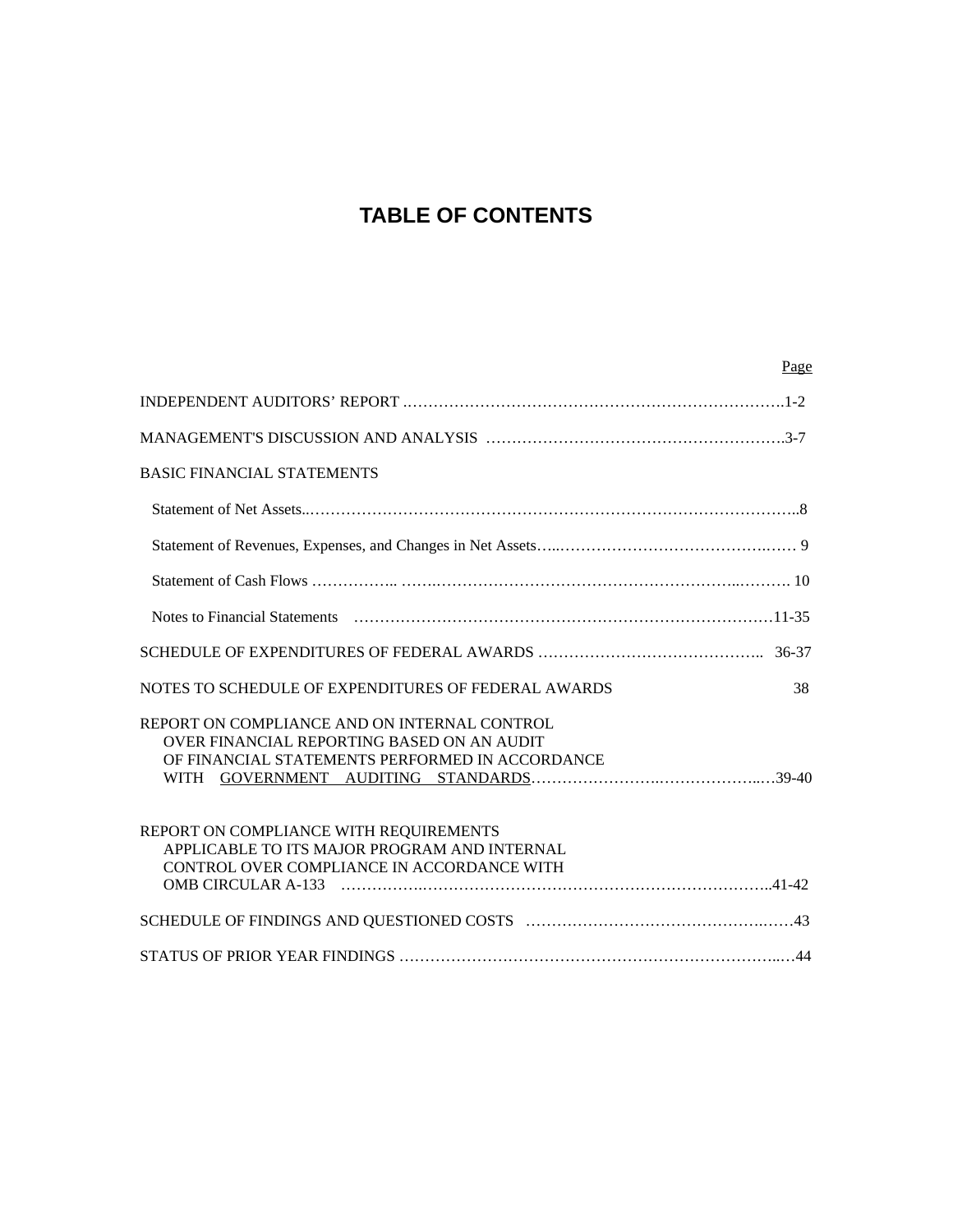

#### **Independent Auditors' Report**

The Office of the State Auditor and and state and and state and state  $\mathbb{R}^n$ Members of the Board of Visitors The Citadel, The Military College of South Carolina Charleston, South Carolina

We have audited the accompanying basic financial statements of **The Citadel, The Military College of South Carolina**, (The Citadel) as of June 30, 2003 and for the year then ended as listed in the table of contents. These financial statements are the responsibility of The Citadel's management. Our responsibility is to express an opinion on these financial statements based on our audit. We did not audit the financial statements of The Citadel Trust, Inc., a component unit of The Citadel, which financial statements reflect 29% of total assets and 7% of total revenues. Those statements were audited by other auditors whose report thereon has been furnished to us, and our opinion, insofar as it relates to the amounts included for that component unit, is based solely on the report of the other auditors.

We conducted our audit in accordance with auditing standards generally accepted in the United States of America and the standards applicable to financial audits contained in *Government Auditing Standards,* issued by the Comptroller General of the United States. Those standards require that we plan and perform the audit to obtain reasonable assurance about whether the financial statements are free of material misstatement. An audit includes examining, on a test basis, evidence supporting the amounts and disclosures in the financial statements. An audit also includes assessing the accounting principles used and significant estimates made by management, as well as evaluating the overall financial statement presentation. We believe that our audit provides a reasonable basis for our opinion.

As discussed in Note 1 to the basic financial statements, the accompanying financial statements of The Citadel are intended to present the financial position, the changes in its financial position, and cash flows of only that portion of the business type activities of the State of South Carolina financial reporting entity that is attributable to the transactions of The Citadel. They do not purport to and do not, present fairly the financial position of the State of South Carolina, as of June 30, 2003, and the changes in its financial position and its cash flows, where applicable, for the year then ended in conformity with accounting principles generally accepted in the United States of America.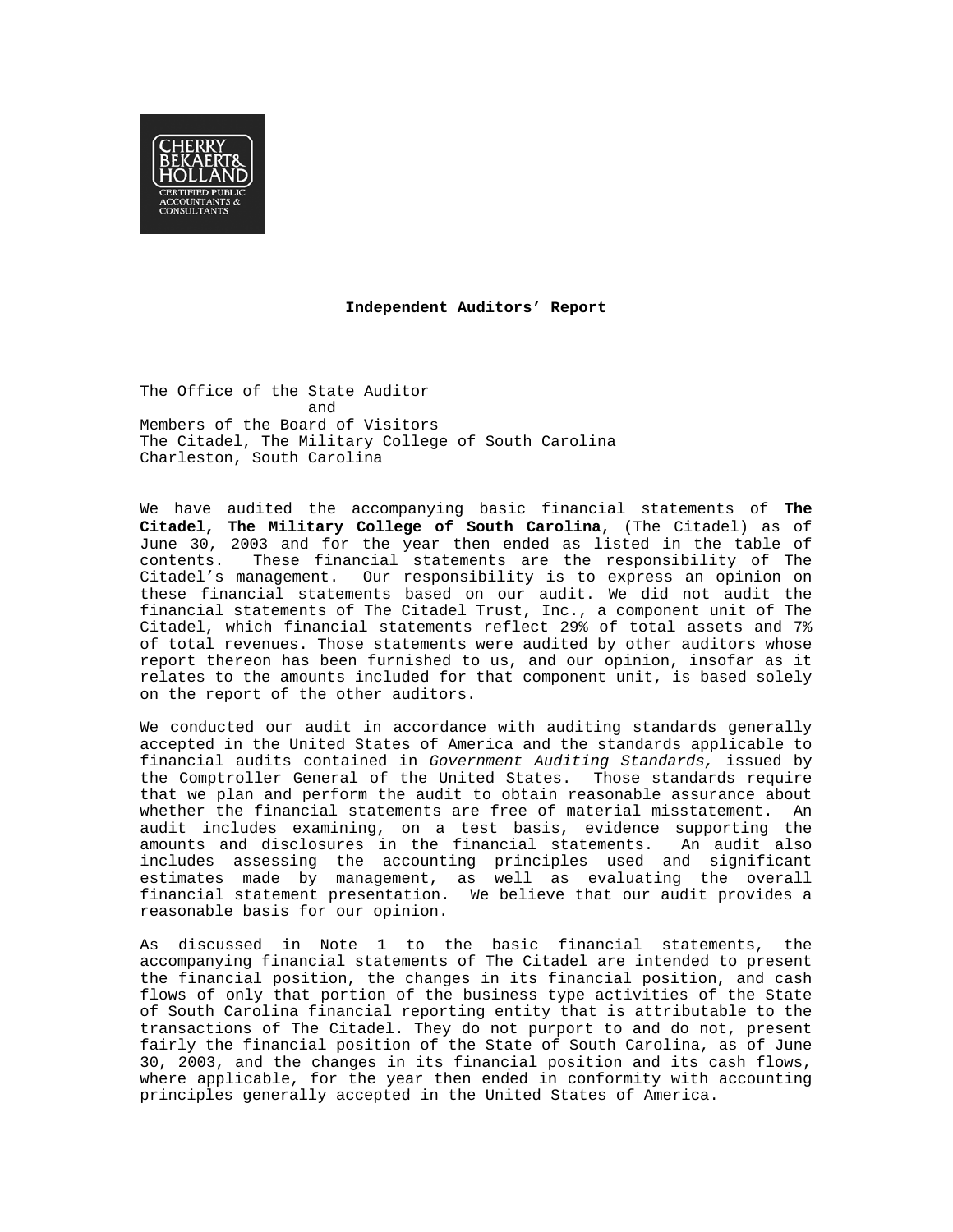In our opinion, based on our audit and the report of the other auditors, the financial statements referred to above present fairly, in all material respects, the financial position of The Citadel as of June 30, 2003, and the changes in its financial position and its cash flows for the year then ended in conformity with accounting principles generally accepted in the United States of America.

In accordance with *Government Auditing Standards,* we have also issued our report dated September 5, 2003 on our consideration of The Citadel's internal control over financial reporting and our tests of its compliance with certain provisions of laws, regulations, contracts and grants. That report is an integral part of an audit performed in accordance with *Government Auditing Standards* and should be read in conjunction with this report in considering the results of our audit.

The Management's Discussion and Analysis on pages 3 through 6 are not a required part of the financial statements but are supplementary information required by the Governmental Accounting Standards Board. We have applied certain limited procedures, which consisted principally of management regarding the methods of measurement and presentation of the supplementary information. However, we did not audit the information and express no opinion on it.

Our audit was performed for the purpose of forming an opinion on the basic financial statements of The Citadel, taken as a whole. The accompanying schedule of expenditures of federal awards is presented for purposes of additional analysis as required by U.S. Office of Management and Budget Circular A-133, *Audits of States, Local Governments, and Non-Profit Organizations,* and is not a required part of the financial statements. Such information has been subjected to the auditing procedures applied in the audit of the basic financial statements and, in our opinion, is fairly stated, in all material respects, in relation to the financial statements taken as a whole.

Beaufort, South Carolina September 5, 2003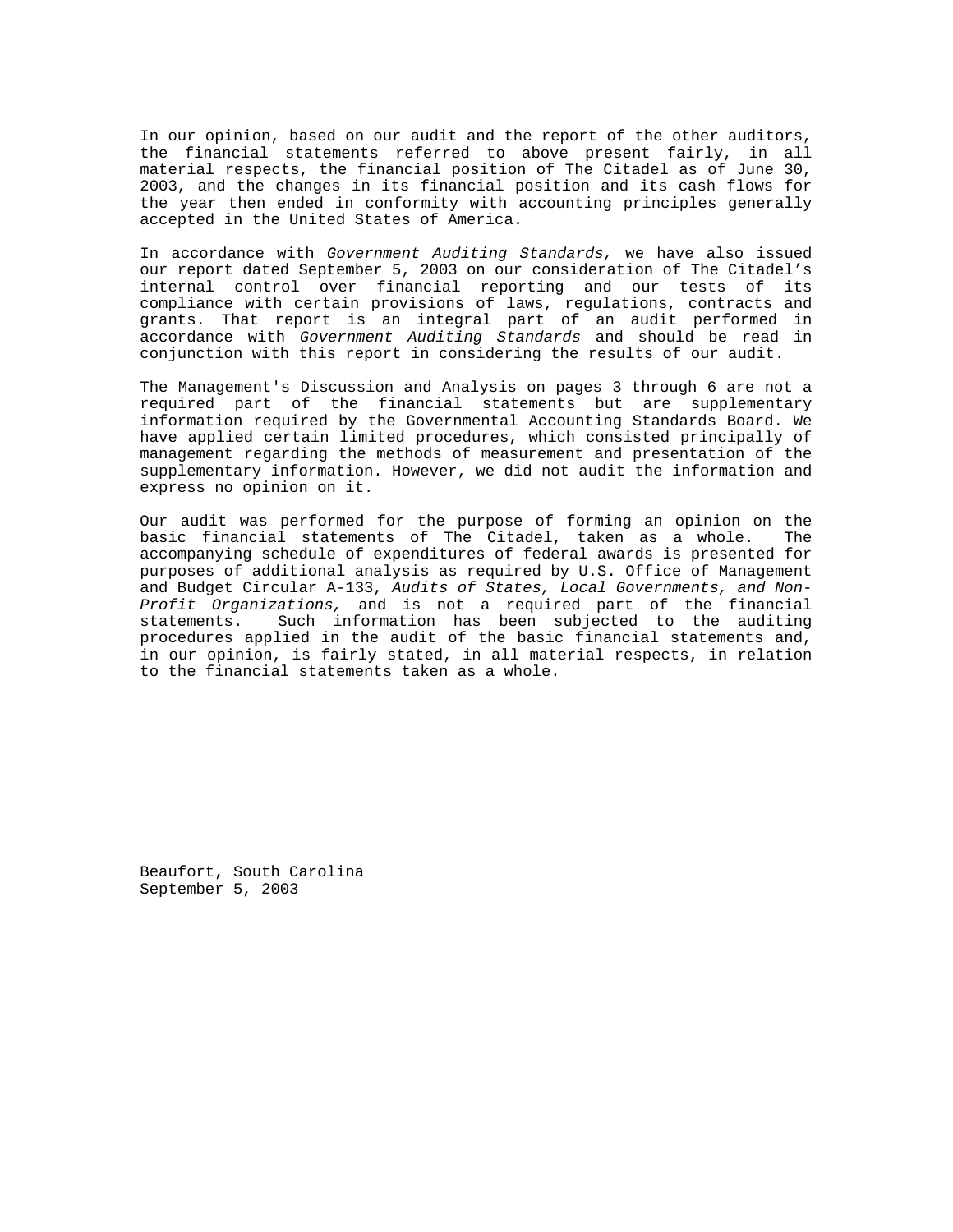## **Management's Discussion and Analysis June 30, 2003**

#### **Overview of the Financial Statements and Financial Analysis**

The Citadel is pleased to present its financial statements for fiscal year 2003. While audited financial statements for fiscal year 2002 are not presented with this report, condensed operations and financial position data will be presented in this section in order to illustrate certain increases and decreases. However, the emphasis of discussions about these statements will be on current year data. In addition, this discussion will focus on operations and financial position of the primary institution—The Citadel, and will not include its component unit—The Citadel Trust.

This report consists of a series of financial statements, prepared in accordance with the Governmental Accounting Standards Board (GASB) in Statement No. 34, *Basic Financial Statements and Management's Discussion and Analysis—for State and Local Governments,* and Statement No. 35, *Basic Financial Statements—and Management's Discussion and Analysis—for Colleges and Universities.* These financial statements focus on the financial condition of the College, the results of operations and cash flows of the College as a whole.

There are three financial statements presented: the Statement of Net Assets; the Statement of Revenues, Expenses, and Changes in Net Assets; and, the Statement of Cash Flows. These statements present financial information in a format similar to that used by private corporations. The College's net assets (the difference between assets and liabilities) are one indicator of the improvement or erosion of the College's financial health when considered with non-financial facts such as enrollment levels and the condition of the facilities.

This discussion and analysis of the College's financial statements provide an overview of its financial activities for the year. One major activity—a \$27.6 million dollar reconstruction project of Padgett-Thomas Barracks (P-T Barracks) stands out throughout all the College's statistics. This project is partially funded with a \$15 million federal construction grant. As of June 30, 2003, all federal funds had been drawn in anticipation of disbursement within 90 days of the grant ending date. This construction activity affects construction in progress, cash on hand, deferred income, accounts payable and construction retainages.

#### **Summary of Net Assets**

The Statement of Net Assets presents the assets, liabilities, and net assets of the College as of the end of the fiscal year. The Statement of Net Assets is a point of time financial statement. The purpose of the Statement of Net Assets is to present to the readers of the financial statements a fiscal snapshot of The Citadel. The Statement of Net Assets presents end-of-year data concerning Assets (property that we own and what we are owed by others), Liabilities (what we owe to others and have collected from others before we have provided the service), and Net Assets (Assets minus Liabilities). It is prepared under the accrual basis of accounting, where revenues and assets are recognized when the service is provided and expenses and liabilities are recognized when others provide the service to us, regardless of when cash is exchanged.

From the data presented, readers of the Statement of Net Assets are able to determine the assets available to continue the operations of the institution. They are also able to determine how much the institution owes vendors, investors, and lending institutions. Finally, the Statement of Net Assets provides a picture of the net assets (assets minus liabilities) and their availability for expenditure by the institution.

Net assets are divided into three major categories. The first category, invested in capital assets, net of debt, provides the institution's equity in property, plant, and equipment owned by the institution. The next asset category is restricted net assets, which is divided into two categories, nonexpendable and expendable. Restricted nonexpendable net assets consist solely of the College's permanent endowment funds which are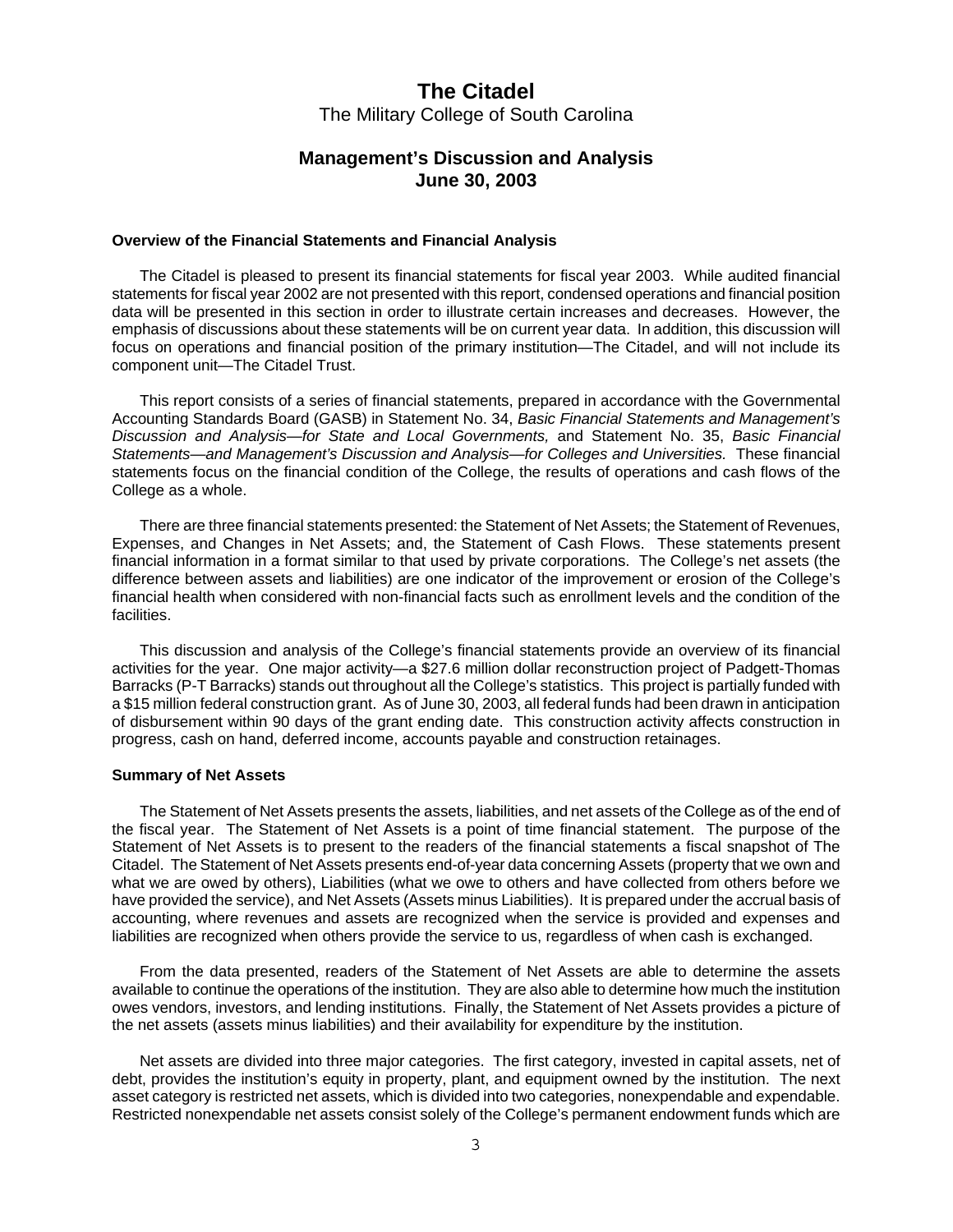## **Management's Discussion and Analysis June 30, 2003**

only available for investment purposes. Expendable restricted net assets are available for expenditure by the institution but must be spent for purposes as determined by donors and/or external entities that have placed time or purpose restrictions on the use of the assets. The final category is unrestricted net assets. Unrestricted assets are available to the institution for any lawful purpose of the institution. Although unrestricted net assets are not subject to externally imposed stipulations, substantially all of the College's unrestricted net assets have been designated for various academic and research programs and initiatives. **Condensed Summary of Net Assets** (*thousands of dollars*)

|                                         |              |              | Increase/   | <b>Percent</b> |
|-----------------------------------------|--------------|--------------|-------------|----------------|
| <b>Assets:</b>                          | 2003         | 2002         | (Decrease)  | Change         |
| Current assets                          | \$<br>21,695 | \$<br>20.796 | \$<br>899   | 4.32%          |
| Capital assets, net                     | 88,556       | 80,534       | 8,022       | 9.96%          |
| Other assets                            | 8,553        | 2,318        | 6,235       | 268.98%        |
| <b>Total Assets</b>                     | 118,804      | 103,648      | 15,156      | 14.62%         |
| Liabilities:                            |              |              |             |                |
| <b>Current Liabilities</b>              | 15,224       | 7.671        | 7,553       | 98.46%         |
| <b>Noncurrent Liabilities</b>           | 25,873       | 27,085       | (1,212)     | $(4.47)\%$     |
| <b>Total Liabilities</b>                | 41,097       | 34.756       | 6.341       | 18.24%         |
| <b>Net Assets:</b>                      |              |              |             |                |
| Invested in capital assets, net of debt | 63,550       | 56,324       | 7,226       | 12.83%         |
| Restricted - expendable                 | 4,963        | 3,752        | 1,211       | 32.28%         |
| Unrestricted                            | 9,194        | 8,816        | 378         | 4.29%          |
| <b>Total Net Assets</b>                 | \$<br>77.707 | \$<br>68,892 | \$<br>8,815 | 12.80%         |

- Total Assets of the College increased by \$15.2 million. Capital assets increased \$8 million, driven by a \$10.9 million increase in Construction In Progress, due almost exclusively to P-T Barracks. This construction in progress increase is partially offset by \$3.2 million in depreciation, creating a net increase in capital assets of \$8.0 million. The category of Other Assets increased by \$6.2 million primarily due to \$5.9 million of federal funds drawn in advance for P-T Barracks.
- Total liabilities of The Citadel increased by \$6.3 million. Current Liabilities increased \$7.5 million, primarily due to deferred revenue recognized for P-T Barracks. This deferred revenue is the result of \$5.9 million of federal funds drawn in advance mentioned in the previous paragraph. Accounts payable—primarily for construction projects—creates the remaining increase in the current liability category. Non current liabilities decreased by \$1.2 million due to payments on bonds, capital leases and notes payable.
- Although all categories of Net Assets increased during the year, the \$8.8 million overall increase was largely attributable to the increase in capital assets, net of debt, of \$7.2 million—primarily due to the P-T Barracks construction project.

#### **Summary of Revenues, Expenses and Changes in Net Assets**

 The Statement of Revenues, Expenses and Changes in Net Assets presents the revenues earned and expenses incurred during the year. Activities are reported as either operating or non-operating. A public college's dependency on state aid and gifts will result in operating deficits. The GASB requires State Appropriations and gifts to be classified as non-operating revenues. The utilization of long-lived assets, referred to as Capital Assets, is reflected in the financial statements as depreciation, which amortizes the cost of an asset over its expected useful life.

Changes in total net assets as presented on the Statement of Net Assets are based on the activity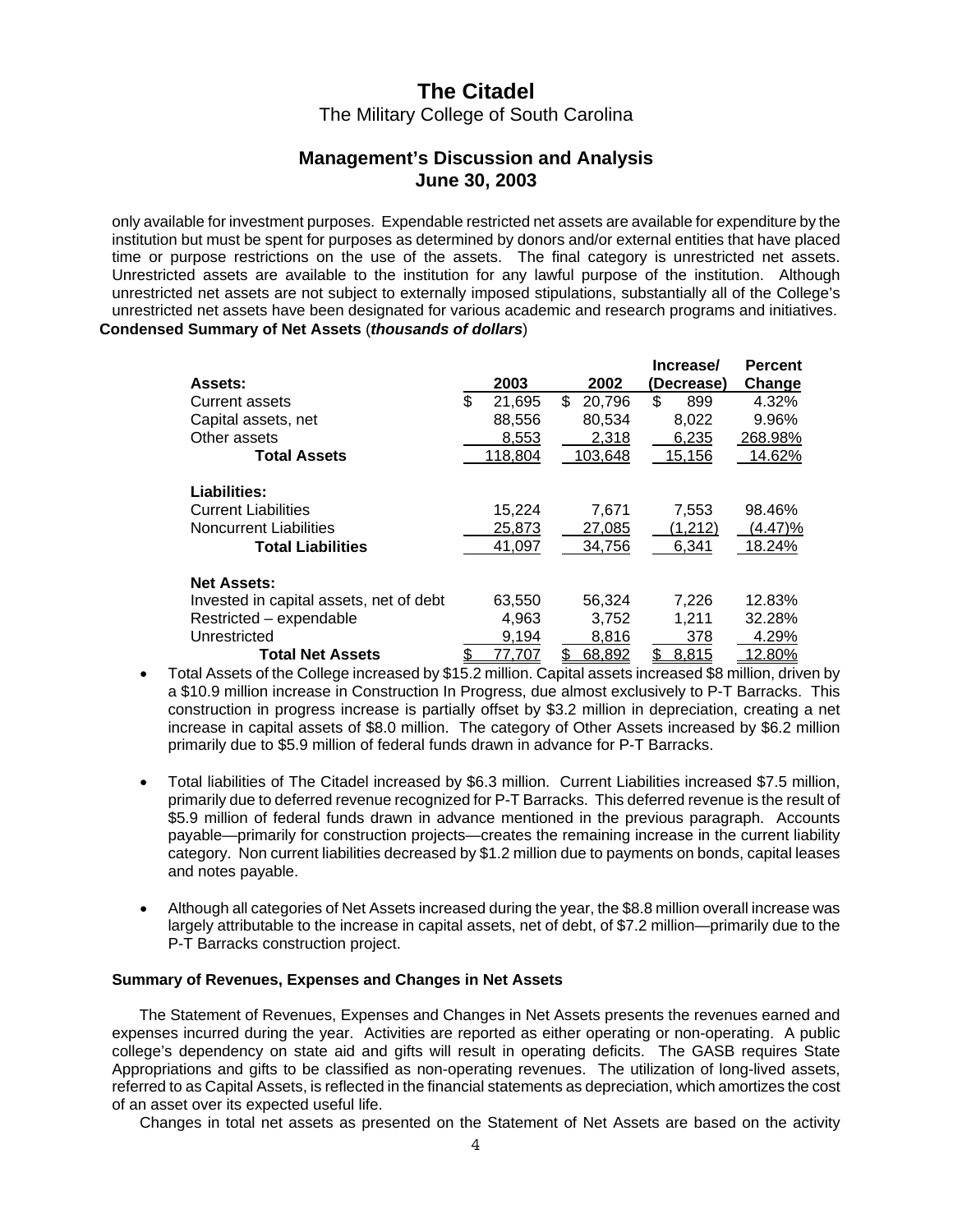## **Management's Discussion and Analysis June 30, 2003**

presented in the Statement of Revenues, Expenses, and Changes in Net Assets. The purpose of the statement is to present the revenues received by the institution, both operating and non-operating, and the expenses paid by the institution, operating and non-operating and any other revenues, expenses, gains and losses received or spent by the institution.

Generally speaking, operating revenues are received for providing goods and services to the various customers and constituencies of the institution. Operating expenses are those expenses paid to acquire or produce the goods and services provided in return for the operating revenues, and to carry out the mission of the institution. Non-operating revenues are revenues received for which goods and services are not provided. State capital appropriations and capital grants and gifts are considered neither operating nor non-operating revenues and are reported after "Income before other revenues, expenses, gains or losses."

#### **Condensed Summary of Revenues, Expenses and Changes in Net Assets** *(thousands of dollars)*

| <b>Operating Revenues:</b><br>Student tuition and fees<br>Sales and services<br>Grants and contracts<br>Other operating revenues                                                    | \$<br>2003<br>14,704<br>20,968<br>4,045<br>846        | \$<br>2002<br>13,219<br>20,321<br>3,465<br>888        | \$<br>Increase/<br>(Decrease)<br>1,485<br>647<br>580<br>(42) | <b>Percent</b><br>Change<br>11.23%<br>3.18%<br>16.74%<br>(4.73%) |
|-------------------------------------------------------------------------------------------------------------------------------------------------------------------------------------|-------------------------------------------------------|-------------------------------------------------------|--------------------------------------------------------------|------------------------------------------------------------------|
| Total operating revenues                                                                                                                                                            | 40,563                                                | 37,893                                                | 2,670                                                        | 7.05%                                                            |
| <b>Operating Expenses:</b><br>Compensation & employee benefits<br>Services & supplies<br><b>Utilities</b><br>Depreciation<br>Scholarships & fellowships<br>Total operating expenses | 34,780<br>24,669<br>2,477<br>3,199<br>2,227<br>67,352 | 33,943<br>22,617<br>2,229<br>3,222<br>2,127<br>64,138 | 837<br>2,052<br>248<br>(23)<br>100<br>3,214                  | 2.47%<br>9.07%<br>11.13%<br>$(0.71)$ %<br>4.70%<br>5.01%         |
| Operating loss                                                                                                                                                                      | (26,789)                                              | (26, 245)                                             | (544)                                                        | 2.07%                                                            |
| <b>Nonoperating Revenues (Expenses):</b>                                                                                                                                            |                                                       |                                                       |                                                              |                                                                  |
| State appropriations<br>Grants                                                                                                                                                      | 15,755<br>4,733                                       | 17,710<br>4,000                                       | (1, 955)<br>733                                              | $(11.04)\%$<br>18.33%                                            |
| Gifts                                                                                                                                                                               | 1,758                                                 | 1,626                                                 | 132                                                          | 8.12%                                                            |
| Investment income                                                                                                                                                                   | 837                                                   | 675                                                   | 162                                                          | 24.00%                                                           |
| Interest expense                                                                                                                                                                    | (1, 342)                                              | (1,256)                                               | (86)                                                         | 6.85%                                                            |
| Other nonoperating revenues/expenses<br>Total nonoperating revenues (expenses)<br>Income before other revenues, expenses,<br>special & extraordinary items & transfers              | 116<br>21,857<br>(4,932)                              | 119<br>22,874<br>(3, 371)                             | (3)<br>(1, 017)<br>(1, 561)                                  | $(2.52)\%$<br><u>(4.45)%</u><br>46.31%                           |
| Capital grants & appropriations                                                                                                                                                     | 10,553                                                | 2,787                                                 | 7,766                                                        | 278.65%                                                          |
| Gain/(loss) on disposal of capital assets                                                                                                                                           | (11)                                                  |                                                       | (11)                                                         | $(5600.00)\%$                                                    |
| <b>Transfers from Citadel Trust</b>                                                                                                                                                 | 3,205                                                 | 3,907                                                 | (702)                                                        | $(17.97)\%$                                                      |
| <b>Change in Net Assets</b>                                                                                                                                                         | 8,815                                                 | 3,323                                                 | 5,492                                                        | 165.29%                                                          |
| <b>Net Assets, Beginning</b>                                                                                                                                                        | 68,892                                                | 65,569                                                | 3,323                                                        | 5.07%                                                            |
| <b>Net Assets, Ending</b>                                                                                                                                                           | \$<br>77,707                                          | \$<br>68,892                                          | \$<br>8,815                                                  | 12.80%                                                           |

The Condensed Summary of Revenues, Expenses and in Net Assets reflects a positive year with an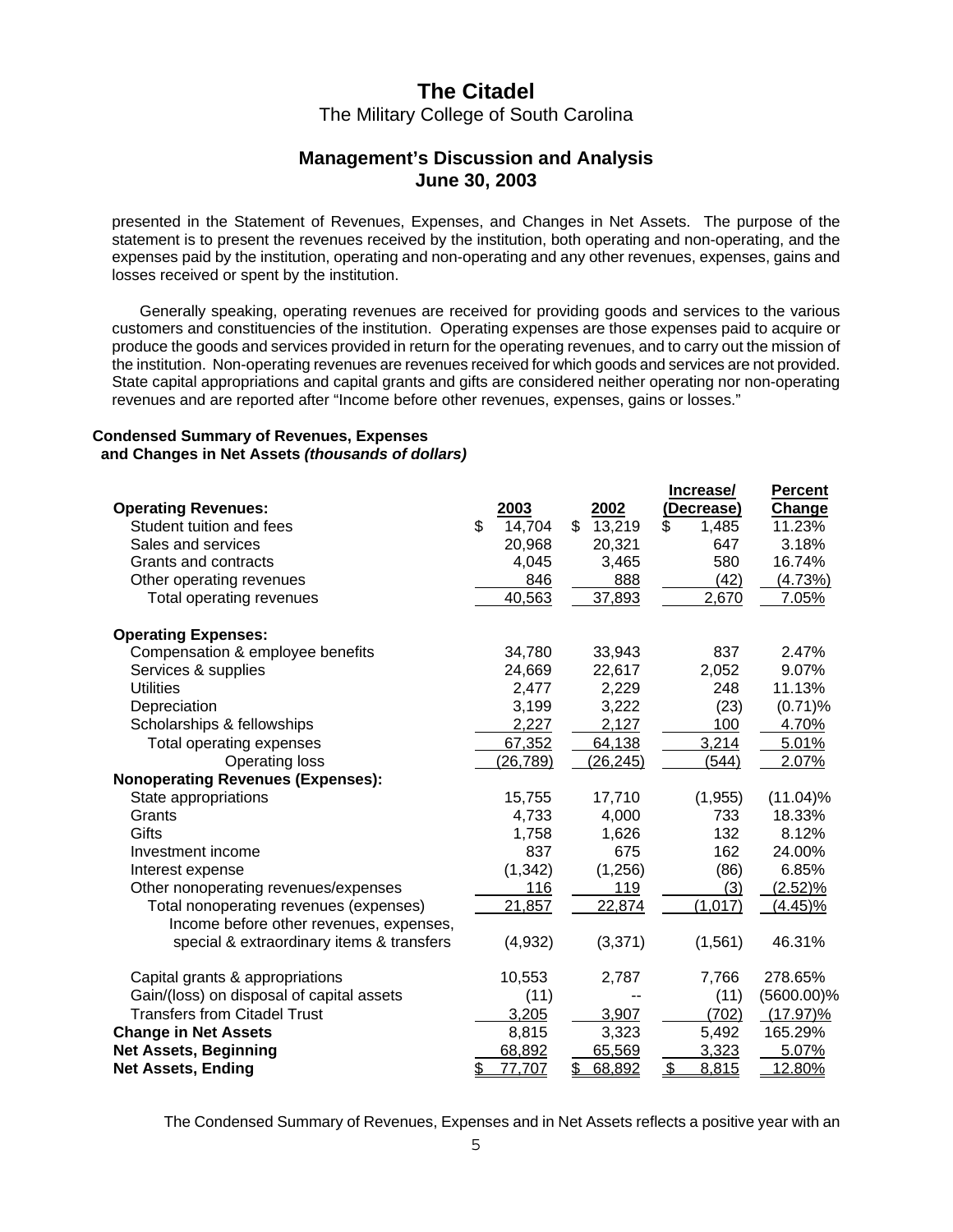## **Management's Discussion and Analysis June 30, 2003**

increase in Net Assets at the end of the year. Some highlights of the information presented on this Summary are as follows:

- The College experienced a \$2.7 million increase in operating revenues. This is comprised primarily of fee increases for student tuition and fees which generated an additional \$1.5 million to compensate for State budget cuts, and an increase in auxiliary fees (\$.8 million) required to keep auxiliaries self supporting. An additional \$.6 million came from increased lottery funded scholarship grants.
- Operating expenses at The College increased by \$3.2 million. The largest portion of this increase is \$2 million increase in expenditures for services and supplies. This includes \$1.9 million for noncapitalized repairs to Deas Hall. Compensation and employee benefits increased \$.8 million due to a 2% pay raise for all employees in January 2003.
- The \$1.0 million reduction in Nonoperating Revenues and Expenses was due to a decrease in State Appropriations (\$2 million), offset by \$.7 increase in new operating grants (primarily lotteryfunded technology grants) and \$.2 increase in investment income. The College experienced two separate mid-year budget cuts from the State. The stock market turnaround during the last 6 months of the fiscal year created an increase in investment income.
- The increase of \$7.8 million in capital grants and appropriations is attributable to the federal grant for PT Barracks construction.

#### **Statement of Cash Flows**

 The final statement presented is the Statement of Cash Flows. The Statement of Cash Flows presents detailed information about the cash activity of the College during the year. The statement is divided into five parts. The first part deals with operating cash flows and shows the net cash used by the operating activities of the institution. The second section reflects cash flows from non-capital financing activities. This section reflects the cash received and spent for non-operating, non-investing, and non-capital financing purposes. The third section deals with cash flows from capital and related financing activities. This section deals with the cash used for the acquisition and construction of capital and related items. The fourth section reflects the cash flows from investing activities and shows the purchases, proceeds, and interest received from investing activities. The fifth section reconciles the net cash used to the operating income or loss reflected on the Statement of Revenues. Expenses, and Changes in Net Assets.

#### **Capital Asset and Debt Administration**

 No buildings were placed in service in fiscal year 2003. Most of the \$10.9 million increase in Construction in Progress is related to P-T Barracks construction, which is slated for completion at the end of fiscal year 2004. A \$2.2 million revitalization of Deas Hall was well under way by the close of this fiscal year. The College refunded and retired the \$3 million Series 2001 Athletic Facilities Revenue Bond due February 2004 by issuing a 15-year, \$3,150,0000 Athletic Facilities Refunding Revenue Bond in February 2003.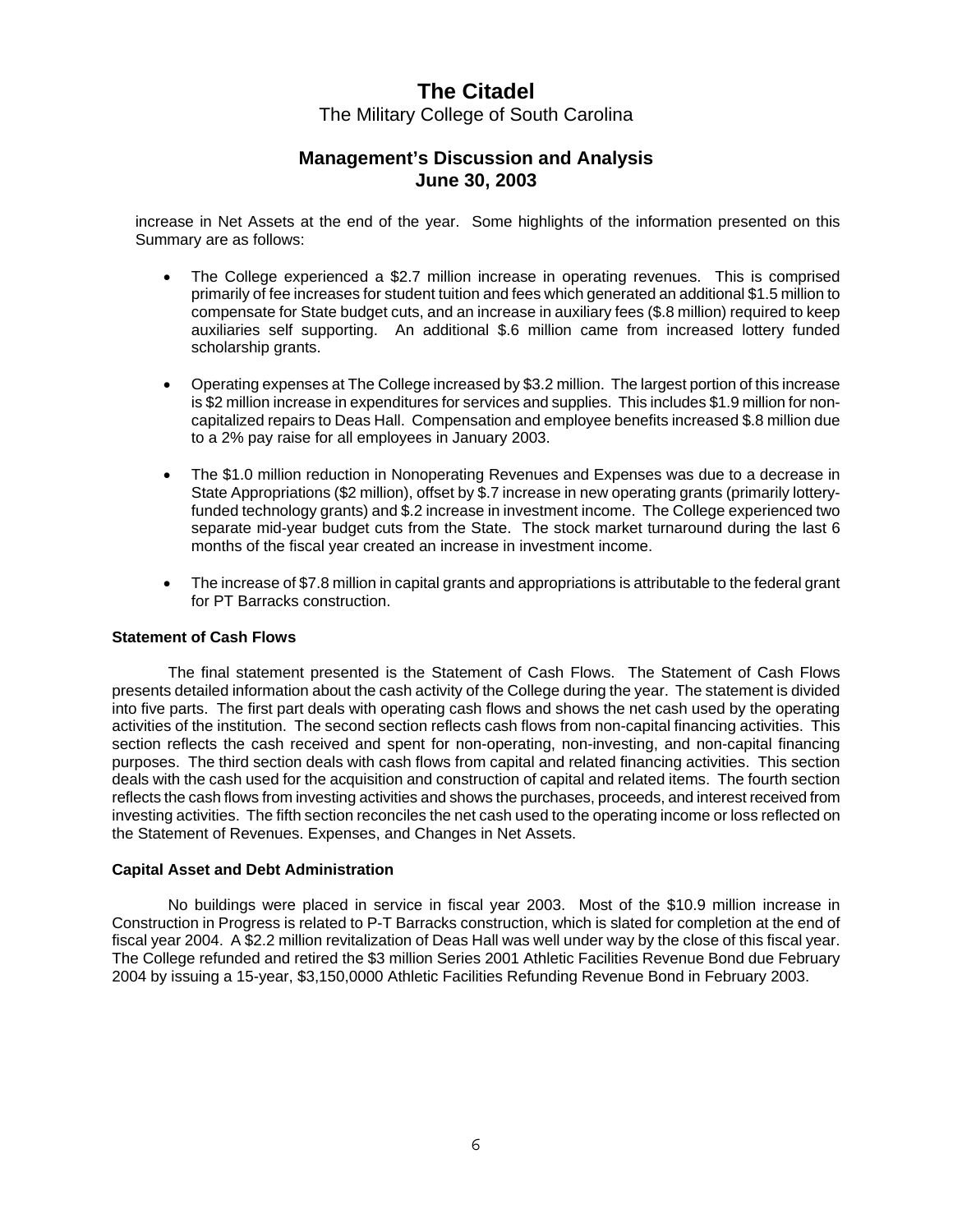## **Management's Discussion and Analysis June 30, 2003**

#### **Economic Outlook**

 The economic position of The Citadel is closely tied to that of the State of South Carolina. The State closed fiscal year 2003 with a \$22 million operating deficit, which followed a \$155 million deficit in the previous year, primarily due to collections falling below estimates for income and sales taxes. The State imposed midyear budget cuts and sequestered funds, which they eventfully cut during fiscal year 2003. State Constitutional requirements to restore amounts withdrawn from the State's General Reserve to balance the 2004 budget make fiscal year 2004 budget cuts to State agencies a near certainty.

 In anticipation of the State's economic condition, and in recognition that The Citadel budget for fiscal year 2004 reflects State Appropriation funding of less than one-fourth of the total College budget, The Citadel Board of Visitors adopted a 18.2 percent tuition increase for in-state and 14.5 percent increase for out-of-state students.

 Although a year characterized by budget cuts and no cost-of- living raises looms for The Citadel, tuition increases for in-state students are mitigated by South Carolina Education Lottery scholarships— Palmetto Fellows (\$6,700), LIFE (\$4,700 plus \$300 book allowance), and the first year HOPE (\$2,650).

 Despite the economic downturn and State budget cuts, The Citadel finished the fiscal year better off than in the previous year. Proof lies beyond the quantifiable increase in net assets of \$8 million, but can also be found in the fact that many more students desire to attend The Citadel than can be accepted, and those that are accepted have record high SAT scores and high school rankings. The lottery plays an important part in the economic life of the College and its students. The College has benefited from funds allocated for technology. Students have benefited from lottery-funded scholarships.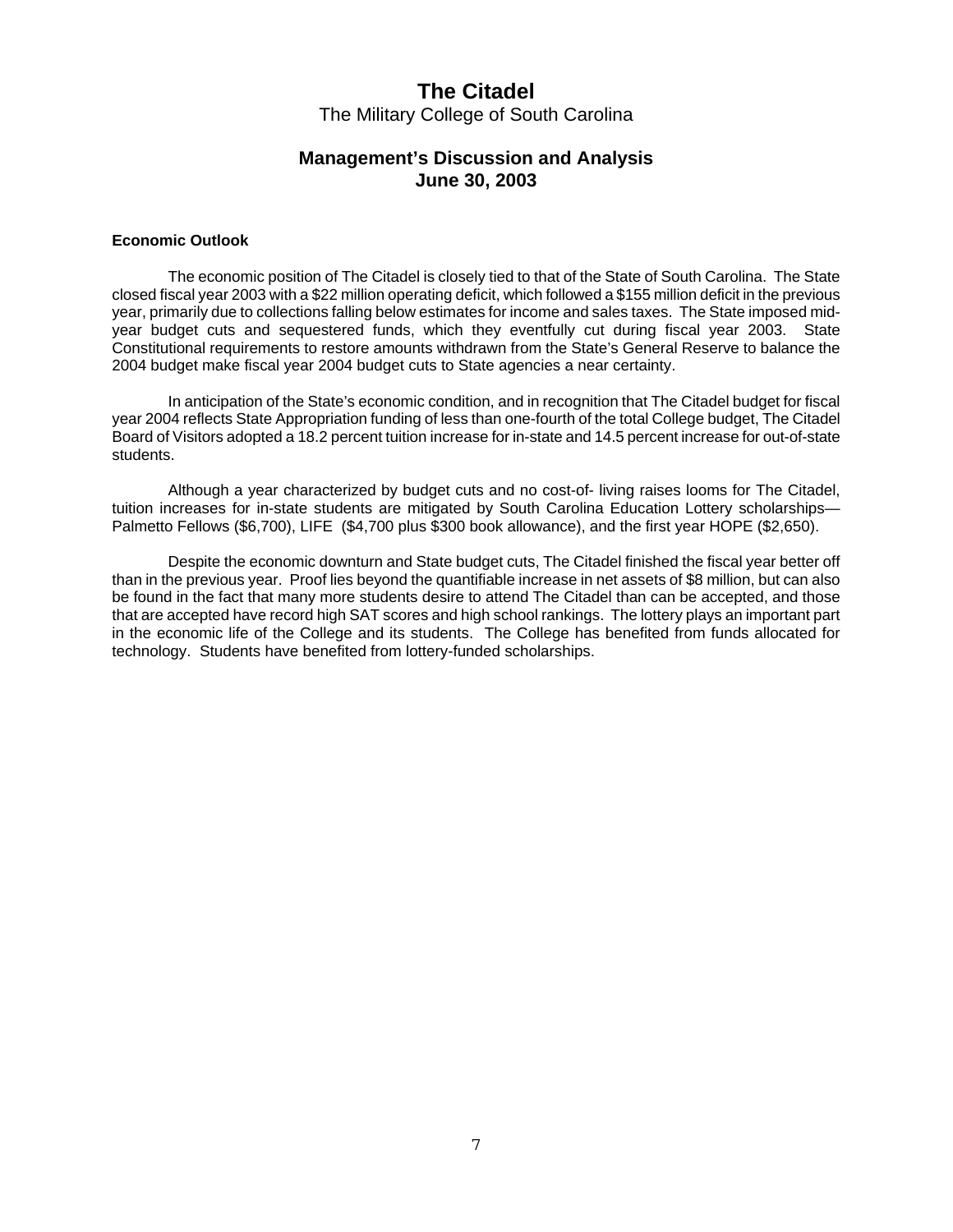# **THE CITADEL**

#### **The Military College of South Carolina Statement of Net Assets June 30, 2003**

|                                                                                                  | <b>The</b><br>Citadel  | The<br><b>Citadel Trust</b> | Total                  |
|--------------------------------------------------------------------------------------------------|------------------------|-----------------------------|------------------------|
| <b>ASSETS</b>                                                                                    |                        |                             |                        |
| <b>Current Assets</b><br>Cash and cash equivalents                                               | \$<br>12,685,178       | \$<br>265,340               | \$<br>12,950,518       |
| Investments                                                                                      |                        | 2,754,519                   | 2,754,519              |
| <b>Restricted Assets - Current</b>                                                               |                        |                             |                        |
| Cash and cash equivalents                                                                        | 4,402,813              | 305,544                     | 4,708,357              |
| Investments                                                                                      |                        | 5,751,560                   | 5,751,560              |
| Pledges receivable<br>Student loans receivable                                                   | 145,588                | 508,577<br>64,989           | 654,165<br>64,989      |
| Accounts receivable (Net of provision for Doubtful Accounts of \$287,655)                        | 2,362,600              | 209,943                     | 2,572,543              |
| Note receivable                                                                                  | 20,000                 |                             | 20.000                 |
| Pledges receivable                                                                               |                        | 119,180                     | 119,180                |
| Inventories                                                                                      | 1,708,515              | 41,340                      | 1,708,515              |
| Prepaid expenses<br>Total current assets                                                         | 370,434<br>21,695,128  |                             | 411,774                |
|                                                                                                  |                        | 10,020,992                  | 31,716,120             |
| <b>Noncurrent Assets</b>                                                                         |                        |                             |                        |
| Notes receivable                                                                                 | 49,000                 |                             | 49,000                 |
| Pledges receivable                                                                               |                        | 249,576                     | 249,576                |
| Cash surrender value of life insurance                                                           |                        | 26,835                      | 26,835                 |
| <b>Restricted Assets - Noncurrent</b><br>Cash and cash equivalents                               | 7,620,653              | 1,578,411                   | 9,199,064              |
| Investments                                                                                      |                        | 34,253,950                  | 34,253,950             |
| Pledges receivable                                                                               | 126,997                | 951,745                     | 1,078,742              |
| Student loans receivable                                                                         | 548,486                | 392,622                     | 941,108                |
| Cash surrender value of life insurance                                                           |                        | 359,701                     | 359,701                |
| Capital assets, net of accumulated depreciation                                                  | 88,556,358             |                             | 88,556,358             |
| Other                                                                                            | 207,831                |                             | 207,831                |
| Total noncurrent assets                                                                          | 97,109,325             | 37,812,840                  | 134,922,165            |
| <b>Total assets</b>                                                                              | \$<br>118,804,453      | \$<br>47,833,832            | \$<br>166,638,285      |
| <b>LIABILITIES</b>                                                                               |                        |                             |                        |
| <b>Current Liabilities</b>                                                                       |                        |                             |                        |
| Accounts and retainages payable                                                                  | \$<br>3,024,728        | \$<br>2,204                 | \$<br>3,026,932        |
| Accrued payroll and related liabilities                                                          | 1,720,311              | 11.654                      | 1,731,965              |
| Accrued compensated absences and related liabilities                                             | 1,036,900              |                             | 1,036,900              |
| Accrued interest payable<br>Deferred revenues                                                    | 319,757                |                             | 319,757                |
| Long-term liabilities                                                                            | 6,878,430<br>1,582,341 |                             | 6,878,430<br>1,582,341 |
| Deposits                                                                                         | 661,414                |                             | 661,414                |
| Annuities payable                                                                                |                        | 8,190                       | 8,190                  |
| <b>Total current liabilities</b>                                                                 | 15,223,881             | 22,048                      | 15,245,929             |
|                                                                                                  |                        |                             |                        |
| <b>Noncurrent Liabilities</b>                                                                    |                        |                             |                        |
| Perkins Loan Program - Federal liability<br>Accrued compensated absences and related liabilities | 512,793<br>842,938     |                             | 512,793<br>842,938     |
| Deposits                                                                                         | 458,756                |                             | 458,756                |
| Deferred compensation liability                                                                  |                        | 576,961                     | 576,961                |
| Long-term liabilities                                                                            | 23,997,653             |                             | 23,997,653             |
| Annuities payable                                                                                |                        | 26,232                      | 26,232                 |
| Funds held for others                                                                            | 60,815                 |                             | 60,815                 |
| <b>Total noncurrent liabilities</b>                                                              | 25,872,955             | 603,193                     | 26,476,148             |
| <b>Total liabilities</b>                                                                         | \$<br>41,096,836       | \$<br>625,241               | \$<br>41,722,077       |
| NET ASSETS                                                                                       |                        |                             |                        |
| Invested in capital assets, net of related debt                                                  | \$<br>63,869,611       | \$                          | \$<br>63,869,611       |
| Restricted for Nonexpendable:                                                                    |                        |                             |                        |
| Scholarships                                                                                     |                        | 16,518,041                  | 16,518,041             |
| Other                                                                                            |                        | 2,609,305                   | 2,609,305              |
| Annuity                                                                                          |                        | 72,653                      | 72,653                 |
| Restricted for Expendable:<br>Scholarships, research, instruction and other                      | 1,490,553              | 21,228,679                  | 22,719,232             |
| Loans                                                                                            | 117,814                | 992,017                     | 1,109,831              |
| Capital projects                                                                                 | 3,252,677              | 217,567                     | 3,470,244              |
| Debt service                                                                                     | 11,803                 |                             | 11,803                 |
| Unrestricted                                                                                     | 8,965,159              | 5,570,329                   | 14,535,488             |
| <b>Total net assets</b>                                                                          | \$<br>77,707,617       | \$<br>47,208,591            | \$<br>124,916,208      |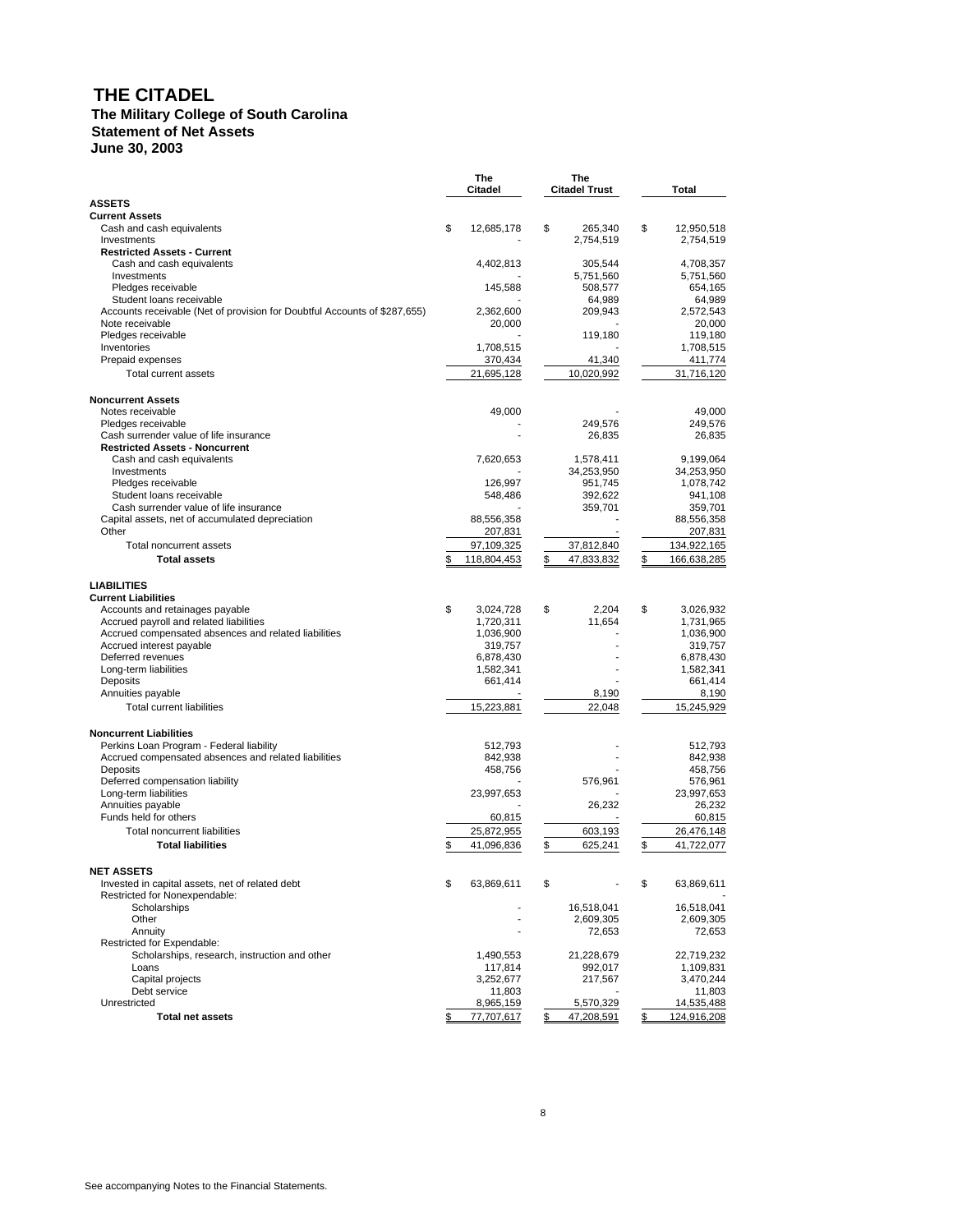#### **THE CITADEL**

#### **The Military College of South Carolina Statement of Cash Flows For the year ended June 30, 2003**

|                                                                                   |          | The<br>Citadel            | The<br><b>Citadel Trust</b> |          | Total                     |
|-----------------------------------------------------------------------------------|----------|---------------------------|-----------------------------|----------|---------------------------|
| <b>CASH FLOWS FROM OPERATING ACTIVITIES</b>                                       |          |                           |                             |          |                           |
| Student tuition and fees                                                          | \$       | 15,398,483                | \$                          | \$       | 15,398,483                |
| Grants and contracts<br>Sales and services of educational and other activities    |          | 3,819,243<br>903,185      |                             |          | 3,819,243<br>903,185      |
| Sales and services of auxiliary enterprises                                       |          | 20,046,594                | ٠                           |          | 20,046,594                |
| Other operating receipts                                                          |          | 517,571                   |                             |          | 517,571                   |
| Payments to employees for salaries and benefits                                   |          | (34, 950, 330)            | (63, 684)                   |          | (35,014,014)              |
| Payments to suppliers                                                             |          | (23,969,317)              | (44, 483)                   |          | (24,013,800)              |
| Payments for utilities                                                            |          | (2,469,145)               |                             |          | (2,469,145)               |
| Payments to students for scholarships and fellowships<br>Loans issued to students |          | (2,227,363)<br>(105, 557) | $\overline{a}$              |          | (2,227,363)<br>(105, 557) |
| Collection of loans to students                                                   |          | 128,741                   | ÷.                          |          | 128,741                   |
| Funds held for others                                                             |          | 92,451                    |                             |          | 92,451                    |
| Student direct lending receipts                                                   |          | 10,635,007                |                             |          | 10,635,007                |
| Student direct lending disbursements                                              |          | (10,671,240)              |                             |          | (10,671,240)              |
| Net cash provided (used) by operating activities                                  |          | (22, 851, 677)            | (108, 167)                  |          | (22, 959, 844)            |
| <b>CASH FLOWS FROM NONCAPITAL FINANCING ACTIVITIES</b><br>State appropriations    |          | 15,754,606                |                             |          |                           |
| Gifts and grants for other than capital purposes                                  |          | 6,278,467                 | 3,934,254                   |          | 15,754,606<br>10,212,721  |
| Collections on note receivable                                                    |          | 20,000                    |                             |          | 20,000                    |
| Other non-operating revenues/expenses                                             |          | 116,667                   | 211,821                     |          | 328,488                   |
| Transfers from component unit                                                     |          | 3,204,796                 | (3,204,796)                 |          |                           |
| Net cash provided (used) by noncapital financing activities                       |          | 25,374,536                | 941,279                     |          | 26,315,815                |
| <b>CASH FLOWS FROM CAPITAL AND RELATED FINANCING ACTIVITIES</b>                   |          |                           |                             |          |                           |
| Proceeds from capital debt<br>State capital improvement bond proceeds             |          | 3,150,000                 |                             |          | 3,150,000                 |
| Capital grants and gifts received                                                 |          | 232,789<br>15,357,222     | 59,005                      |          | 232,789<br>15,416,227     |
| Proceeds from sale of capital assets                                              |          | 8,658                     |                             |          | 8,658                     |
| Purchases of capital assets                                                       |          | (9,863,512)               |                             |          | (9,863,512)               |
| Principal paid on capital debt and leases                                         |          | (4,371,096)               |                             |          | (4,371,096)               |
| Interest paid on capital related debt                                             |          | (1,342,551)               |                             |          | (1,342,551)               |
| Net cash provided (used) by capital and related financing activities              |          | 3,171,510                 | 59,005                      |          | 3,230,515                 |
| <b>CASH FLOWS FROM INVESTING ACTIVITIES</b>                                       |          |                           |                             |          |                           |
| Proceeds from sales and maturities of investments                                 |          |                           | 43,432,833                  |          | 43,432,833                |
| Interest on investments<br>Purchase of investments                                |          | 799,452                   | 976,190                     |          | 1,775,642                 |
|                                                                                   |          | 799,452                   | (45, 351, 870)              |          | (45,351,870)              |
| Net cash provided (used) by investing activities<br>Net change in cash            |          | 6,493,821                 | (942,847)<br>(50, 730)      |          | (143, 395)<br>6,443,091   |
| Cash and cash equivalents - beginning of year                                     |          | 18,214,823                | 2,200,025                   |          | 20,414,848                |
| Cash and cash equivalents - end of year                                           |          | 24.708.644                | 2.149.295<br>\$             | \$       | 26,857,939                |
|                                                                                   |          |                           |                             |          |                           |
| Reconciliation of net operating income (loss) to net cash provided (used)         |          |                           |                             |          |                           |
| by operating activities:<br>Operating income (loss)                               | \$       | $(26,788,850)$ \$         | 1,323,835                   | - \$     | (25, 465, 015)            |
| Adjustments to reconcile operating income (loss) to net cash provided             |          |                           |                             |          |                           |
| (used) by operating activities                                                    |          |                           |                             |          |                           |
| Depreciation expense                                                              |          | 3,198,901                 |                             |          | 3,198,901                 |
| Interest and dividends on investments                                             |          |                           | (917, 647)                  |          | (917, 647)                |
| Realized and unrealized gains and losses on investments<br>Gifts in kind          |          | 67,450                    | (514, 355)                  |          | (514, 355)                |
| Funds held for others                                                             |          | 56,218                    |                             |          | 67,450<br>56,218          |
| Changes in assets and liabilities                                                 |          |                           |                             |          |                           |
| Accounts receivable, net                                                          |          | (310, 179)                |                             |          | (310, 179)                |
| Inventories                                                                       |          | 159,334                   |                             |          | 159,334                   |
| Student loans receivable                                                          |          | 27,172                    |                             |          | 27,172                    |
| Prepaid expenses<br>Accounts payable and accrued expenses                         |          | 116,969<br>128,610        |                             |          | 116,969<br>128,610        |
| Accrued compensated absences and related liabilities                              |          | 49,483                    |                             |          | 49,483                    |
| Deferred revenue                                                                  |          | 331,534                   |                             |          | 331,534                   |
| Student and other deposits                                                        |          | 111,681                   |                             |          | 111,681                   |
| Net cash provided (used) by operating activities                                  |          | (22, 851, 677)            | (108, 167)<br>\$            | \$       | (22, 959, 844)            |
| Non-cash transactions                                                             |          |                           |                             |          |                           |
| Increase in fair value of investments<br>Assignment of Perkins Loans              | \$<br>\$ | 511,819<br>7,289          | \$<br>2,719,098<br>\$       | \$<br>\$ | 3,230,917<br>7,289        |
| Gifts in kind (equipment)                                                         | \$       | 42,418                    | \$                          | \$       | 42,418                    |
| Gifts in kind (supplies)                                                          | \$       | 67,450 \$                 | 8,418 \$                    |          | 75,868                    |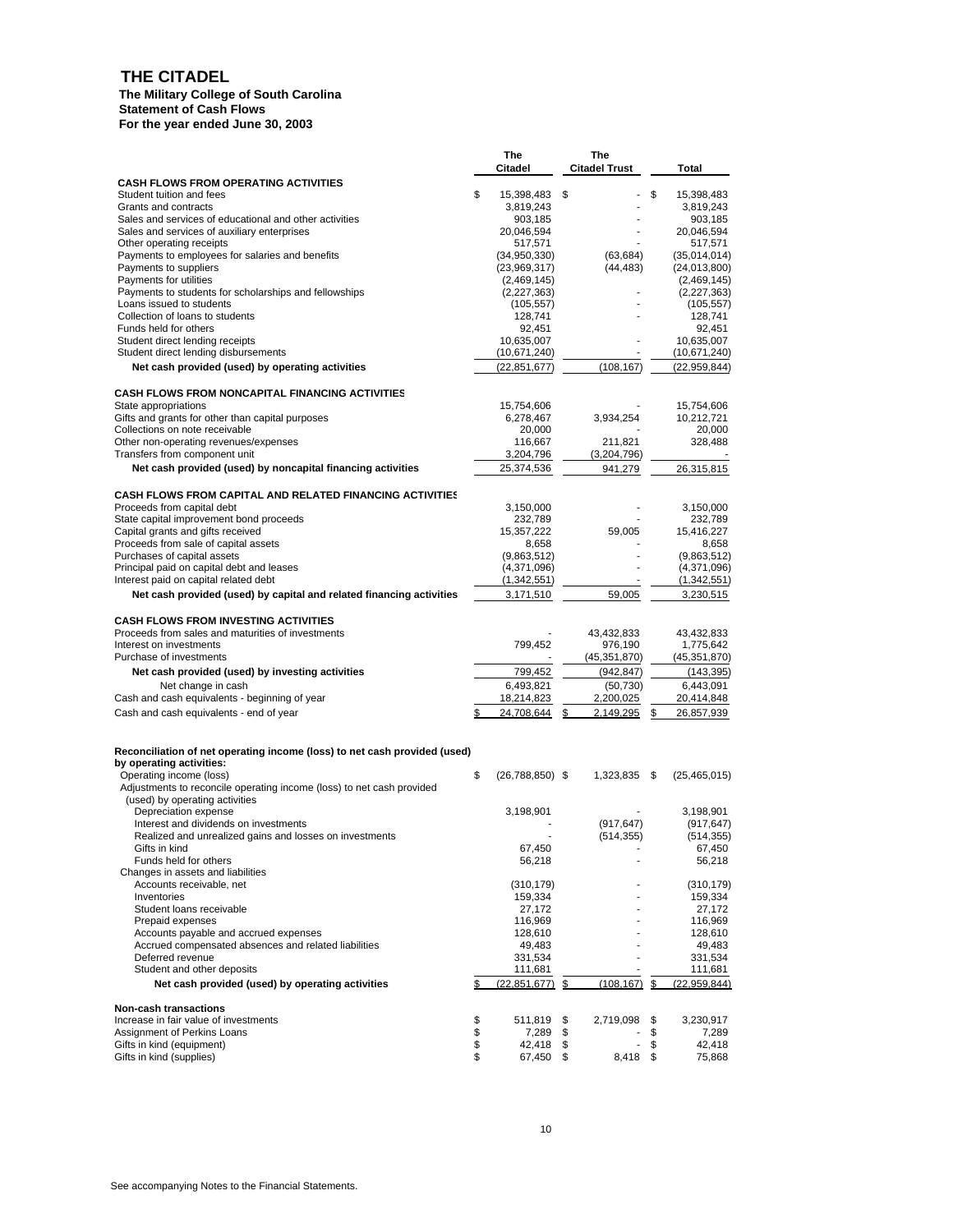### **NOTE 1—SUMMARY OF SIGNIFICANT ACCOUNTING POLICIES**

**Nature of Organization**: The Citadel is a State-supported, coeducational institution of higher education. The College is granted an annual appropriation for operating purposes as authorized by the South Carolina General Assembly. The appropriation as enacted becomes the legal operating budget for the institution. The Appropriation Act authorizes expenditures from funds appropriated from the General Fund of the State and authorizes expenditures of total operating funds. The laws of the State and the policies and procedures specified by the State for State agencies and institutions are applicable to the activities of The Citadel. The Citadel was established as an institution of higher education by Section 59-101-10 of the Code of Laws of South Carolina. The College is part of the primary government of the State of South Carolina and its funds are reported in the State's higher education funds in the Comprehensive Annual Financial Report of the State of South Carolina. Generally all State departments, agencies, and colleges are included in the State's reporting entity. These entities are financially accountable to and fiscally dependent on the State. Although the State-supported universities operate somewhat autonomously, they lack full corporate powers. In addition, the Governor and/or the General Assembly appoints most of their board members and budgets a significant portion of their funds.

The Citadel is governed by The Board of Visitors, which has seven members appointed by the General Assembly, three by the Citadel Alumni Association, and one by the Governor. The Board administers, has jurisdiction over, and is responsible for the management of The Citadel.

**Reporting Entity**: The financial reporting entity, as defined by GASB Statement No. 14, *The Financial Reporting Entity*, consists of the primary government, organizations for which the primary government is financially accountable and other organizations for which the nature and significance of their relationship with the primary government are such that exclusion could cause the financial statements to be misleading or incomplete. Accordingly, the financial statements include the accounts of The Citadel, as the primary government, and the accounts of The Citadel Trust (the "Trust"), its component unit. As required by generally accepted accounting principles, the financial reporting entity includes both the primary government and all of its component units. Component units are legally separate organizations for which the elected officials of the primary government are financially accountable. In turn component units may have component units.

The Trust was formed in 1991 as a non-profit eleemosynary corporation for the purpose of investing funds in order to provide scholarship and other financial assistance or support to The Citadel. The Trust is governed by a board of trustees appointed by The Citadel Board of Visitors. In addition, Citadel employees and facilities are used for virtually all activities of the Trust. The Trust has been reported as a blended component unit in the financial statements. The Trust is considered governmental in nature and, therefore, is subject to the governmental accounting model. Separate financial statements of the Trust can be requested from the College's controller at the following address: The Citadel, 171 Moultrie St., Charleston, SC 29409.

The Citadel is part of the primary government of the State of South Carolina.

**Financial Statements**: The financial statement presentation for The Citadel meets the requirements of Governmental Accounting Standards Board ("GASB") Statement No. 34, *Basic Financial Statements and Management's Discussion and Analysis for State and Local Governments*, and GASB Statement No. 35, *Basic Financial Statements and Management's Discussion and Analysis for Public Colleges and Universities.* The financial statement presentation provides a comprehensive, entity-wide perspective of the College's net assets, revenues, expenses and changes in net assets and cash flows that replaces the fund-group perspective previously required.

**Basis of Accounting**: For financial reporting purposes, The Citadel is considered a special-purpose government engaged only in business-type activities. Accordingly, the College's financial statements have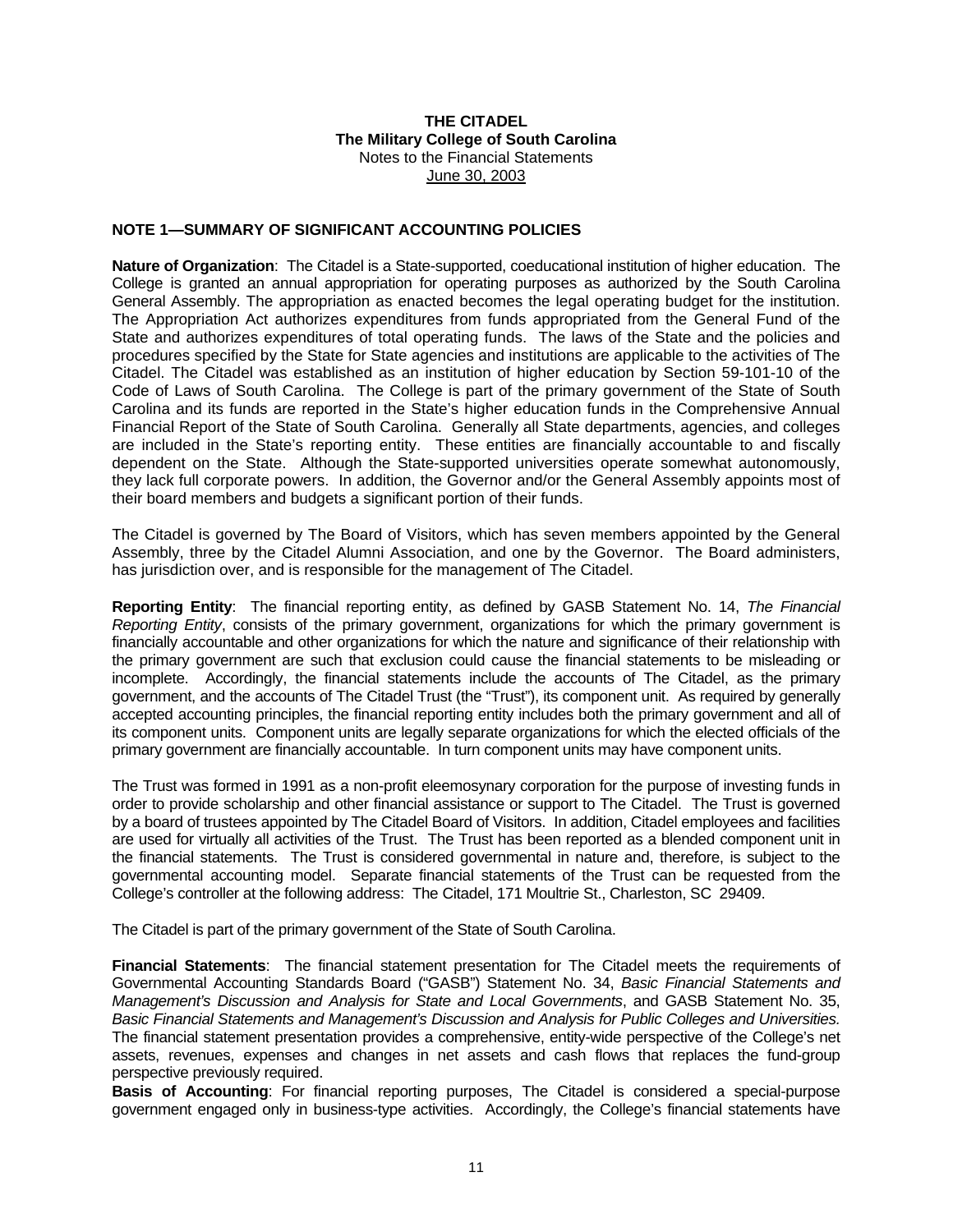#### **NOTE 1 – SUMMARY OF SIGNIFICANT ACCOUNTING POLICIES (continued)**

been presented using the economic resources measurement focus and the accrual basis of accounting. Under the accrual basis, revenues are recognized when earned, and expenses are recorded when an obligation has been incurred. Student tuition and auxiliary enterprise fees are presented net of scholarships and fellowships applied to student accounts, while stipends and other payments made directly are presented as scholarship and fellowship expenses. All significant intra-agency transactions have been eliminated.

The Citadel applies all applicable GASB pronouncements and, in accordance with GASB Statement No. 20, the State of South Carolina has elected to apply only those Financial Accounting Standards Board ("FASB") pronouncements issued on or before November 30, 1989, not in conflict with GASB standards.

The preparation of financial statements in conformity with generally accepted accounting principles requires management to make estimates and assumptions that affect the reported amounts of assets, liabilities, revenues, and expenditures/expenses, and affect disclosure of contingent assets and liabilities at the date of the financial statements. Actual results could differ from those estimates.

**Cash and Cash Equivalents**: For purposes of the statement of cash flows, The Citadel considers all highly liquid investments with an original maturity of three months or less to be cash equivalents. Funds invested through the State of South Carolina State Treasurer's Office are considered cash equivalents. Restricted cash and cash equivalents are comprised of bond proceeds, debt service funds and externally restricted funds.

**Investments**: The Citadel accounts for its investments at fair value in accordance with GASB Statement No. 31, *Accounting and Financial Reporting for Certain Investments and for External Investment Pools*. Changes in unrealized gain (loss) on the carrying value of investments are reported as a component of investment income in the statements of revenues, expenses and changes in net assets.

**Accounts Receivable**: Accounts receivable consists of tuition and fee charges to students and auxiliary enterprise services provided to students, faculty and staff. Accounts receivable also include amounts due from the Federal government, state and local governments, or private sources, in connection with reimbursement of allowable expenditures made pursuant to The Citadel's grants and contracts. Accounts receivable are recorded net of estimated uncollectible amounts.

**Inventories**: Inventories for resale are carried at cost on a first-in, first-out basis.

**Noncurrent Cash and Investments:** Noncurrent cash and investments primarily consist of permanently endowed funds and federal student loan funds. These funds are externally restricted and are classified as noncurrent assets in the statement of net assets.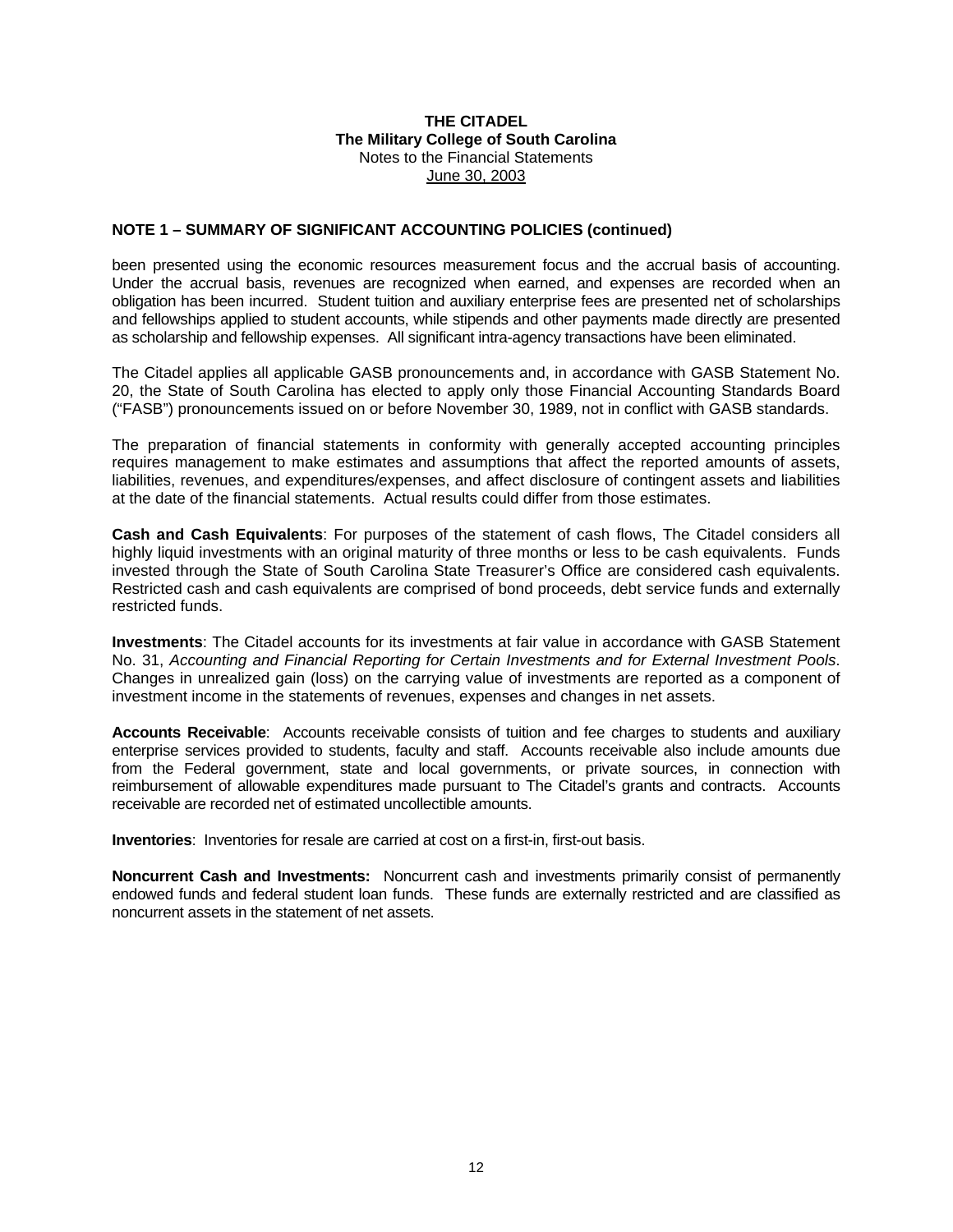#### **NOTE 1 – SUMMARY OF SIGNIFICANT ACCOUNTING POLICIES (continued)**

**Capital Assets**: Capital assets are recorded at cost at the date of acquisition or fair market value at the date of donation in the case of gifts. The Citadel follows capitalization guidelines established by the State of South Carolina. All land is capitalized, regardless of cost. Qualifying improvements that rest in or on the land itself are recorded as depreciable land improvements. Major additions and renovations and other improvements that add to the usable space, prepare existing buildings for new uses, or extend the useful life of an existing building are capitalized. The College capitalizes movable personal property with a unit value in excess of \$5,000 and a useful life in excess of two years and depreciable land improvements, buildings and improvements, and intangible assets costing in excess of \$100,000. Routine repairs and maintenance and library materials are charged to operating expenses in the year in which the expense was incurred.

Depreciation is computed using the straight-line method over the estimated useful lives of the assets, generally 15 to 50 years for buildings and improvements and land improvements and 2 to 25 years for machinery, equipment, and vehicles. A full year of depreciation is taken the year the asset is placed in service and no depreciation is taken in the year of disposition.

**Deferred Revenues**: Deferred revenues include amounts received for tuition and fees and certain auxiliary activities prior to the end of the fiscal year but related to the subsequent accounting period. Deferred revenues also include amounts received from grant and contract sponsors that have not yet been earned.

**Deposits**: Deposits represent dormitory room deposits, security deposits for possible room damage and key loss, student fee refunds, and other miscellaneous deposits. Student deposits are recognized as revenue during the semester for which the fee is applicable and earned when the deposit is nonrefundable to the student under the forfeit terms of the agreement.

**Compensated Absences**: Employee vacation pay expense is accrued at year-end for financial statement purposes. The liability and expense incurred are recorded at year-end as accrued compensated absences in the statement of net assets, and as a component of compensation and benefit expense in the statement of revenues, expenses, and changes in net assets.

**Noncurrent Liabilities**: Noncurrent liabilities include (1) principal amounts of bonds payable, notes payable, and capital lease obligations with contractual maturities greater than one year; (2) estimated amounts for accrued compensated absences and other liabilities that will not be paid within the next fiscal year, and (3) other liabilities that, although payable within one year, are to be paid from funds that are classified as noncurrent assets.

**Net Assets**: The Citadel's net assets are classified as follows:

*Invested in capital assets, net of related debt:* This represents the College's total investment in capital assets, net of outstanding debt obligations related to those capital assets. To the extent debt has been incurred but not yet expended for capital assets, such amounts are not included as a component of invested in capital assets, net of related debt.

 *Restricted net assets - expendable:* Restricted expendable net assets include resources in which the Citadel is legally or contractually obligated to spend resources in accordance with restrictions imposed by external third parties.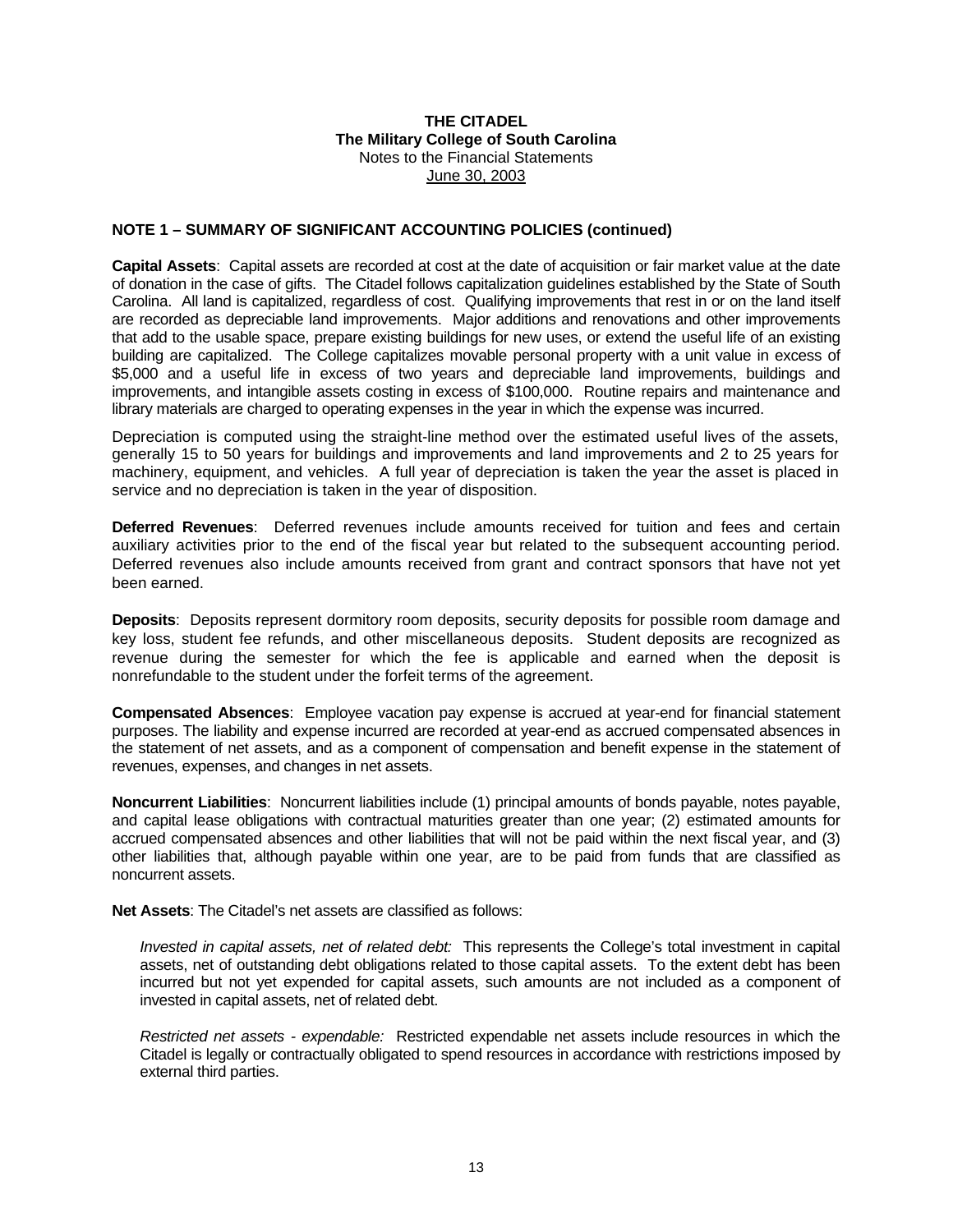#### **NOTE 1 – SUMMARY OF SIGNIFICANT ACCOUNTING POLICIES (continued)**

 *Restricted net assets - nonexpendable:* Nonexpendable restricted net assets consist of endowment and similar type funds in which donors or other outside sources have stipulated, as a condition of the gift instrument, that the principal is to be maintained inviolate and in perpetuity, and invested for the purpose of producing present and future income, which may either be expended or added to principal.

*Unrestricted net assets:* Unrestricted net assets represent resources derived from student tuition and fees, appropriations, and sales and services of educational departments and auxiliary enterprises. These resources are used for transactions relating to the educational and general operations of the College, and may be used at the discretion of the governing board to meet current expenses for any purpose. These resources also include auxiliary enterprises, which are substantially self-supporting activities that provide services for students, faculty and staff.

The Citadel's policy for applying expenses that can use both restricted and unrestricted resources is delegated to the departmental administrative level. General practice is to first apply the expense to restricted resources then to unrestricted resources.

**Income Taxes**: The Citadel, as a political subdivision of the State of South Carolina, is excluded from Federal income taxes under Section 115(1) of the Internal Revenue Code, as amended. The Trust is exempt from income taxes under Section 501(c)(3) of the Internal Revenue Code.

**Classification of Revenues**: The Citadel has classified its revenues as either operating or nonoperating revenues according to the following criteria:

*Operating revenues:* Operating revenues include activities that have the characteristics of exchange transactions, such as (1) student tuition and fees, net of scholarships discounts and allowances, (2) sales and services of auxiliary enterprises, net of scholarship discounts and allowances; (3) grants and contracts that are essentially the same as contracts for services that finance programs The Citadel would not otherwise undertake. For The Citadel Trust, operating revenues consist of investment income and net increases or decreases in fair value of investments.

 *Nonoperating revenues:* Nonoperating revenues include activities that have the characteristics of nonexchange transactions. These revenues include gifts and contributions, appropriations, investment income (except investment income for The Citadel Trust as mentioned above), and any grants and contracts that are not classified as operating revenue or are not restricted by the grantor to be used exclusively for capital purposes.

**Sales and Services of Educational and Other Activities**: Revenues from sales and services of educational and other activities generally consist of amounts received from instructional, laboratory, research, and public service activities that incidentally create goods and services which may be sold to students, faculty, staff, and the general public. The Citadel receives such revenues primarily from The Citadel Summer Camp.

**Auxiliary Enterprises and Internal Service Activities**: Auxiliary enterprise revenues primarily represent revenues generated by intercollegiate athletics, cadet store, gift shop, barracks, dining hall, infirmary and printing services. Revenues of internal service and auxiliary enterprise activities and the related expenditures of college departments have been eliminated.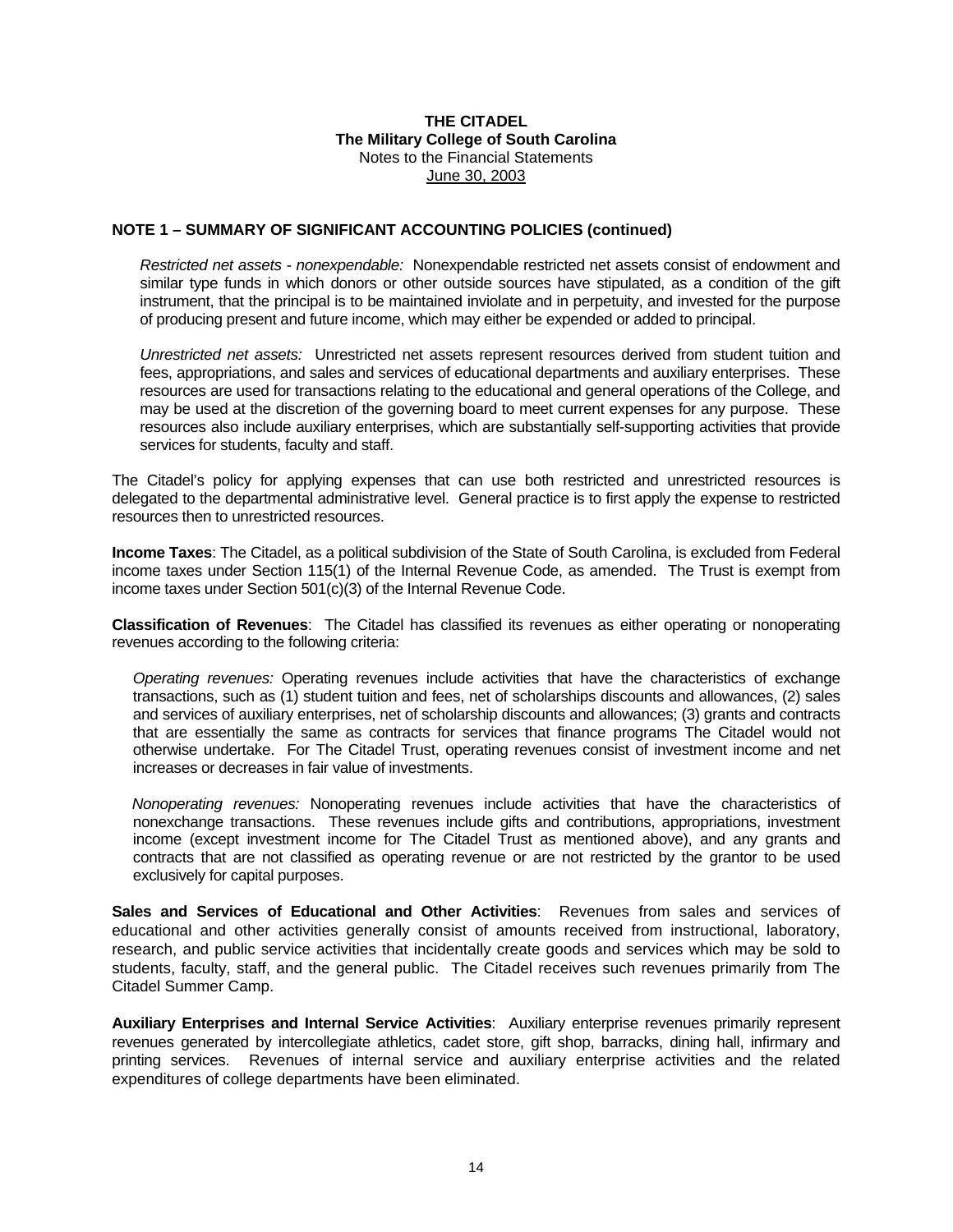### **NOTE 3—ACCOUNTS RECEIVABLE**

Accounts receivable as of June 30, 2003, are summarized as follows:

|                                      | <b>Citadel</b>  | <b>Citadel Trust</b> |         | Total           |
|--------------------------------------|-----------------|----------------------|---------|-----------------|
| Receivables:                         |                 |                      |         |                 |
| Student fees                         | \$<br>1,105,662 | \$                   |         | \$<br>1,105,662 |
| Federal grants and contracts         | 489,897         |                      |         | 489,897         |
| State grants and contracts           | 43.226          |                      |         | 43,226          |
| Nongovernmental grants and contracts | 647.801         |                      | 5,996   | 653,797         |
| Accrued interest                     | 171,496         |                      | 187,321 | 358,817         |
| Other                                | 192,173         |                      | 16.626  | 208,799         |
| Gross receivables                    | 2,650,255       |                      | 209,943 | 2,860,198       |
| Less allowance for uncollectibles:   |                 |                      |         |                 |
| Student fees                         | 287,655         |                      |         | 287,655         |
| Total allowances for uncollectibles  | 287,655         |                      |         | 287,655         |
| Accounts receivable, net             | 2.362.600       | \$                   | 209.943 | \$<br>2.572.543 |

Allowances for losses for accounts receivable are established based upon actual losses experienced in prior years and evaluations of the current account portfolio.

## **NOTE 4—PLEDGES RECEIVABLE**

Pledges receivable are comprised of pledges for gifts to support college programs and construction projects. Pledges receivable are accounted for at their estimated net realizable value, or the present value of long-term pledges. The composition of pledges receivable at June 30, 2003, is summarized as follows:

|                                       | Citadel |                          |       |           |   |           |  |
|---------------------------------------|---------|--------------------------|-------|-----------|---|-----------|--|
|                                       |         | Citadel                  | Trust |           |   | Total     |  |
| Gift Pledges Outstanding:             |         |                          |       |           |   |           |  |
| Operations                            | \$      | 283.500                  | \$    | 1,887,126 | S | 2,170,626 |  |
| Capital                               |         | $\overline{\phantom{a}}$ |       | 18.750    |   | 18,750    |  |
| Total gift pledges outstanding        |         | 283.500                  |       | 1,905,876 |   | 2,189,376 |  |
| Less:                                 |         |                          |       |           |   |           |  |
| Unamortized discount to present value |         | (10, 915)                |       | (76, 798) |   | (87, 713) |  |
| Total pledges receivable, net         | \$      | 272,585                  | S     | 1,829,078 |   | 2,101,663 |  |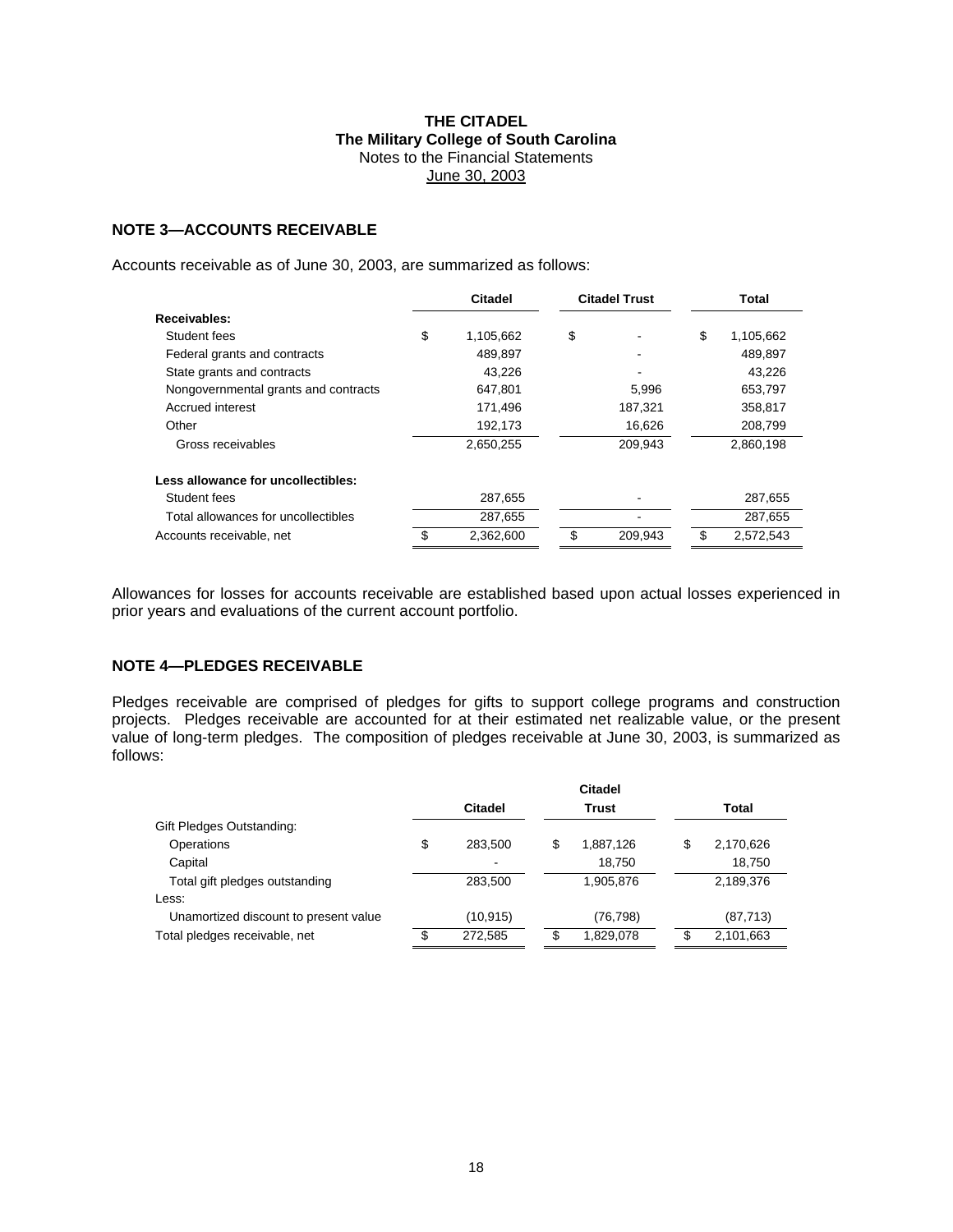#### **NOTE 4 – PLEDGES RECEIVABLE (continued)**

Payments on pledges receivable as of June 30, 2003, are expected to be received in the following years ended June 30: **Citadel** 

|      |                                |    | ultadel   |                 |
|------|--------------------------------|----|-----------|-----------------|
|      | <b>Citadel</b><br><b>Trust</b> |    |           | Total           |
| 2004 | \$<br>145,588                  | S  | 627,757   | \$<br>773,345   |
| 2005 | 36,044                         |    | 563,967   | 600,011         |
| 2006 | 44,760                         |    | 552,906   | 597,666         |
| 2007 | 46,193                         |    | 54,276    | 100,469         |
| 2008 | $\overline{\phantom{0}}$       |    | 30,172    | 30,172          |
|      | \$<br>272,585                  | \$ | 1,829,078 | \$<br>2,101,663 |

Pledges for permanent endowments do not meet the eligibility requirements, as defined by GASB Statement 33, until the related gift is received. Accordingly, permanent endowment pledges to The Trust totaling \$272,210 are not recognized as assets in the accompanying financial statements. Because of uncertainties with regard to their realizability and valuation, bequest intentions and other conditional promises are not recognized as assets until the specified conditions are met.

No allowance for uncollectible pledges receivable has been recorded for the above pledges as The Citadel believes all pledges are collectible.

#### **NOTE 5—LOANS RECEIVABLE**

Loans receivable consists of loans made through The Trust's loan program and loans made through the Federal Perkins Loan Program. Citadel Trust student loans receivable are broken down into two classifications – those payments that will be received within the following fiscal year are classified as "current portion of loans receivable." The remaining payments are classified as noncurrent loans receivable. All Perkins student loans receivable are classified as noncurrent loans receivable.

The Perkins Loan program provides various repayment options; students have the right to repay the loans over periods up to 10 years depending on the amount of the loan and loan cancellation privileges the student may exercise. As the College determines that loans are uncollectible, the loans are written off and assigned to the US Department of Education. The Trust's loan program is administered similarly; except these loans are non-cancelable and written-off loans are not assigned to the US Department of **Education** 

The College has provided an allowance for uncollectible loans, which, in management's opinion, is sufficient to absorb loans that will ultimately be written off. At June 30, 2003, loan balances and allowances for uncollectible student loans are as follows:

|                                   |                        | Citadel   |           |
|-----------------------------------|------------------------|-----------|-----------|
|                                   | Citadel                | Trust     | Total     |
| Loans Receivable                  | 624.247                | 804.903   | 1.429.150 |
| Allowance for Uncollectible Loans | $\left( 75.761\right)$ | (347.292) | (423,053) |
| Net Loans Receivable              | 548.486                | 457.611   | 006.097   |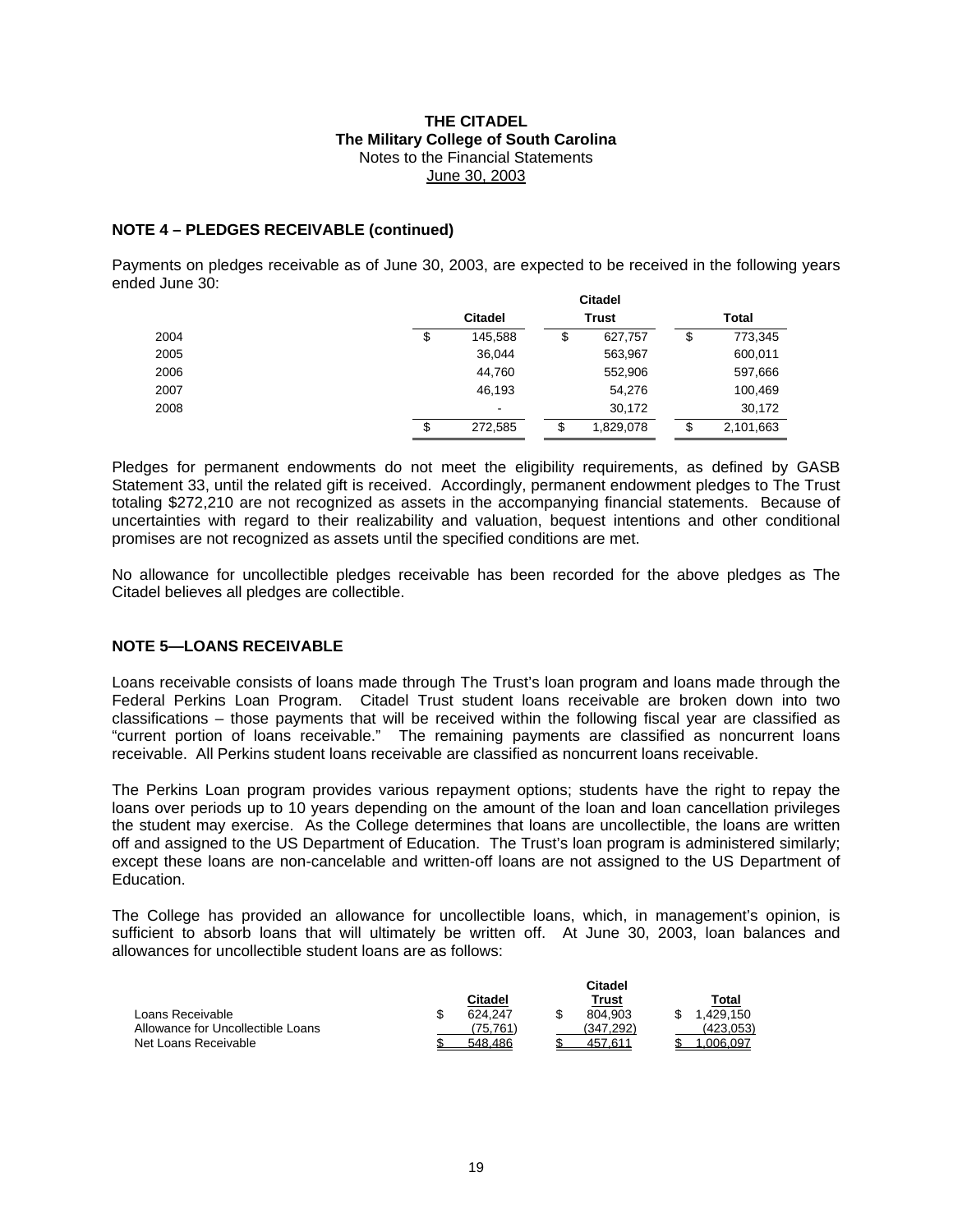## **NOTE 6 – CAPITAL ASSETS**

Capital asset activity for the year ended June 30, 2003, is summarized as follows:

|                                               | July 1, 2002     | <b>Increases</b> | <b>Decreases</b> | June 30, 2003    |
|-----------------------------------------------|------------------|------------------|------------------|------------------|
| Capital assets not being depreciated:         |                  |                  |                  |                  |
| Land and improvements                         | \$<br>2,645,540  | \$               | \$               | \$<br>2,645,540  |
| *Construction in-progress                     | 2,943,977        | 10,865,830       |                  | 13,809,807       |
| Fine arts                                     | 366,265          |                  |                  | 366,265          |
| Total capital assets not being depreciated    | 5,955,782        | 10,865,830       |                  | 16,821,612       |
| Other capital assets:                         |                  |                  |                  |                  |
| Land improvements                             | 8,420,447        |                  |                  | 8,420,447        |
| Buildings and improvements                    | 94,866,449       |                  | (457, 200)       | 94,409,249       |
| Machinery, equipment, and other               | 4,122,846        | 347,065          | (317, 447)       | 4,152,464        |
| Vehicles                                      | 780,646          | 28,202           | (33,898)         | 774,950          |
| Intangibles                                   | 154,875          |                  |                  | 154,875          |
| Total other capital assets at historical cost | 108,345,263      | 375,267          | (808, 545)       | 107,911,985      |
| Less accumulated depreciation for:            |                  |                  |                  |                  |
| Land improvements                             | (1,090,465)      | (558, 244)       |                  | (1,648,709)      |
| Buildings and improvements                    | (29, 133, 240)   | (2,304,590)      | 457,200          | (30, 980, 630)   |
| Machinery, equipment, and other               | (2,898,339)      | (278, 430)       | 297,729          | (2,879,040)      |
| Vehicles                                      | (570, 782)       | (51, 441)        | 33,898           | (588, 325)       |
| Intangibles                                   | (74, 340)        | (6, 195)         |                  | (80, 535)        |
| Total accumulated depreciation                | (33,767,166)     | (3, 198, 900)    | 788,827          | (36, 177, 239)   |
| Other capital assets, net                     | 74,578,097       | (2,823,633)      | (19, 718)        | 71,734,746       |
| Capital assets, net                           | \$<br>80,533,879 | \$<br>8,042,197  | \$<br>(19, 718)  | \$<br>88,556,358 |

\* includes current fiscal year capitalized interest of \$5,805.

The gain (loss) on disposal of assets consisted of the following:

| Gains on disposals    | \$ 8.434    |
|-----------------------|-------------|
| Losses on disposals   | (19,494)    |
| Net loss on disposals | \$ (11,060) |

#### **NOTE 7—PENSION PLANS**

The Retirement Division of the State Budget and Control Board maintains four independent defined benefit plans and issues its own publicly available Comprehensive Annual Financial Report (CAFR) which includes financial statements and required supplementary information. A copy of the separately issued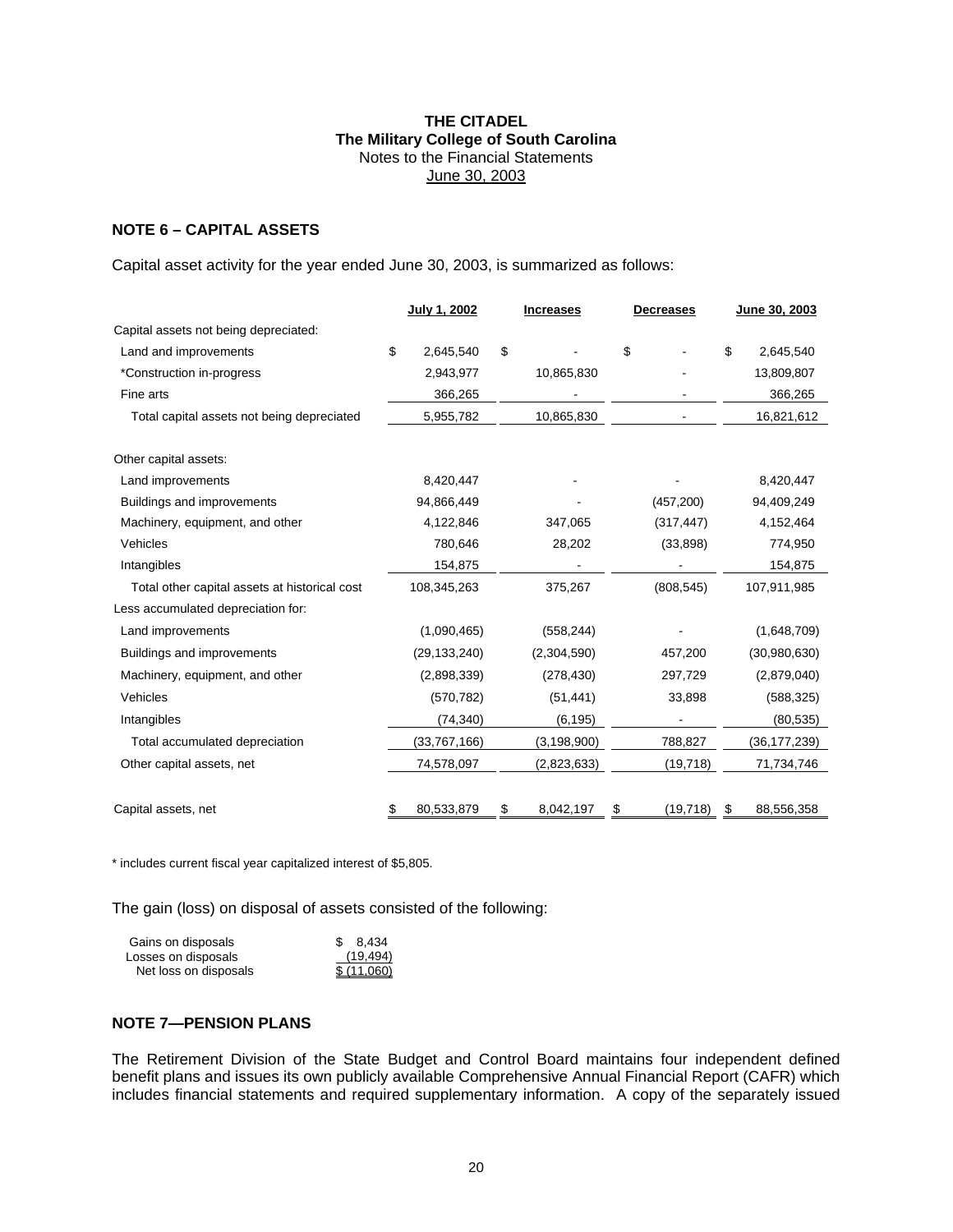### **NOTE 7—PENSION PLANS (continued)**

CAFR may be obtained by writing to the Retirement Division, 202 Arbor Lake Drive, Columbia, South Carolina 29223. Furthermore, the Division and the four pension plans are included in the CAFR of the State of South Carolina.

Article X, Section 16, of the South Carolina Constitution requires that all State-operated retirement systems be funded on a sound actuarial basis. Title 9 of the South Carolina Code of Laws of 1976, as amended, prescribes requirements relating to membership, benefits, and employee/employer contributions for each pension plan. Employee and employer contribution rates for the South Carolina Retirement System and the Police Officers Retirement System are actuarially determined. Annual benefits, payable monthly for life, are based on length of service and on average final compensation.

#### *South Carolina Retirement System*

The majority of employees of The Citadel are covered by a retirement plan through the South Carolina Retirement System (SCRS), a cost-sharing multiple-employer defined benefit pension plan administered by the Retirement Division, a public employee retirement system. Generally all State employees are required to participate in and contribute to the SCRS as a condition of employment unless exempted by law as provided in Section 9-1-480 of the South Carolina Code of Laws. This plan provides retirement annuity benefits as well as disability, cost-of-living adjustment, death, and group-life insurance benefits to eligible employees and retirees.

Since July 1, 1988, employees participating in the SCRS have been required to contribute 6.0 percent of all compensation. Effective July 1, 2002, the employer contribution rate became 10.7 percent which included a 3.15 percent surcharge to fund retiree health and dental insurance coverage. The Citadel's actual contributions to the SCRS for the three most recent fiscal years ending June 30, 2001, 2002, and 2003, were \$1,603,333, \$1,690,136, and \$1,621,868 respectively, and equaled the required contributions of 7.55 percent (excluding the surcharge) for each year. Also, The Citadel paid employer group-life insurance contributions of \$32,223 in the current fiscal year at the rate of .15 percent of compensation.

#### *Police Officers Retirement System*

The South Carolina Police Officers Retirement System (PORS) is a cost-sharing multiple-employer defined benefit public employee retirement plan administered by the Retirement Division. Generally all full-time employees whose principal duties are the preservation of public order or the protection or prevention and control of property destruction by fire are required to participate in and contribute to the System as a condition of employment. This plan provides annuity benefits as well as disability and group-life insurance benefits to eligible employees and retirees. In addition, participating employers in the PORS contribute to the accidental death fund which provides annuity benefits to beneficiaries of police officers and firemen killed in the actual performance of their duties. These benefits are independent of any other retirement benefits available to the beneficiary.

Since July 1, 1988, employees participating in the PORS have been required to contribute 6.5 percent of all compensation. Effective July 1, 2002, the employer contribution rate became 13.45 percent which, as for the SCRS, included the 3.15 percent surcharge. The Citadel's actual contributions to the PORS for the years ended June 30, 2001, 2002, and 2003, were \$42,659, \$43,215, and \$51,332 respectively, and equaled the required contributions of 10.3 percent (excluding the surcharge) for each year. Also, The Citadel paid employer group-life insurance contributions of \$997 and accidental death insurance contributions of \$997 in the current fiscal year for PORS participants. The rate for each of these insurance benefits is .20 percent of compensation.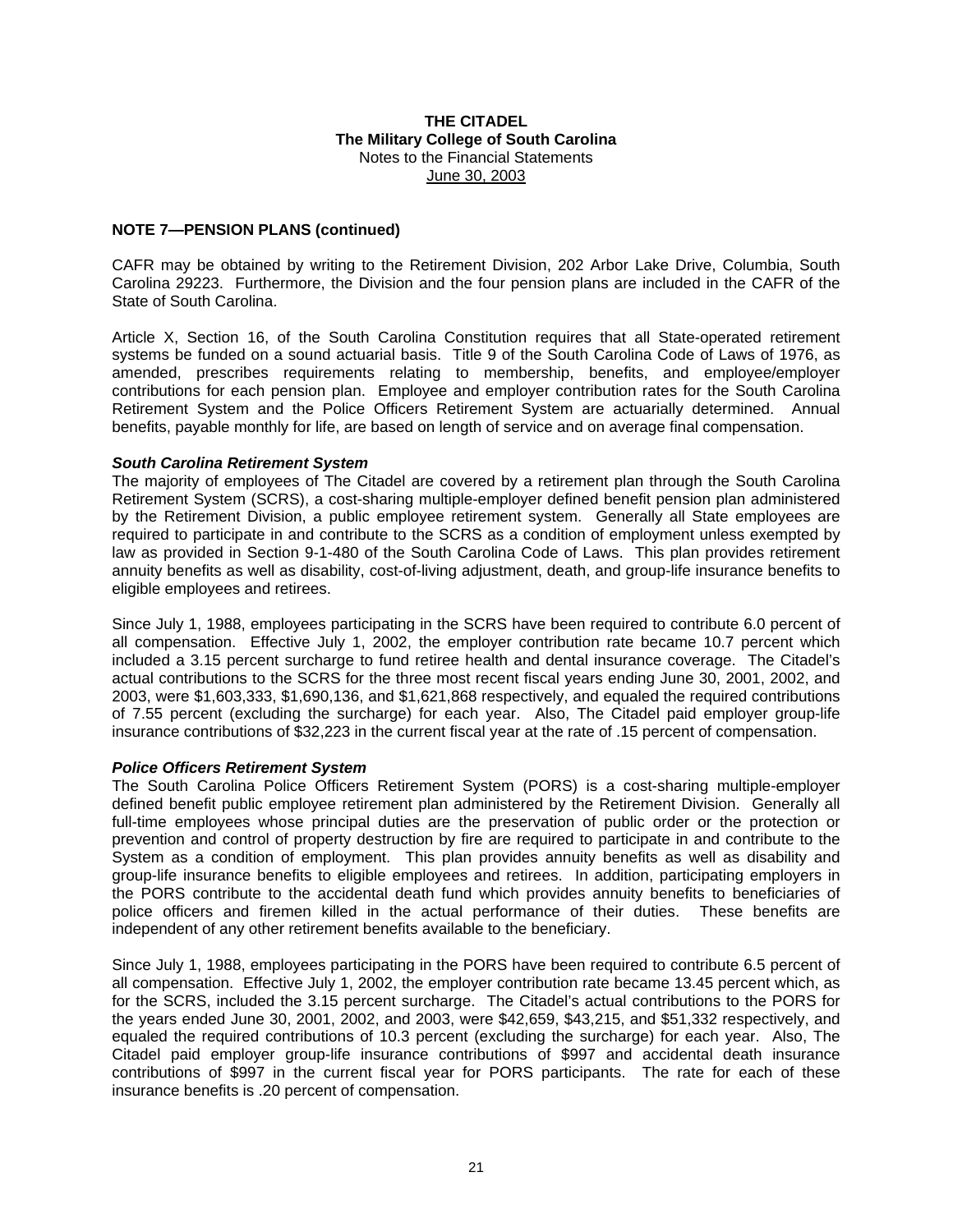#### **NOTE 7—PENSION PLANS (continued)**

#### *Optional Retirement Program*

Certain State employees may elect to participate in the Optional Retirement Program (ORP), a defined contribution plan. The ORP was established in 1987 under Title 9, Chapter 17, of the South Carolina Code of Laws. The ORP provides retirement and death benefits through the purchase of individual fixed or variable annuity contracts which are issued to, and become the property of, the participants. The State assumes no liability for this plan other than for payment of contributions to designated insurance companies.

ORP participation is available to all permanent employees of the State's higher education institutions who meet all eligibility requirements for membership in the SCRS. To elect participation in the ORP, eligible employees must irrevocably waive SCRS membership within their first ninety days of employment.

Under State law, contributions to the ORP are required at the same rates as for the SCRS, 7.55 percent plus the retiree surcharge of 3.15 percent from the employer in fiscal year 2003.

Certain of The Citadel's employees have elected to be covered under optional retirement plans. For the fiscal year, total contribution requirements to the ORP were \$293,879 (excluding the surcharge) from The Citadel as employer and \$233,547 from its employees as plan members. In addition, The Citadel paid \$5,839 for group-life insurance coverage for these employees. All amounts were remitted to the Retirement Division of the State Budget and Control Board for distribution to the respective annuity policy providers. The obligation for payment of benefits resides with the insurance companies.

#### *Deferred Compensation Plans*

Several optional deferred compensation plans are available to State employees and employers of its political subdivisions. Certain employees of The Citadel have elected to participate. The multipleemployer plans, created under Internal Revenue Code Sections 457, 401(k), and 403(b), are administered by third parties and are not included in the Comprehensive Annual Financial Report of the State of South Carolina. Compensation deferred under the plans is placed in trust for the contributing employee. The State has no liability for losses under the plans. Employees may withdraw the current value of their contributions when they terminate State employment. Employees may also withdraw contributions prior to termination if they meet requirements specified by the applicable plan.

#### *Executive Severance Plan*

The Executive Severance Plan was adopted for certain of The Citadel's executive or highly compensated employees. The purpose of the plan is to offer those employees an opportunity to elect to defer the receipt of compensation in order to provide for severance pay and death benefits taxable pursuant to Section 451 of the Internal Revenue Code (IRC) of 1986, as amended. The plan is intended to be a "bona fide severance pay plan" and a "bona fide death benefit plan" as defined in Section 457(e)(11) of the IRC and a "top hat" severance pay and death benefit plan (i.e., an unfunded severance pay and death benefit plan maintained for a select group of management or highly compensated employees) under Section 401(a)(1) of the ERISA and Department of Labor regulations Sections 2520.104-23 and 2520.104-24. Eligible employees are any persons employed by the sponsor who are determined by the sponsor to be a select group of management or highly compensated employees and who are designated by the Board to be eligible employees under the plan. Three employees are currently designated to participate in this plan.

The Citadel Trust contributed \$80,000 to The Citadel Executive Severance Plan in fiscal year 2003 and intends to contribute similar amounts in future years. Because this plan is a Section 457 (e) (11) plan, plan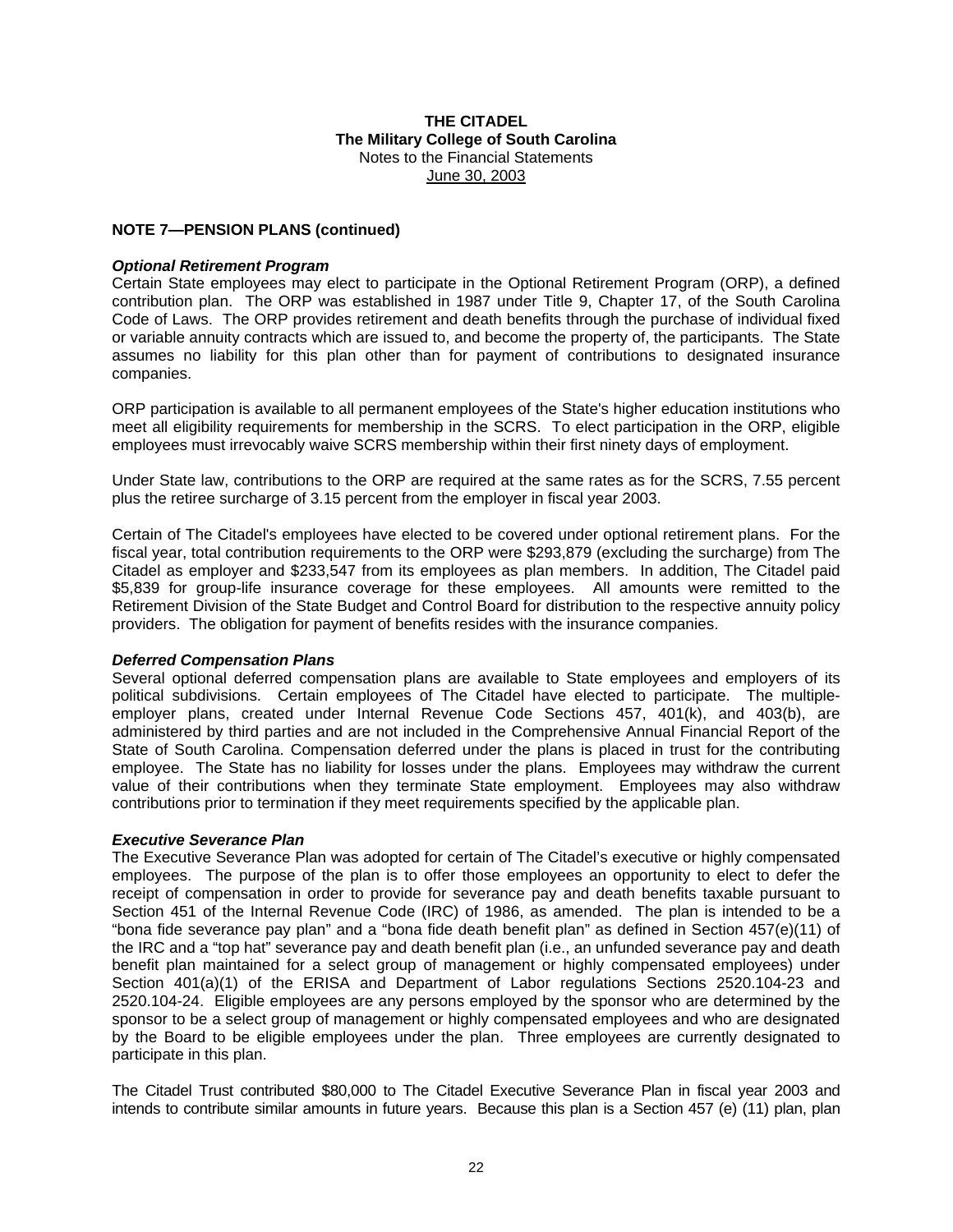### **NOTE 7—PENSION PLANS (continued)**

assets remain the property of The Trust until paid or made available to participants and are subject to the claims of The Citadel's general creditors. At June 30, 2003, the \$576,961 plan balance is reported as a deferred compensation liability.

A Supplemental Executive Retirement Plan functioning under Section 457(f) was established at the same time as the Executive Severance Plan. There are currently no participants in the Supplemental Executive Retirement Plan, and no funds have been invested in this plan.

#### *Teacher and Employee Retention Incentive*

Effective January 1, 2001, Section 9-1-2210 of the South Carolina Code of Laws allows employees eligible for service retirement to participate in the Teacher and Employee Retention Incentive (TERI) Program. TERI participants may retire and begin accumulating retirement benefits on a deferred basis without terminating employment for up to five years. Upon termination of employment or at the end of the TERI period, whichever is earlier, participants will begin receiving monthly service retirement benefits which will include any cost-of-living adjustments granted during the TERI period. Because participants are considered retired during the TERI period, they do not make SCRS contributions, do not earn service credit, and are ineligible to receive group life insurance benefits or disability retirement benefits.

### **NOTE 8—POSTEMPLOYMENT AND OTHER EMPLOYEE BENEFITS**

In accordance with the South Carolina Code of Laws and the annual Appropriation Act, the State of South Carolina provides certain health care, dental, and life insurance benefits to certain active and retired State employees and certain surviving dependents of retirees. All permanent full-time and certain permanent part-time employees of the Citadel are eligible to receive these benefits. The State provides postemployment health and dental benefits to employees who retire from State service or who terminated with at least 20 years of State service who meet one or more of the eligibility requirements, such as age, length of service, and hire date. Generally those who retire must have at least 10 years of retirement service credit to qualify for these State-funded benefits. Benefits are effective at date of retirement when the employee is eligible for retirement benefits.

These benefits are provided through annual appropriations by the General Assembly to The Citadel for its active employees and to the State Budget and Control Board for all participating State retirees except the portions funded through the pension surcharge and provided from other applicable fund sources of The Citadel for its active employees who are not funded by State General Fund appropriations. The State finances health and dental plan benefits on a pay-as-you-go basis. Currently, approximately 21,400 State retirees meet these eligibility requirements.

The Citadel recorded compensation and benefit expenses for these insurance benefits for active employees in the amount of \$2,154,503 for the year ended June 30, 2003. As discussed in Note 7, The Citadel paid \$814,984 applicable to the 3.15 percent surcharge included with the employer contributions for retirement benefits. These amounts were remitted to the South Carolina Retirement Systems for distribution to the Office of Insurance Services for retiree health and dental insurance benefits.

Information regarding the cost of insurance benefits applicable to The Citadel's retirees is not available. By State law, The Citadel has no liability for retirement benefits. Accordingly, the cost of providing these benefits for retirees is not included in the accompanying financial statements.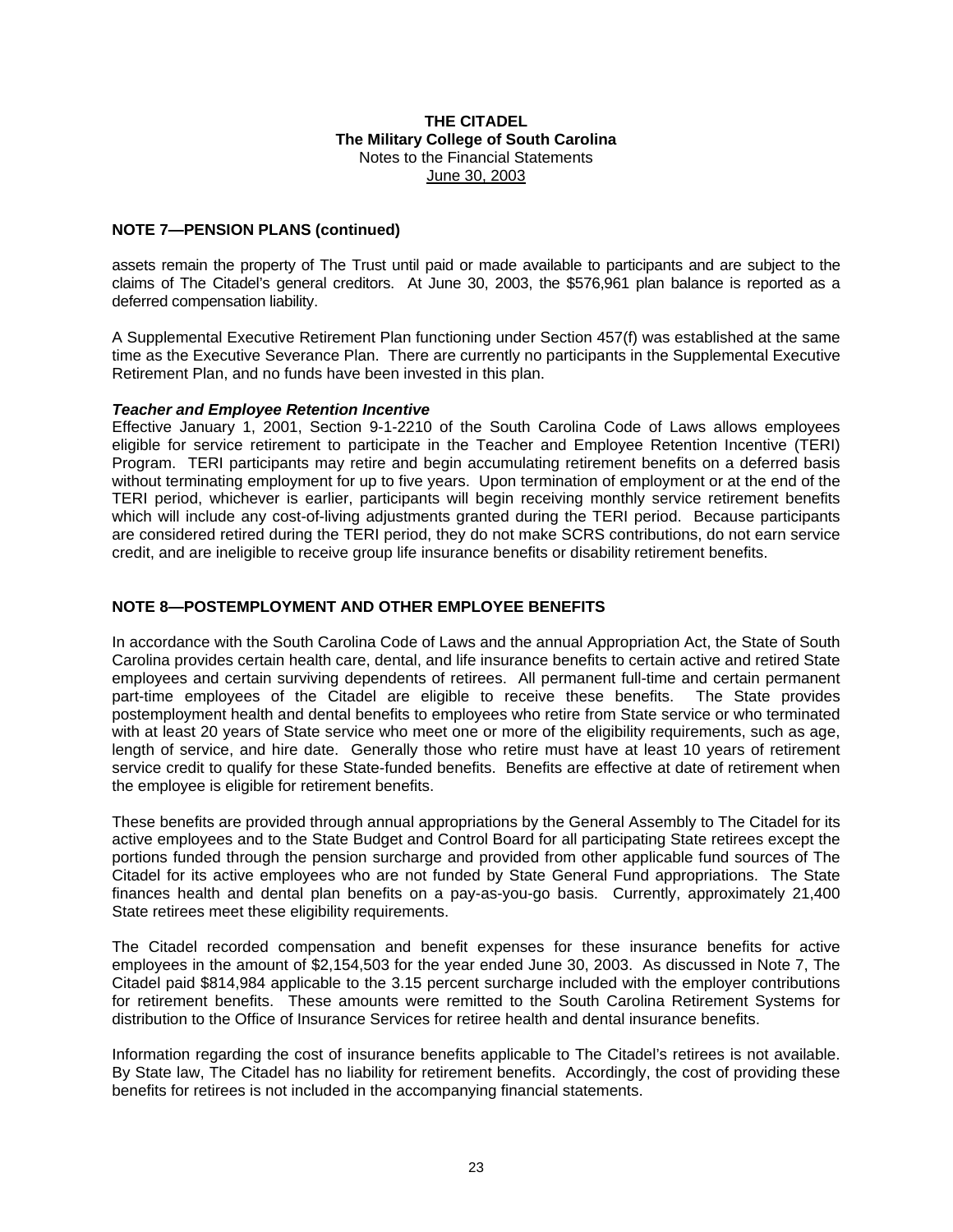#### **NOTE 8—POSTEMPLOYMENT AND OTHER EMPLOYEE BENEFITS (continued)**

In addition, the State General Assembly periodically directs the Retirement Systems to pay supplemental (cost-of-living) increases to retirees. Such increases are primarily funded from Systems' earnings; however, a portion of the required amount is appropriated from the State General Fund annually for the SCRS and PORS benefits.

### **NOTE 9—CONTINGENCIES AND LITIGATION**

The Citadel is currently without any active litigation. The college received a claim from an attorney representing a client who is threatening litigation if the claim is not met. This claim has been forwarded to the SC Insurance Reserve Fund and negotiations are on going. The claim may expose The Citadel to potential damages of approximately \$1 million. Because this claim is in the initial stages of negotiation, the College has not recorded any estimated loss liabilities for this potential lawsuit.

The Citadel participates in certain Federal grant programs. These programs are subject to financial and compliance audits by the grantor or its representative. Such audits could lead to requests for reimbursement to the grantor agency for expenditures disallowed under terms of the grant. Management believes disallowances, if any, will not be material.

#### **NOTE 10—CONSTRUCTION COSTS AND COMMITMENTS**

The Citadel has obtained the necessary funding for the acquisition, construction, renovation, and equipping of certain facilities which will be capitalized in the applicable plant asset categories upon completion. Management estimates that The Citadel has sufficient resources available and/or future resources identified to satisfactorily complete the construction of these projects which are expected to be completed in varying phases over the next five years at an estimated cost of \$27,162,534. Of the total estimated cost, approximately \$13,353,000 is unexpended at June. Of the total expended through June 30, 2003, The Citadel capitalized no substantially complete and in use projects in the current fiscal year. Of the unexpended balance at June 30, 2003, The Citadel had remaining commitment balances of approximately \$9,926,000 with certain property owners, engineering firms, construction contractors, and vendors related to these projects. Retainages payable on these capital projects as of June 30, 2003, was \$418,239. Major capital projects at June 30, 2003, which constitute construction in progress that will be capitalized when completed, are listed below.

| <b>Project Title</b>                | <b>Estimated Cost</b> | <b>Amount Expended</b> |
|-------------------------------------|-----------------------|------------------------|
| Stadium Replacement A & E           | 405.805               | 258.461<br>S           |
| Rifle Range A & E                   | 50,000                | 26.350                 |
| New Rifle Range Facility            | 200,000               | 76.462                 |
| Padgett-Thomas Barracks Replacement | 26,506,729            | 13,448,534             |
|                                     | \$27.162.534          | \$13.809.807           |

The amount expended includes only capitalized project expenditures and capitalized interest on construction debt for projects that are less than 90% complete, and does not include any noncapitalized expenditures.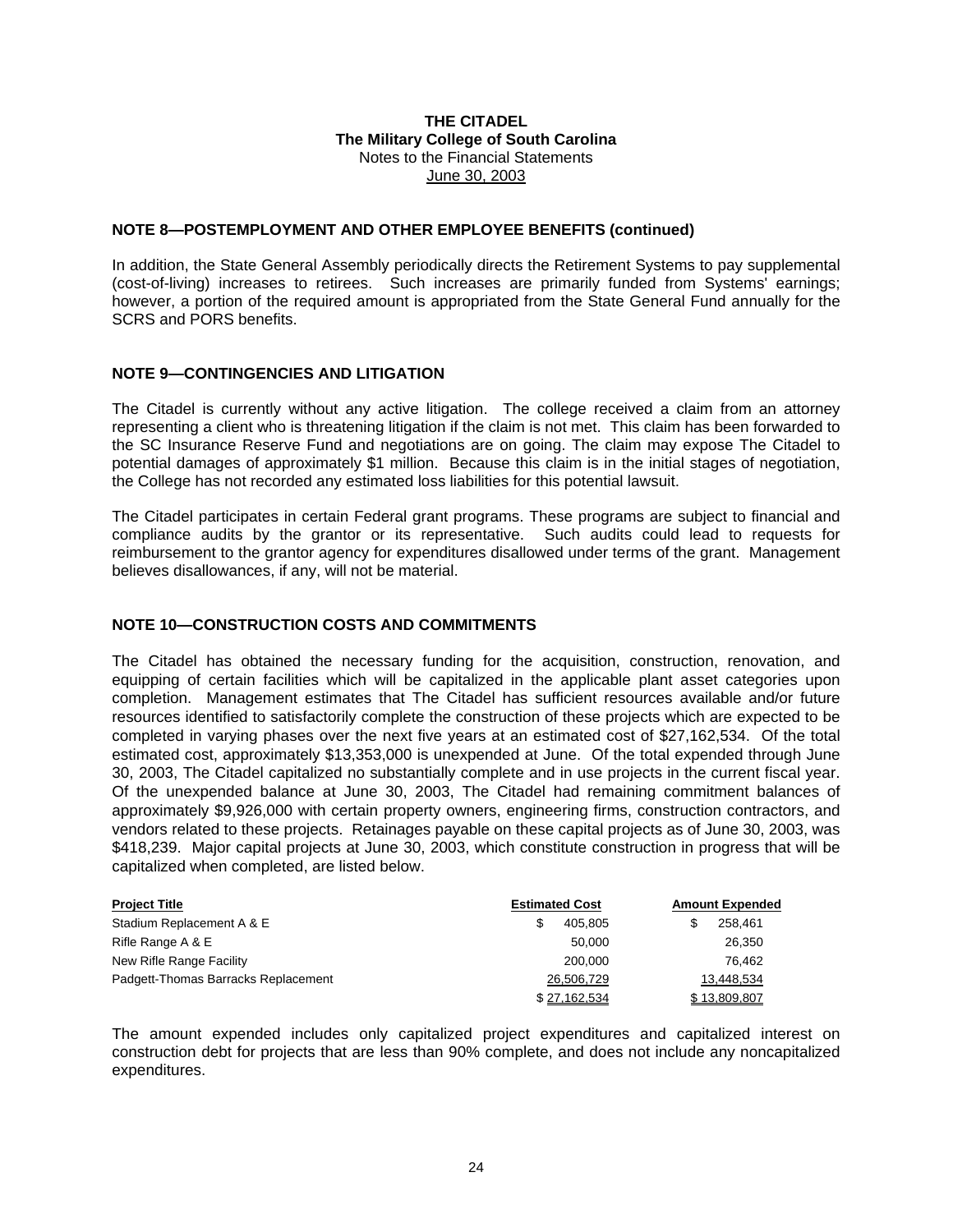#### **NOTE 10—CONSTRUCTION COSTS AND COMMITMENTS (continued)**

At June 30, The Citadel had in progress other capital projects which are not to be capitalized when completed. These projects are for replacements, repairs, and/or renovations to existing facilities. Costs incurred to date on these projects amount to approximately \$3,267,000 at June 30, and the estimated cost to complete is approximately \$1,102,000. At June 30, The Citadel had remaining commitment balances of approximately \$686,000 with certain parties related to these projects. Retainages payable on the non-capitalized projects as of June 30, 2003, was \$199,077.

The Citadel anticipates funding these projects out of current resources, current and future bond issues, private gifts, student fees, and state capital improvement bond proceeds. The State has issued capital improvement bonds to fund improvements and expansion of state facilities. The Citadel is not obligated to repay these funds to the State. Authorized funds can be requested as needed once State authorities have given approval to begin specific projects and project expenditures have been incurred. The Citadel had \$6,972,798 of authorized state capital improvement bond proceeds available to draw at June 30, 2003.

### **NOTE 11—LEASE OBLIGATIONS**

The Citadel is obligated under various operating and capital leases for the use of equipment. All capital and operating leases are with parties outside state government.

Future commitments for capital leases and operating leases having remaining noncancelable terms in excess of one year as of June 30, 2003, were as follows:

|                                         |   | Capital<br>Leases/<br><b>Equipment</b> | Operating<br>Leases/<br><b>Equipment</b> |
|-----------------------------------------|---|----------------------------------------|------------------------------------------|
| Year ending June 30,                    |   |                                        |                                          |
| 2004                                    | S | 33,102                                 | \$<br>1,063                              |
| 2005                                    |   | 32,613                                 | 1,063                                    |
| 2006                                    |   | 4.446                                  |                                          |
| 2007                                    |   |                                        |                                          |
| Total minimum lease payments            | S | 70,161                                 | 2.126                                    |
| Less: Interest                          |   | 2,384                                  |                                          |
| Executory and other costs               |   | 16,065                                 |                                          |
| Present value of minimum lease payments |   | 51,712                                 |                                          |

#### *Capital Leases*

Capital leases for various equipment are payable in monthly installments from current resources. Expenditures for fiscal year 2003 were \$33,102, of which \$2,607 represented interest and \$7,854 represented executory costs. Total principal paid on capital leases was \$22,641 for the year ending June 30, 2003. The following is a summary of the carrying values of assets held under capital lease at June 30, 2003.

| Equipment acquired under capital leases      | - SS | 100.854   |
|----------------------------------------------|------|-----------|
| Less accumulated amortization                |      | (58, 103) |
| Equipment acquired under capital leases, net |      | 42,751    |

#### *Operating Leases*

The Citadel's noncancelable operating leases provide for renewal options for periods from one to three years at their fair rental value at the time of renewal. In the normal course of business, operating leases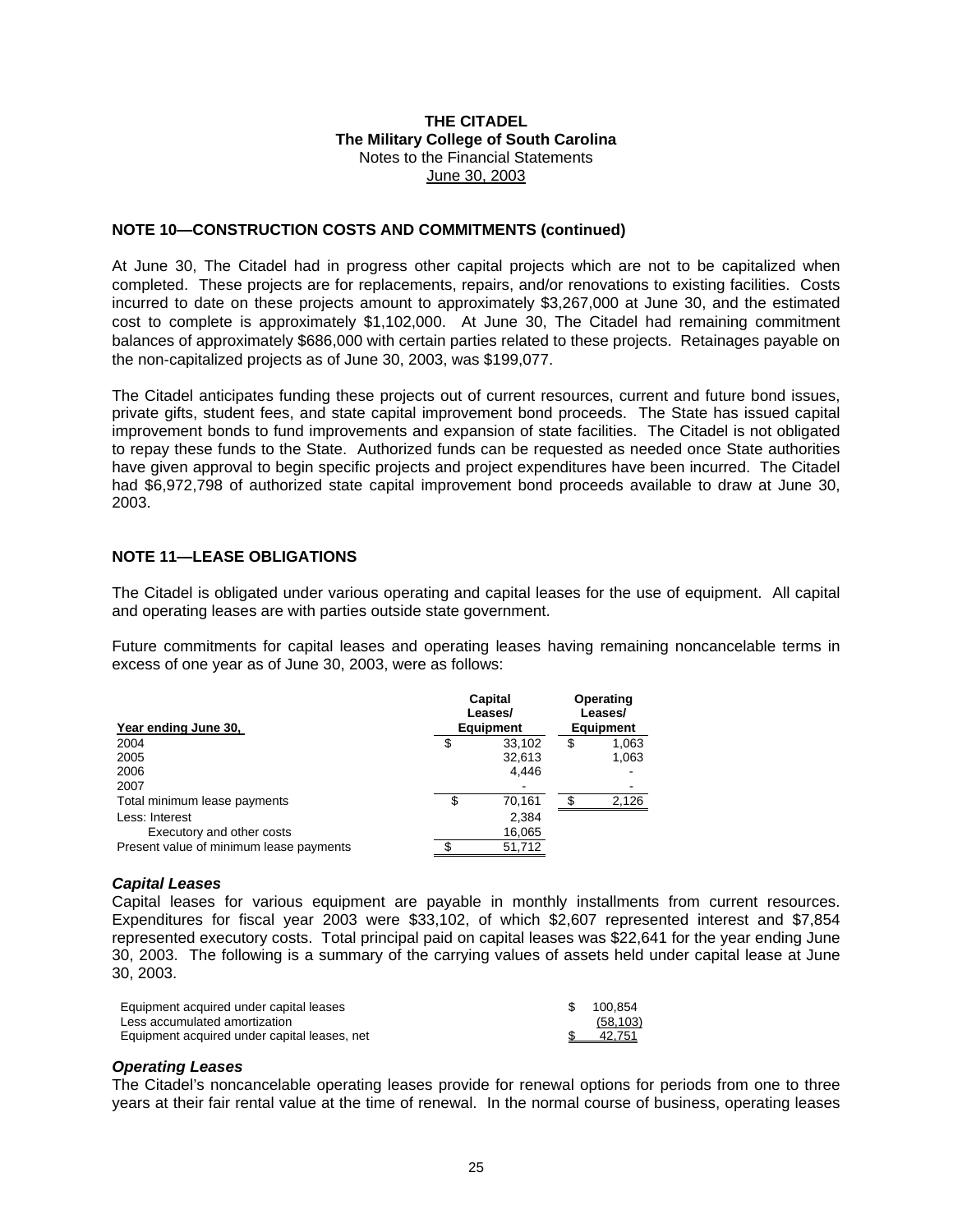#### **NOTE 11—LEASE OBLIGATIONS (continued)**

are generally renewed or replaced by other leases and are generally payable on a monthly basis. Total rental payments for equipment were \$1,063 for fiscal year 2003. In the current fiscal year, The Citadel incurred expenses of \$91,484 for office copier service on a costper-copy basis.

#### **NOTE 12—BONDS AND NOTES PAYABLE**

#### *Bonds Payable*

Bonds payable consisted of the following at June 30, 2003:

|                                      | <b>Interest</b><br>Rates | <b>Maturity</b><br><b>Dates</b> | June 30,2003<br><b>Balance</b> |
|--------------------------------------|--------------------------|---------------------------------|--------------------------------|
| <b>State Institution Bonds</b>       |                          |                                 |                                |
| Series 1991                          | 5.50% to 7.50%           | 12/01/06                        | 725,000<br>\$                  |
| Series 2001D                         | 4.25% to 5.50%           | 12/01/17                        | 2,620,000                      |
| <b>Total State Institution Bonds</b> |                          |                                 | \$3,345,000                    |
| Revenue Bonds                        |                          |                                 |                                |
| Series 1997                          | 4.875% to 5.125%         | 04/01/17                        | \$18,855,000                   |
| Series 2003                          | 4.19%                    | 02/15/18                        | 3,150,000                      |
| <b>Total Revenue Bonds</b>           |                          |                                 | \$22,005,000                   |
| <b>Total Bonds Payable</b>           |                          |                                 | \$25,350,000                   |

Bonds issued by The Citadel include certain restrictive covenants. State institution bonds are general obligation bonds of the State backed by the full faith, credit, and taxing power of the State. Tuition revenue is pledged up to the amount of annual debt requirements for the payment of principal and interest on these bonds. The Series 1997 Revenue Bonds are payable from and secured by a pledge of net revenues derived by The Citadel from the operation of the facilities constructed with the bond proceeds. These bonds are additionally secured by a pledge of additional funds. Additional funds are all available funds and academic fees of The Citadel which are not (i) otherwise designated or restricted; (ii) funds derived from appropriations; and (iii) tuition funds pledged to the repayment of State institution bonds. The Series 2003 Athletic Facilities Refunding Revenue Bonds are payable from and secured by a pledge of two sources of revenue: the Athletic Facility Fee and the Athletic Fee.

The Citadel has secured an insurance contract for The Series 1997 Revenue Bonds that guarantees payment of principal and interest, in the case such required payment has not been made, for a period equal to the final maturity of the bonds.

The Citadel's maximum annual debt service, which will occur in the year ending June 30, 2005, is \$460,326. Based on tuition fees collected for the year ending June 30, 2002 of \$561,279, The Citadel is in compliance with Section 59-107-90 of the South Carolina Code of Laws.

Certain of the Series 1997 Revenue Bonds Payable are callable at the option of The Citadel. The Athletic Facilities Refunding Revenue Bonds may be redeemed prior to maturity at the option of The Citadel.

On February 11, 2003 The Citadel issued \$3,150,000 of Athletic Facilities Refunding Revenue Bonds with a fixed interest rate of 4.19%. Of the total issue cost, \$3,121,083 was used to refund \$3,000,000 in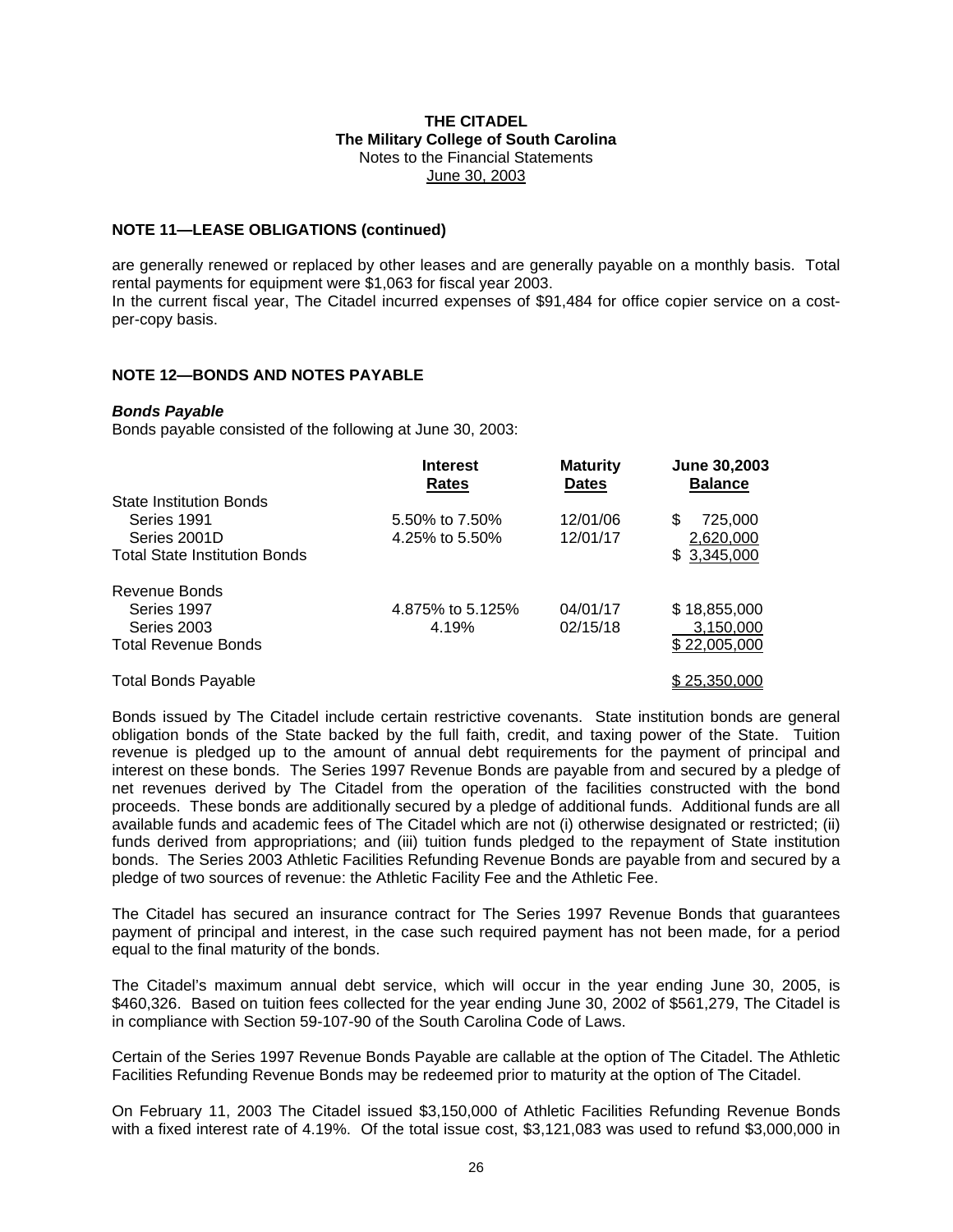#### **NOTE 12—BONDS AND NOTES PAYABLE (continued)**

Athletic Facilities Revenue Bonds Series 2001 with a fixed interest rate of 4.07%. Related bond issue costs totaled \$28,917. Bond issue costs are amortized over the life of the bonds using the bonds outstanding method. The Athletic Facilities Refunding Revenue Bonds are payable in annual installments of principal and interest beginning February 15, 2004, with the final payment due on February 15, 2018.

The College engaged in the refunding to extend the redemption of the bonds from February 14, 2004 to February 15, 2018. While the refunding resulted in an economic loss of \$137,883, it should be noted that such a loss resulted from The Citadel converting a short term, interest-only credit facility into a fully amortizing 15-year instrument. Moreover, The Citadel elected to redeem the 2001 Bond at its first available redemption date (3 year interest-only term but callable after 2 years) in order to capitalize upon a historically low interest rate environment. As a result, The Citadel was able to convert 3-year debt at a rate of 4.07% into 15-year debt at a rate of 4.19%. In addition to locking-in long-term debt in a more favorable interest rate environment and garnering significant interest savings, this financing approach provided The Citadel maximum ongoing flexibility for its evolving athletic facilities finance plan. The aggregate difference in debt service between the \$3,150,000 Athletic Facilities Refunding Revenue Bonds and the \$3,00,000 Athletic Facilities Revenue Bonds (refunded bonds) is \$1,186,216.

All bonds are payable in semiannual installments plus interest, with the exception of the Athletic Facilities Refunding Revenue Bonds which are payable in annual installments. The scheduled maturities of bonds payable by type are as follows:

| <b>State Institution Bonds</b> | <b>Principal</b> | Interest        | <b>Payments</b> |
|--------------------------------|------------------|-----------------|-----------------|
| 2004                           | 300,000<br>\$    | \$<br>158,783   | \$<br>458,783   |
| 2005                           | 320,000          | 140.326         | 460,326         |
| 2006                           | 335,000          | 121,208         | 456,208         |
| 2007                           | 355,000          | 102.132         | 457,132         |
| 2008                           | 165,000          | 89.041          | 254.041         |
| $2009 - 2013$                  | 940,000          | 326,147         | 1,266,147       |
| $2014 - 2018$                  | 930,000          | 89,882          | 1,019,882       |
|                                | \$3,345,000      | \$1,027,519     | \$4,372,519     |
|                                |                  |                 |                 |
|                                |                  |                 |                 |
| <b>Revenue Bonds</b>           | <b>Principal</b> | <b>Interest</b> | Payments        |
| 2004                           | \$<br>1,233,712  | \$1,082,573     | 2,316,285<br>\$ |
| 2005                           | 1,306,681        | 1,022,013       | 2,328,694       |
| 2006                           | 1,378,455        | 959.420         | 2,337,875       |
| 2007                           | 1,260,513        | 893,375         | 2,153,888       |
| 2008                           | 1,317,867        | 833.127         | 2,150,994       |
| $2009 - 2013$                  | 7,635,894        | 3,134,656       | 10,770,550      |
| $2014 - 2018$                  | 7,871,878        | 1,030,884       | 8,902,762       |

In prior years, The Citadel defeased various bond issue by placing the proceeds of new bonds in an irrevocable trust to provide for all future debt service payments on the old bonds. The liability of the defeased bonds has been removed from The Citadel's long-term debt and the trust account assets are not included in these statements. At June 30, 2003, \$8,440,000 of revenue bonds are outstanding defeased debt.

As of June 30, 2003, The Citadel has no accrued arbitrage liability.

The Citadel reported principal and interest payments related to the bonds as follows for the year ended June 30, 2003:

| <b>Bond Type</b>               | <b>Principal</b> | <b>Interest</b> |
|--------------------------------|------------------|-----------------|
| <b>State Institution Bonds</b> | 285.000          | 176.031         |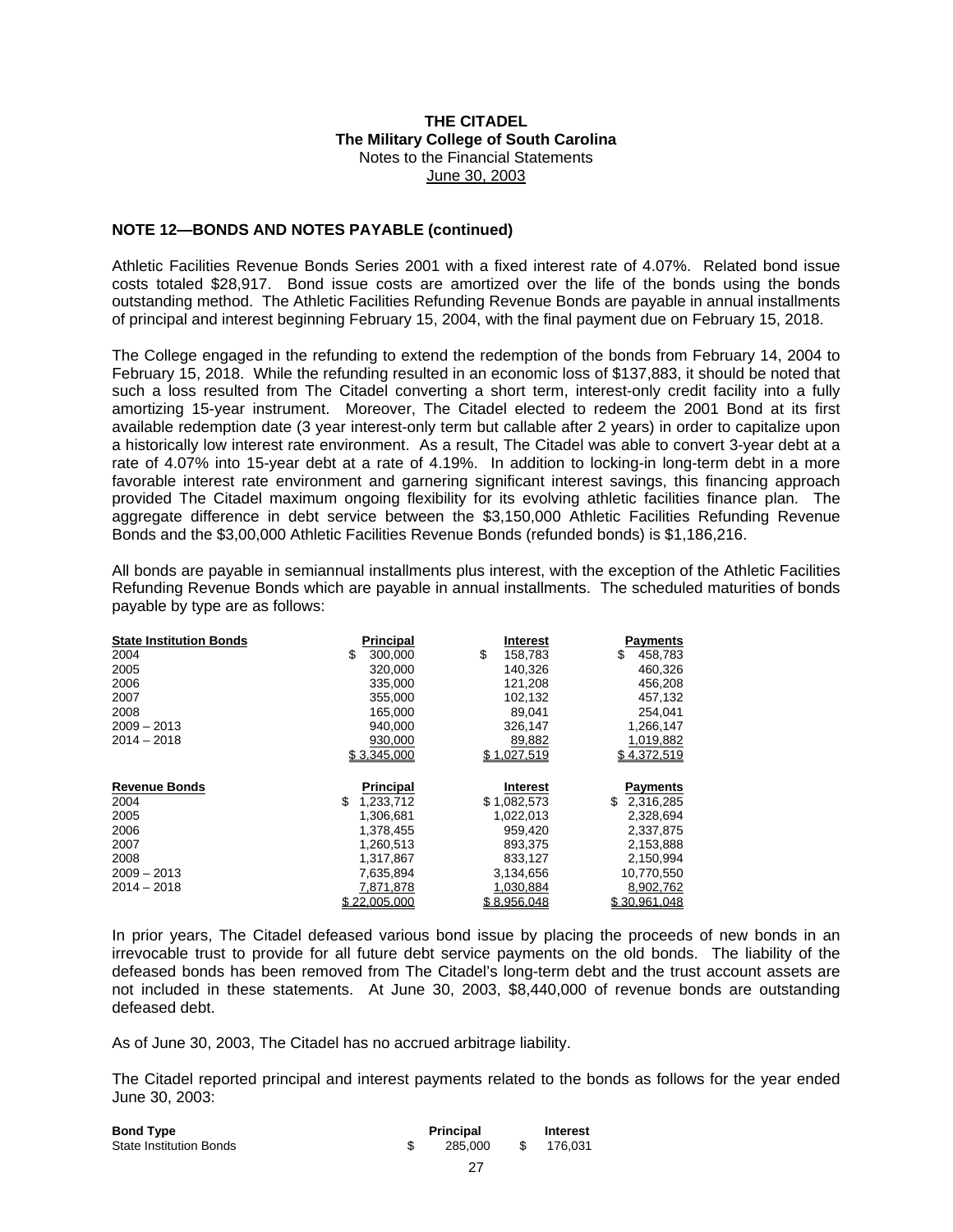#### **NOTE 12—BONDS AND NOTES PAYABLE (continued)**

| Revenue Bonds                     | 1.040.000 | 999.818     |
|-----------------------------------|-----------|-------------|
| Athletic Facilities Revenue Bonds | 3.000.000 | 121.083     |
|                                   | 4.325.000 | \$1.296.932 |

#### *Note Payable*

At June 30, 2003, notes payable consisted of the following:

Note payable secured by Athletic ticket sales, facility rentals and student fees, dated 8/01/81, revised 12/08/89, payable in annual installments of \$37,172, matures December 2009, interest rate of 6.8%  $$178,282$ 

The scheduled maturities of the note payable are as follows:

| <b>Note Payable</b> | <b>Principal</b> | <b>Interest</b> | <b>Payments</b> |
|---------------------|------------------|-----------------|-----------------|
| 2004                | 25,049<br>\$.    | \$12,123        | \$37.172        |
| 2005                | 26,752           | 10.420          | 37,172          |
| 2006                | 28.572           | 8,600           | 37,172          |
| 2007                | 30,515           | 6,657           | 37,172          |
| 2008                | 32.589           | 4.583           | 37.172          |
| 2009                | 34,805           | 2,367           | 37,172          |
|                     | \$178.282        | \$44.750        | \$223.032       |

Total principal paid on the note payable was \$23,454 for the year ended June 30, 2003. Total interest paid on the note payable was \$13,718.

## **NOTE 13—LONG-TERM LIABILITIES**

Long-term liability activity for the year ended June 30, 2003, was as follows:

|                                              | <b>June 30,</b> |                  |                   | <b>June 30,</b> | Due Within      |
|----------------------------------------------|-----------------|------------------|-------------------|-----------------|-----------------|
|                                              | 2002            | <b>Additions</b> | <b>Reductions</b> | 2003            | One Year        |
| <b>Bonds and Notes Payable and Capital</b>   |                 |                  |                   |                 |                 |
| <b>Lease Obligations</b>                     |                 |                  |                   |                 |                 |
| <b>State Institution Bonds</b>               | \$<br>3,630,000 |                  | \$<br>(285,000)   | \$<br>3,345,000 | \$<br>300,000   |
| Revenue Bonds                                | 22,895,000      | 3,150,000        | (4,040,000)       | 22,005,000      | 1,233,712       |
| Notes Payable                                | 201,737         |                  | (23, 455)         | 178,282         | 25,049          |
| <b>Capital Lease Obligations</b>             | 74,353          |                  | (22, 641)         | 51,712          | 23,580          |
| <b>Total Bonds, Notes and Capital Leases</b> | 26,801,090      | 3,150,000        | (4,371,096)       | 25,579,994      | 1,582,341       |
| <b>Other Liabilities</b>                     |                 |                  |                   |                 |                 |
| <b>Accrued Compensated Absences</b>          | 1,830,355       | 1,059,694        | (1,010,211)       | 1,879,838       | 1,036,900       |
| <b>Total Other Liabilities</b>               | 1,830,355       | 1,059,694        | (1,010,211)       | 1,879,838       | 1,036,900       |
| <b>Total Long-Term Liabilities</b>           | \$28,631,445    | \$<br>4,209,694  | \$ (5,381,307)    | \$27,459,832    | \$<br>2,619,241 |

Additional information regarding Bonds and Notes Payable is included in Note 12. Additional information regarding Capital Lease Obligations is included in Note 11.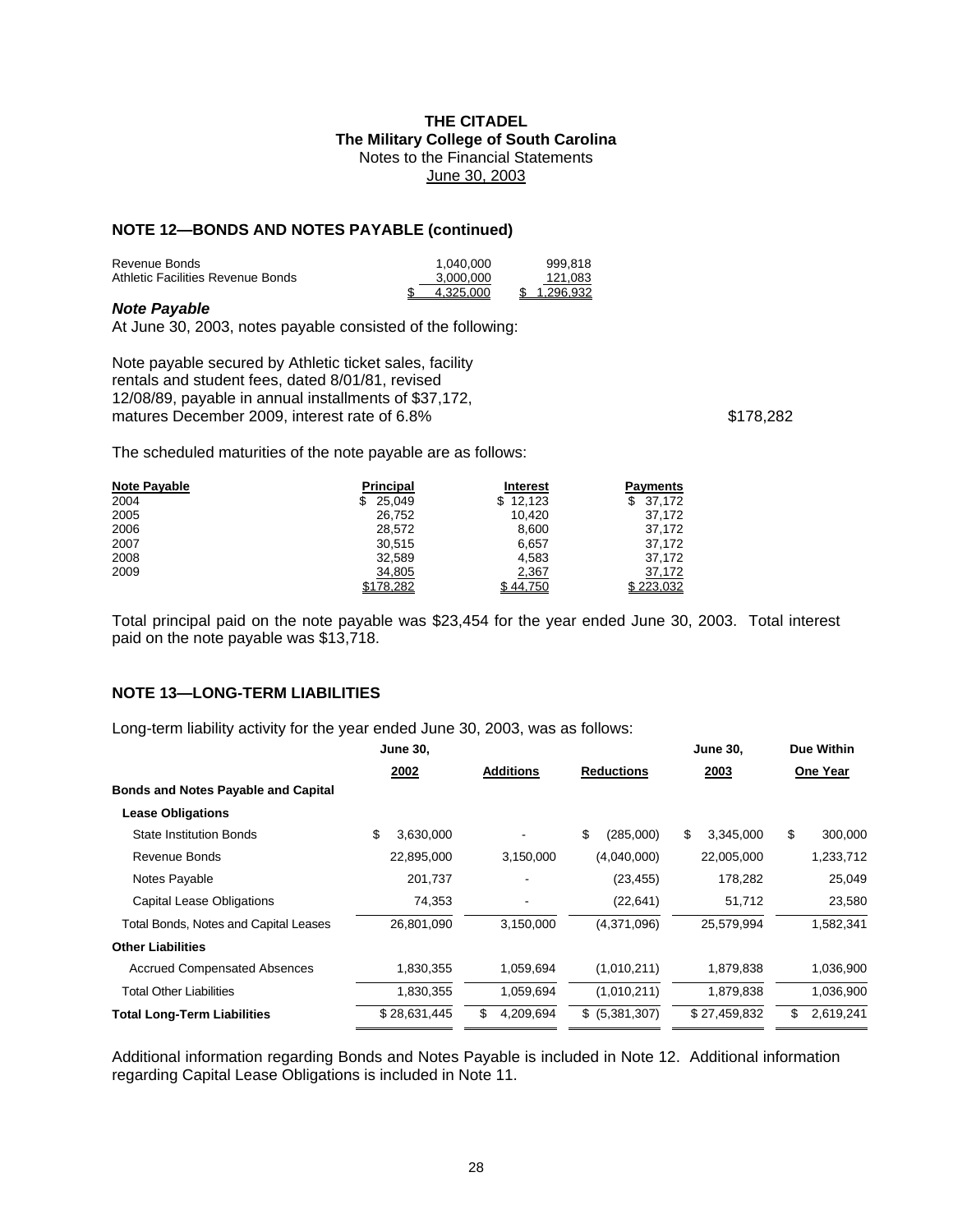## **NOTE 14**—**DEFERRED REVENUES**

The composition of deferred revenues at June 30, 2003, is summarized as follows:

| Student fees                                           | S | 937.395     |
|--------------------------------------------------------|---|-------------|
| Sales and services of educational and other activities |   | 310.172     |
| Sales and services of auxiliary enterprises            |   | 33.015      |
| Federal grants and contracts                           |   | 4.969.777   |
| State grants and contracts                             |   | 478.420     |
| Nongovernmental grants and contracts                   |   | 149.651     |
| Total deferred revenues                                |   | \$6.878.430 |

### **NOTE 15—DONOR RESTRICTED ENDOWMENTS**

The Citadel Trust manages most donor-restricted endowments. If a donor has not provided specific instructions, State law permits The Citadel Trust Board of Directors to authorize for expenditure the net appreciation (realized and unrealized) of the investments of endowment funds. Any net appreciation that is spent is required to be spent for the purposes for which the endowment was established.

The Citadel Trust chooses to spend only a portion of the investment income (including changes in the value of investments) each year. Under the policy established by The Trust Board of Directors, 5 percent of the average market value of endowment investments at the end of the previous twelve quarters has been authorized for expenditure. The remaining amount, if any, is retained to be used in future years when the amount computed using the spending policy exceeds the investment income. At June 30, 2003, net appreciation of \$3,671,527 is available to be spent, of which \$3,602,201 is restricted to specific purposes.

## **NOTE 16—SPLIT INTEREST AGREEMENTS**

In December 1993 a benefactor established a charitable remainder uni-trust, consisting of publicly traded common stock valued at \$60,000,000, to which The Citadel Trust, Inc., is entitled to one-third of the remaining assets upon the benefactor's death. Annually the uni-trust is to pay to the benefactor 6% of the net fair market value of the assets in the charitable remainder trust, valued as of the first day of each taxable year of such trust. If income from these assets is insufficient to pay this amount, it will be paid from principal. TheTrust is irrevocable and is not managed by The Citadel or The Citadel Trust.

During fiscal year 2003 the above donor distributed approximately \$1 million of stock from this charitable remainder uni-trust to each of the three beneficiaries. The \$1 million gift is included in Citadel Trust gift revenue for the current year. The remaining assets remain in the unitrust and since the ultimate amount received cannot be reasonably estimated, and the eligibility requirement for the gift has not been met, these uni-trust assets are not included in these financial statements.

During fiscal year 1999 another donor established a charitable remainder trust (CRT), consisting of assets valued at less than \$600,000, to which The Trust is entitled to all of the remaining assets upon the death of the CRT beneficiaries. The pledge for the CRT is restricted for scholarships. The Trust is irrevocable and is not managed by The Citadel or The Citadel Trust. Since the ultimate amount received cannot be reasonably estimated, and the eligibility requirement for this gift has not been met, these trust assets are not included in these financial statements.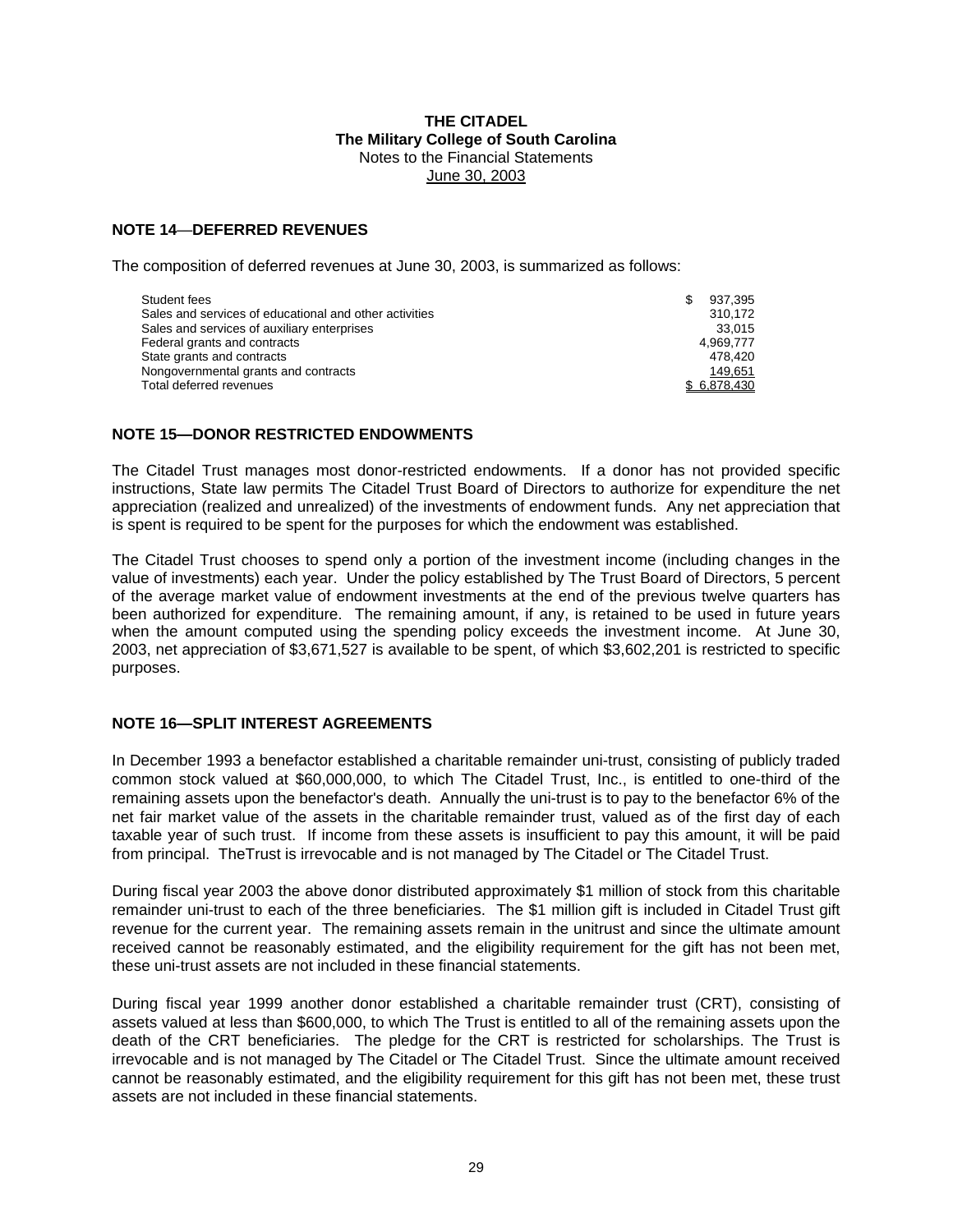### **NOTE 16—SPLIT INTEREST AGREEMENTS (continued)**

During fiscal year 2000 a donor established a charitable gift annuity that provides for fixed payments to the donor for his lifetime. At the termination of the agreement the remaining assets of the gift annuity will become available to The Citadel Trust for general institutional purposes. This annuity fund is held and separately managed by The Citadel Trust. At the end of each fiscal year an adjustment is made between the liability and the nonexpendable net asset value to record the actuarial gain or loss due to the recomputation of the present value of the liability based on the revised life expectancy of the donor. At June 30, the present value of the annuity payable was \$34,422.

### **NOTE 17—RELATED PARTIES**

Certain separately chartered legal entities whose activities are related to those of The Citadel exist primarily to provide financial assistance and other support to The Citadel and its educational program. Financial statements for these entities are audited by independent auditors and retained by them. They include The Citadel Foundation (TCF), The Brigadier Foundation (TBF), and The Citadel Alumni Association (CAA). The activities of these entities are not included in The Citadel's financial statements. However, The Citadel's statements include transactions between The Citadel and these related parties.

In conjunction with its implementation of GASB Statement No. 14, management reviewed its relationships with the entities described in this note. The Citadel excluded these entities from the reporting entity because it is not financially accountable for them. As an amendment to Statement 14, the GASB has issued Statement No. 39 providing additional guidance to determine if these entities should be reported as component units in financial statements for periods beginning after June 15, 2003. Management will again review its relationship with these entities in accordance with the new standard at its effective date.

Following is a more detailed discussion of each of these entities and a summary of significant transactions (if any) between these entities and The Citadel for the year ended June 30, 2003.

*The Citadel Foundation* (TCF) was established in 1961 as The Citadel Development Foundation, a separately chartered corporation. The Foundation's original goal was to support academic programs at The Citadel. In August 2000, The Citadel Development Foundation amended its charter to establish The Citadel Foundation as the College's official fundraising entity. TCF handles all gifts to the Foundation; gifts to restricted accounts, programs, and activities at the College; and gifts to The Citadel Brigadier Foundation and The Citadel Alumni Association for their specific activities and programs. TCF is governed by a board comprised of directors of the former Citadel Development Foundation, plus three other ex-officio members: the chairman of The Citadel Board of Visitors, the president of The Citadel, and a representative from The Citadel Brigadier Foundation.

As the College's official fundraising organization, TCF solicits, receives, manages and disburses contributions to The College. Contributions to TCF programs are retained at the Foundation, while gifts to restricted programs and endowments at the College, as well as gifts to The Citadel Brigadier Foundation and the Citadel Alumni Association, are forwarded to the respective organizations.

For the fiscal year ended June 30, 2003, TCF collected contributions of \$4,482,853 on behalf of The Citadel and The Citadel Trust. \$4,018,915 of this total was recorded as gifts, \$404,633 was recorded as additions to permanent endowments, and \$59,005 was recorded as capital gifts in nonoperating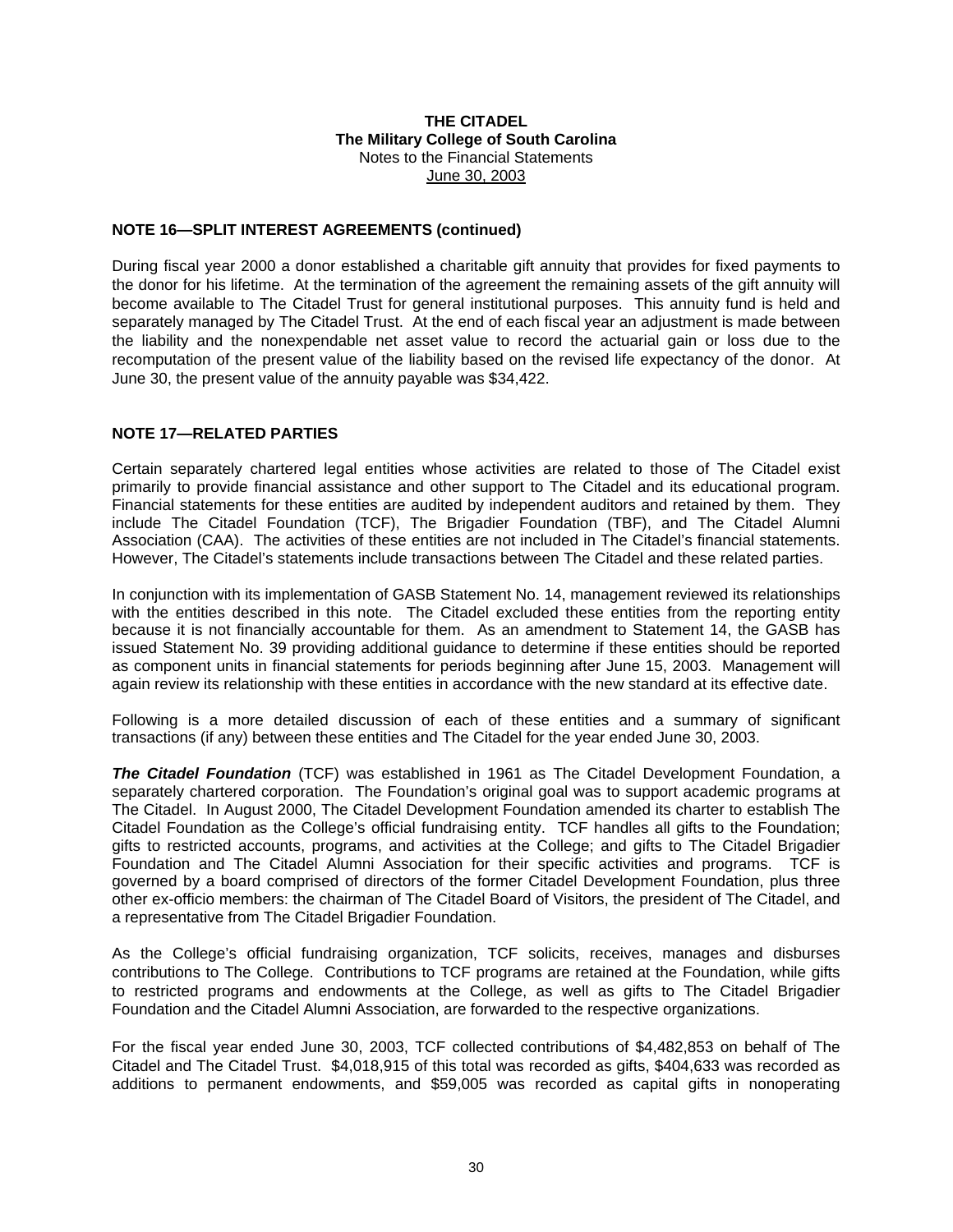### **NOTE 17—RELATED PARTIES (continued)**

revenues. The Citadel Trust reimbursed TCF for direct expenses of \$610 and paid TCF a fee of \$391,616 for its fundraising services.

In addition, The Citadel and The Citadel Trust recorded non-governmental grants of \$4,439,801 from TCF in nonoperating revenues for the fiscal year ending June 30, 2003. These funds were used to support scholarships and various academic programs at the College.

A summary of other transactions and balances at June 30, 2003, follows:

| Reimbursement to The Citadel for certain expenses incurred on       |           |  |
|---------------------------------------------------------------------|-----------|--|
| behalf of TCF                                                       | \$240,255 |  |
| Funds received by The Citadel for TCF's share of Citadel Magazine's |           |  |
| Publication costs                                                   | \$7.541   |  |
| Balance due from TCF                                                | \$658,935 |  |

*The Brigadier Foundation* (TBF) is a separately chartered corporation organized exclusively to receive and manage private funds for support of athletic programs at The Citadel. TBF's activities are governed by its Board of Directors.

Funds raised by TBF are used to provide scholarships for varsity athletes at The Citadel. The Citadel recorded gifts of \$890,000 from TBF in nonoperating revenues for the fiscal year ending June 30, 2003. These funds were used to support athletic scholarships at the College.

TBF is indebted to The Citadel for \$69,000 as of June 30, 2003, for the athletic grants-in-aid on an interestfree note dated October 10, 1984, in the original amount of \$208,436. The Citadel has not established a payment schedule for this loan.

A summary of other transactions and balances at June 30, 2003, follows:

| Reimbursement to The Citadel for certain expenses incurred on       |     |             |
|---------------------------------------------------------------------|-----|-------------|
| behalf of TBF                                                       |     | \$1,317,366 |
| Funds received by The Citadel for TBF's share of Citadel Magazine's |     |             |
| publication costs                                                   | -SS | 5.044       |
| Balance due from TBF                                                |     | -∩-         |

**Citadel Alumni Association** is a separately chartered corporation organized exclusively to promote alumni activities at The Citadel. CAA's activities are governed by its Board of Directors.

The College shares the costs of operating the newly renovated John Monroe Holliday Alumni Center building with CAA. Expenses related to routine operations of the alumni center are allocated based on the joint use of the building by Citadel staff who function as both the College Alumni Office and the Alumni Association Office. All expenses related to income production are borne by the Alumni Association. The Alumni Association prepares an annual accounting of the net income of rental activities each May. After covering Alumni Association income producing costs, any amount remaining is split on the same basis as building operating expenses. For the year ending June 30, 2003, The Citadel's share of John Monroe Holliday Alumni operating profits was \$116,667 and is recorded as other nonoperating revenue.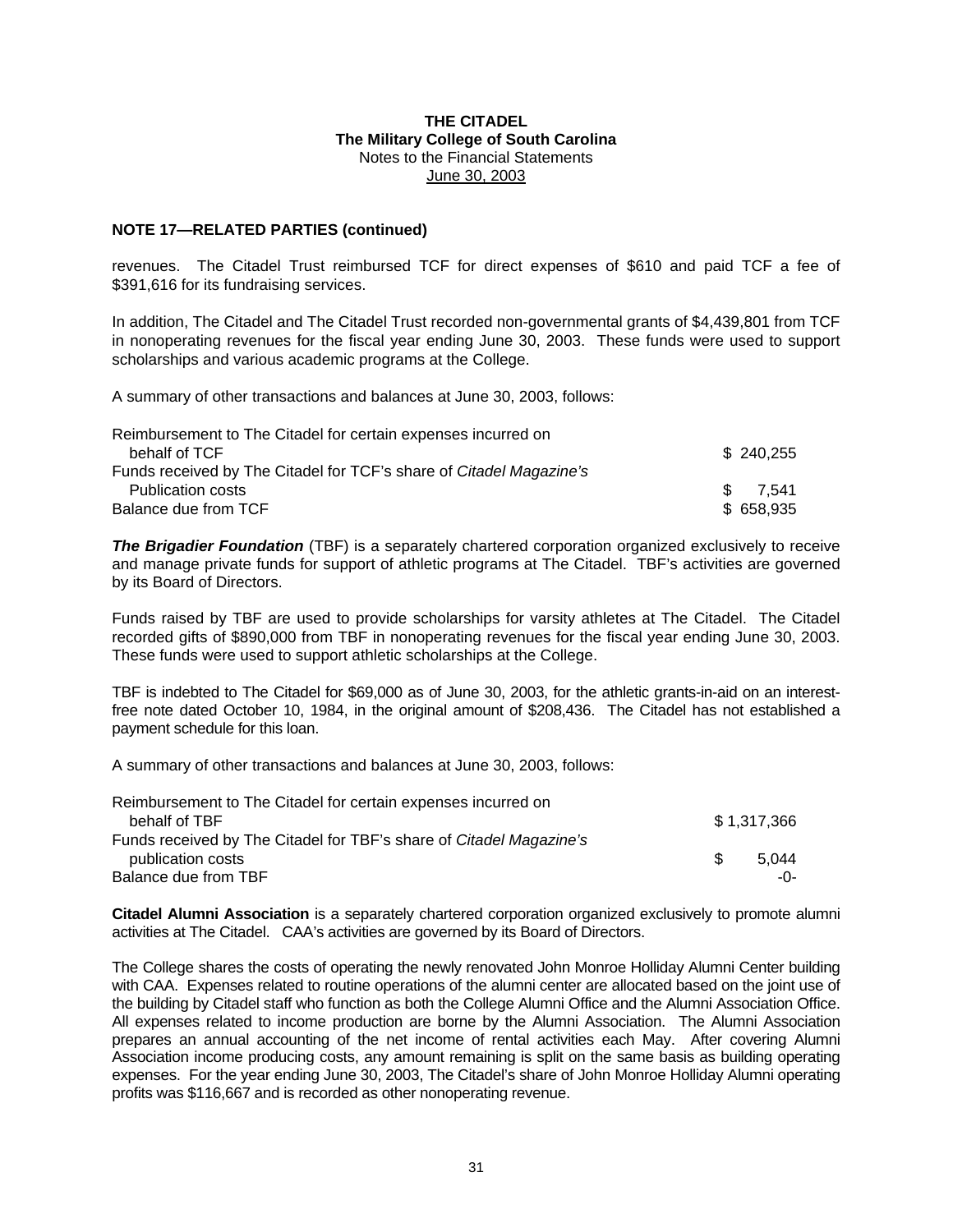### **NOTE 17—RELATED PARTIES (continued)**

A summary of other transactions and balances at June 30, 2003, follows:

| Reimbursement to The Citadel for certain expenses incurred on       |           |
|---------------------------------------------------------------------|-----------|
| behalf of CAA                                                       | \$403.564 |
| Funds received by The Citadel for CAA's share of Citadel Magazine's |           |
| publication costs                                                   | \$15.899  |
| Balance due from CAA                                                | -0-       |

### **NOTE 18—TRANSACTIONS WITH STATE ENTITIES**

The Citadel is granted an annual appropriation for operating purposes as authorized by the General Assembly of the State of South Carolina. State appropriations are recognized as revenue when received and available. Amounts that are not expended by fiscal year-end lapse and are required to be returned to the General Fund of the State unless the College receives authorization from the General Assembly to carry the funds over to the next year.

The original appropriation is The Citadel's base budget amount presented in the General Funds column of Section 5C, Part IA of the 2002-03 Appropriation Act. The following is a reconciliation of the original appropriation as enacted by the General Assembly to state appropriations revenue reported in the financial statements for the fiscal year ended June 30, 2003:

| <b>State Appropriations</b>                                                                                                              |                   |
|------------------------------------------------------------------------------------------------------------------------------------------|-------------------|
| Original appropriation                                                                                                                   | 17,139,628<br>\$. |
| Less 4.5% reduction                                                                                                                      | (860, 588)        |
| Less 3.73 % reduction                                                                                                                    | (609, 955)        |
| State Budget and Control Board Allocations:                                                                                              |                   |
| Employee Base Pay Increases and Related Employee Benefits<br>Appropriation allocations from the State Commission on Higher<br>Education: | 54.815            |
| For Academic Endowment Match                                                                                                             | 30.706            |
| <b>Total State Appropriation Revenues</b>                                                                                                | 15,754,606        |
| <b>State Capital Appropriations</b>                                                                                                      | \$                |
| Capital Improvement Bond Acts                                                                                                            | 232.789           |

The Citadel received substantial funding from the Commission on Higher Education (CHE) for scholarships on behalf of students that are accounted for as operating State grants and contracts. Additional amounts received from CHE are accounted for as nonoperating revenue. The Citadel also receives State funds from various other State agencies for public service projects. Following is a summary of amounts received from State agencies for scholarships, sponsored research and public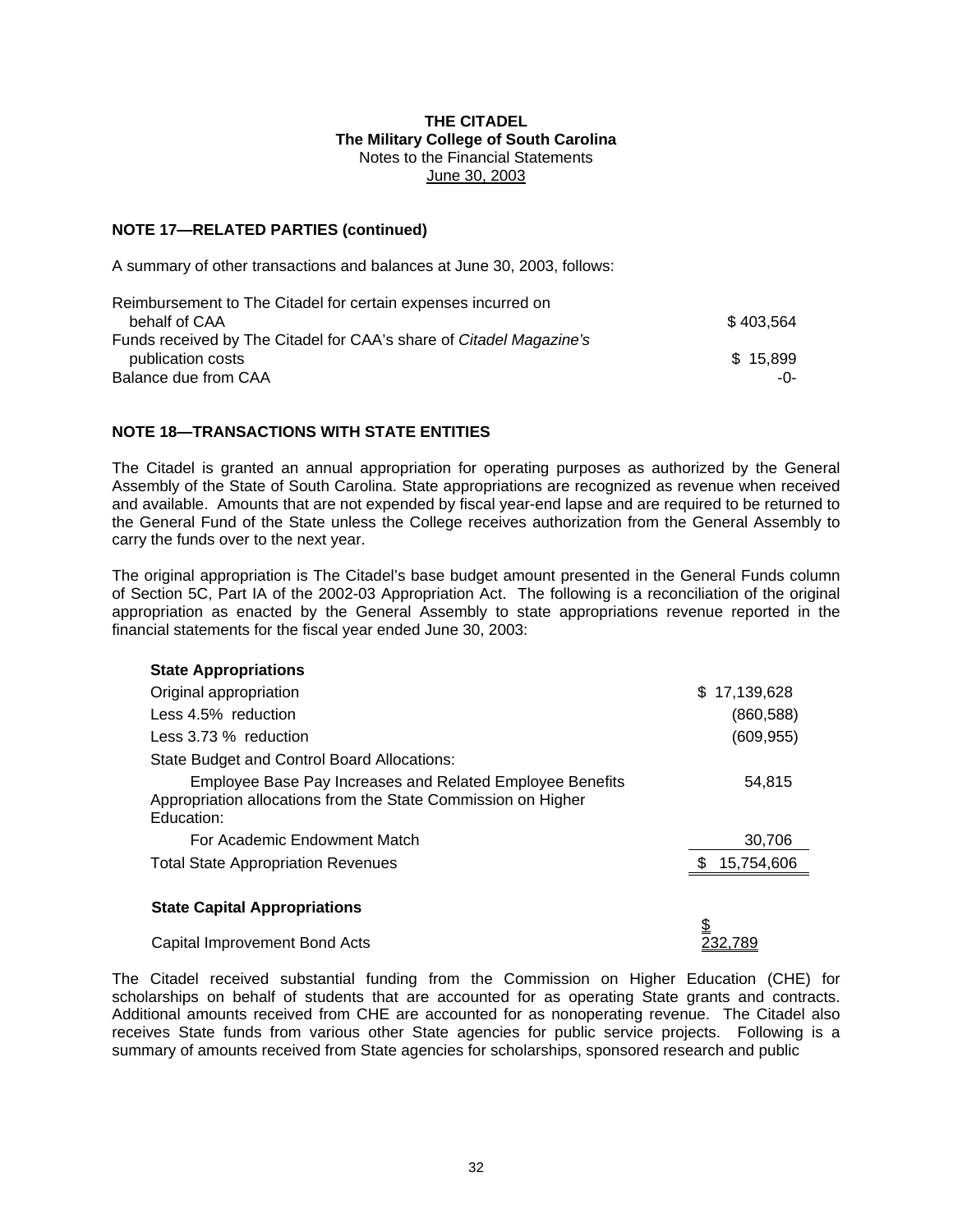## **NOTE 18—TRANSACTIONS WITH STATE ENTITIES (continued)**

service projects for the fiscal year ended June 30, 2003:

| Other amounts received from State agencies                       |    | <b>Operating</b><br>Revenue |    | Nonoperating<br>Revenue |  |
|------------------------------------------------------------------|----|-----------------------------|----|-------------------------|--|
| Received from the Commission on Higher Education (CHE):          |    |                             |    |                         |  |
| <b>LIFE Scholarships</b>                                         | \$ | 1,021,617                   | \$ |                         |  |
| <b>Palmetto Fellows Scholarships</b>                             |    | 90.760                      |    |                         |  |
| Need-Based Grants                                                |    | 161,430                     |    |                         |  |
| Hope Scholarships                                                |    | 94.075                      |    |                         |  |
| <b>Technology Grant Program</b>                                  |    |                             |    | 310,172                 |  |
| Access and Equity Competitive Grants                             |    |                             |    | 11,718                  |  |
| Gaining Early Awareness and Readiness for Undergraduate Programs |    |                             |    | 37.581                  |  |
| Received from various other state agencies                       |    | 112,157                     |    |                         |  |
|                                                                  | \$ | 1.480.039                   | \$ | 359.471                 |  |

The Citadel provided no significant services free of charge to any State agency during the fiscal year. Services received at no cost from State agencies include maintenance of certain accounting records by the Comptroller General; banking, bond trustee and investment services from the State Treasurer; legal services from the Attorney General; and grants services from the Governor's Office.

Other services received at no cost from the various offices of the State Budget and Control Board include pension plan administration, insurance plans administration, audit services, personnel management, assistance in the preparation of the State Budget, review and approval of certain budget amendments, procurement services, and other centralized functions.

The Citadel had financial transactions with various State agencies during the fiscal year. Significant payments were made to divisions of the State Budget and Control Board for pension and insurance plans employee and employer contributions, insurance coverage, office supplies, and interagency mail. Significant payments were also made for unemployment and workers′ compensation coverage for employees to the Employment Security Commission and State Accident Fund. The amounts of 2003 expenditures applicable to related transactions with State entities are not readily available.

### **NOTE 19—RISK MANAGEMENT**

The Citadel is exposed to various risks of loss and maintains State or commercial insurance coverage for each of those risks. Management believes such coverage is sufficient to preclude any significant uninsured losses for the covered risks. Settlement claims have not exceeded this coverage in any of the past three years.

The State of South Carolina believes it is more economical to manage certain risks internally and set aside assets for claim settlement. Several State funds accumulate assets and the State itself assumes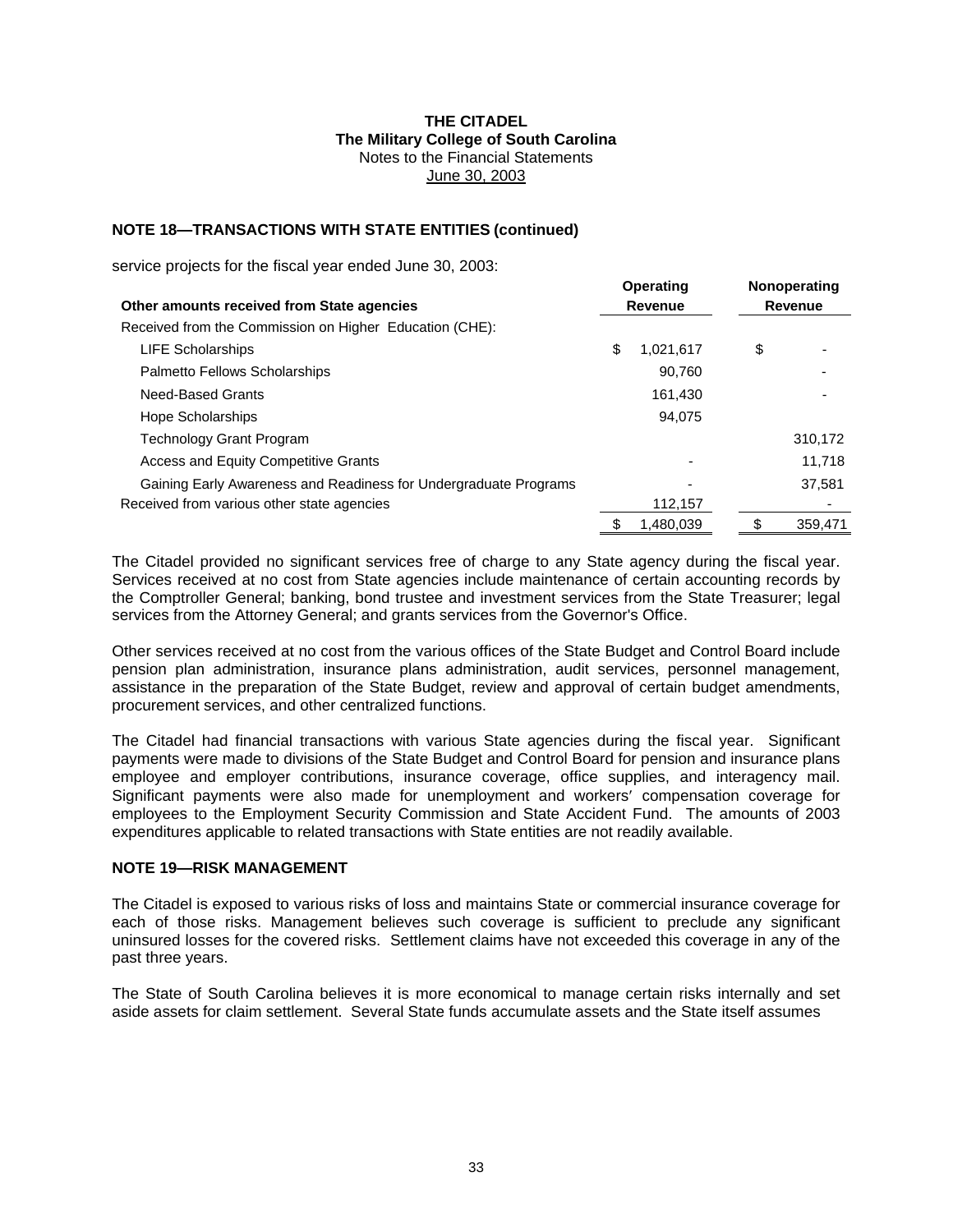#### **NOTE 19—RISK MANAGEMENT (continued)**

substantially all the risk for the following claims of covered employees:

Unemployment compensation benefits Worker's compensation benefits for job-related illnesses or injuries Health and dental insurance benefits Long-term disability and group-life insurance benefits

Employees elect health insurance coverage through either a health maintenance organization or through the State's self-insured plan.

The Citadel and other entities pay premiums to the State's Insurance Reserve Fund (IRF), which issues policies, accumulates assets to cover the risk of loss, and pays claims incurred for covered losses relating to the following activities:

Theft, damage to, or destruction of assets Real property, its contents, and other equipment Motor vehicles and watercraft **Torts** Natural disasters Medical malpractice claims against the Infirmary

The IRF is a self-insurer and purchases reinsurance to obtain certain services and to limit losses in certain areas. The IRF's rates are determined actuarially.

The Citadel obtains coverage through a commercial insurer for employee fidelity bond insurance for all employees for losses arising from theft or misappropriation.

#### **NOTE 20—OPERATING EXPENSES BY FUNCTION**

Operating expenses by functional classification for the year ended June 30, 2003, are summarized as follows:

|                                 | Compensation | Supplies      |                  | Scholarships    |              |              |
|---------------------------------|--------------|---------------|------------------|-----------------|--------------|--------------|
|                                 | and Benefits | and Services  | <b>Utilities</b> | and Fellowships | Depreciation | <b>Total</b> |
| Instruction                     | \$14.946.082 | .393.085<br>S | \$               | 9.144           | \$           | \$16,348,311 |
| Research                        | 143.088      | 222,031       | 59               | ٠               |              | 365,178      |
| <b>Public Service</b>           | 625.811      | 1.408.542     | 2,950            | 387.964         |              | 2,425,267    |
| Academic Support                | 2.747.992    | 1.743.212     |                  | 44.984          |              | 4,536,188    |
| <b>Student Services</b>         | 3.514.649    | 1.777.294     | 15,663           | 45,534          |              | 5,353,140    |
| <b>Institutional Support</b>    | 4,495,030    | 706.094       |                  |                 |              | 5,201,124    |
| Operations & Maint. of Plant    | 3,122,641    | 4.484.648     | 477.406          |                 |              | 9,084,695    |
| Scholarships & Fellowships      | 53.187       | 52.726        |                  | 1.726.967       |              | 1,832,880    |
| <b>Auxiliary Enterprises</b>    | 5.194.591    | 12.926.055    | 981.082          | 12.770          |              | 19.114.498   |
| Depreciation                    |              |               |                  | ٠               | 3,198,901    | 3,198,901    |
| <b>Total Operating Expenses</b> | \$34.843.071 | \$24.713.687  | \$2.477.160      | 2.227.363       | \$3.198.901  | \$67.460.182 |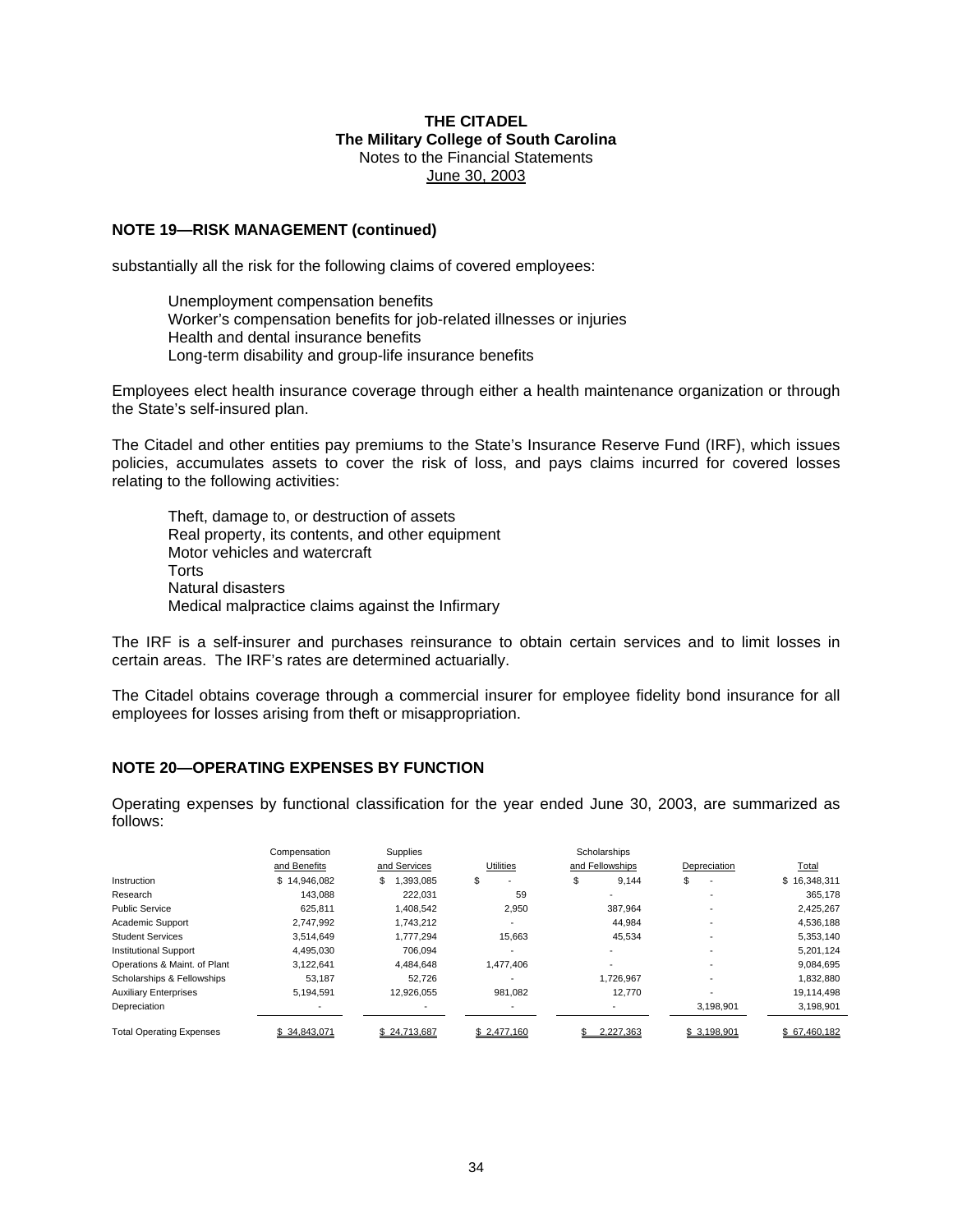## **NOTE 21 – DETAILS OF RESTRICTED ASSETS**

The purposes and amounts of restricted assets are as follows:

|                                                               | <b>Citadel</b>  |                         | <b>Citadel Trust</b>   |
|---------------------------------------------------------------|-----------------|-------------------------|------------------------|
| <b>Cash and Cash Equivalents:</b>                             |                 |                         |                        |
| Current:                                                      |                 |                         |                        |
| As specified by donors/sponsors                               | \$<br>4,394,500 | \$                      | 242,522                |
| Debt service                                                  | 8,313           |                         |                        |
| College administered loan program                             |                 |                         | 63,022                 |
| <b>Total Current</b>                                          | \$<br>4.402.813 | \$                      | 305.544                |
| Noncurrent:                                                   |                 |                         |                        |
| Endowment                                                     | \$<br>242,591   | \$                      | 1,569,539              |
| Federal Perkins Loan Program                                  | 98,121          |                         |                        |
| Capital projects                                              | 7,219,126       |                         | 8,872                  |
| Cash held for other parties                                   | 60,815          |                         |                        |
| <b>Total noncurrent</b>                                       | \$<br>7.620.653 | \$                      | 1.578.411              |
|                                                               |                 |                         |                        |
| Investments:                                                  |                 |                         |                        |
| Current:                                                      |                 |                         |                        |
| As specified by donors/sponsors<br><b>Total Current</b>       |                 | \$                      | 5,751,560<br>5,751,560 |
|                                                               |                 |                         |                        |
| Noncurrent:                                                   |                 |                         |                        |
| Endowment                                                     | \$              | \$                      | 33,593,615             |
| College administered loan program                             |                 |                         | 470,425                |
| Capital projects                                              |                 |                         | 189,910                |
| <b>Total noncurrent</b>                                       | \$              | \$                      | 34,253,950             |
| Pledges:                                                      |                 |                         |                        |
| Current:                                                      |                 |                         |                        |
| As specified by donors/sponsors                               | \$<br>145,588   | \$                      | 490,195                |
| Capital projects                                              |                 |                         | 18,382                 |
| <b>Total Current</b>                                          | \$<br>145,588   | $\overline{\mathbb{S}}$ | 508,577                |
| Noncurrent:                                                   |                 |                         |                        |
| As specified by donors/sponsors                               | \$<br>126,997   | \$                      | 951,745                |
| <b>Total noncurrent</b>                                       | \$<br>126,997   | \$                      | 951,745                |
|                                                               |                 |                         |                        |
| <b>Student Loans Receivable:</b>                              |                 |                         |                        |
| Current:                                                      |                 |                         |                        |
| College administered loan program<br><b>Total Current</b>     | \$              | \$                      | 64,989<br>64,989       |
|                                                               |                 |                         |                        |
| Noncurrent:                                                   |                 |                         |                        |
| College administered loan program                             | \$              | \$                      | 392,622                |
| Federal Perkins Loan Program                                  | 548,486         |                         |                        |
| <b>Total noncurrent</b>                                       | \$<br>548,486   | \$                      | 392,622                |
|                                                               |                 |                         |                        |
| <b>Cash Surrender Value of Life Insurance:</b><br>Noncurrent: |                 |                         |                        |
| Endowments                                                    | \$              | \$                      | 359,701                |
| Total noncurrent                                              | \$              | \$                      | 359,701                |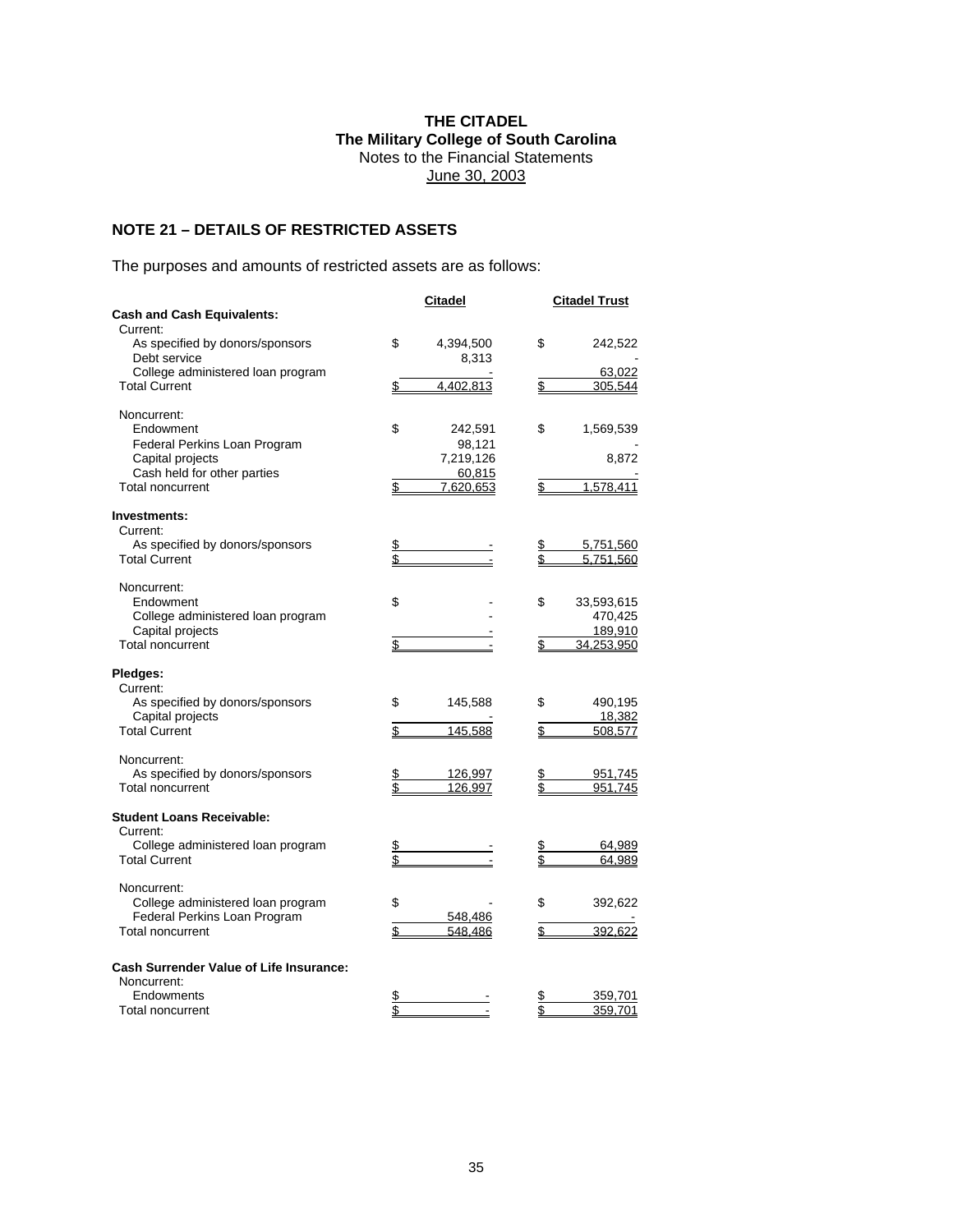### **NOTE 22—INFORMATION FOR INCLUSION IN THE STATE GOVERNMENT-WIDE STATEMENT OF ACTIVITIES**

The Citadel's transactions are reported in the Higher Education Fund, an enterprise fund, of the State of South Carolina. The following is information needed to present the College's business-type activities in the State's government-wide Statement of Activities. Prior year amounts have been reclassified to reflect current year category changes.

|                                         |                   |                   | Increase/        |
|-----------------------------------------|-------------------|-------------------|------------------|
| <b>The Citadel</b>                      | 2003              | 2002              | (Decrease)       |
| Charges for services                    | 40,128,486        | 37,456,126<br>\$. | 2,672,360<br>\$. |
| Operating grants and contributions      | 7,879,980         | 6,856,323         | 1,023,657        |
| Capital grants and contributions        | 10,320,556        | 147,822           | 10,172,734       |
| Less expenses                           | (68, 705, 451)    | (65, 393, 418)    | (3,312,033)      |
| Net program revenue (expense)           | (10, 376, 429)    | (20.933.147)      | 10,556,718       |
| General revenues:                       |                   |                   |                  |
| Transfers:                              |                   |                   |                  |
| State appropriation                     | 15,754,606        | 17,710,187        | (1,955,581)      |
| State capital improvement bond proceeds | 232,789           | 2,638,650         | (2,405,861)      |
| Transfers from The Citadel Trust        | 3,204,796         | 3,906,813         | (702, 017)       |
| Total general revenue and transfers     | 19,192,191        | 24,255,650        | (5,063,459)      |
| Change in net assets                    | 8,815,762         | 3,322,503         | 5,493,259        |
| Net assets - beginning                  | 68,891,855        | 65,569,352        | 3,322,503        |
| Net assets - ending                     | 77,707,617<br>\$  | 68,891,855        | \$<br>8,815,762  |
|                                         |                   |                   |                  |
|                                         |                   |                   | Increase/        |
| <b>The Citadel Trust</b>                | 2003              | 2002              | (Decrease)       |
| Operating grants and contributions      | \$<br>4,775,854   | \$<br>506,128     | \$<br>4,269,726  |
| Capital grants and contributions        | 59,005            | 13,547            | 45,458           |
| Less expenses                           | (112, 370)        | (72, 171)         | (40, 199)        |
| Net program revenue (expense)           | 4,722,489         | 447,504           | 4,274,985        |
| General revenues:                       |                   |                   |                  |
| Contributions to permanent endowments   | 404,633           | 909,710           | (505,077)        |
| Transfers:                              |                   |                   |                  |
| <b>Transfers to The Citadel</b>         | (3,204,796)       | (3,906,813)       | 702,017          |
| Total general revenue and transfers     | (2,800,163)       | (2,997,103)       | 196,940          |
| Change in net assets                    | 1,922,326         | (2,549,599)       | 4,471,925        |
| Net assets - beginning                  | 45,286,265        | 47,835,864        | (2,549,599)      |
| Net assets - ending                     | 47.208.591<br>\$. | 45,286,265<br>\$  | \$<br>1,922,326  |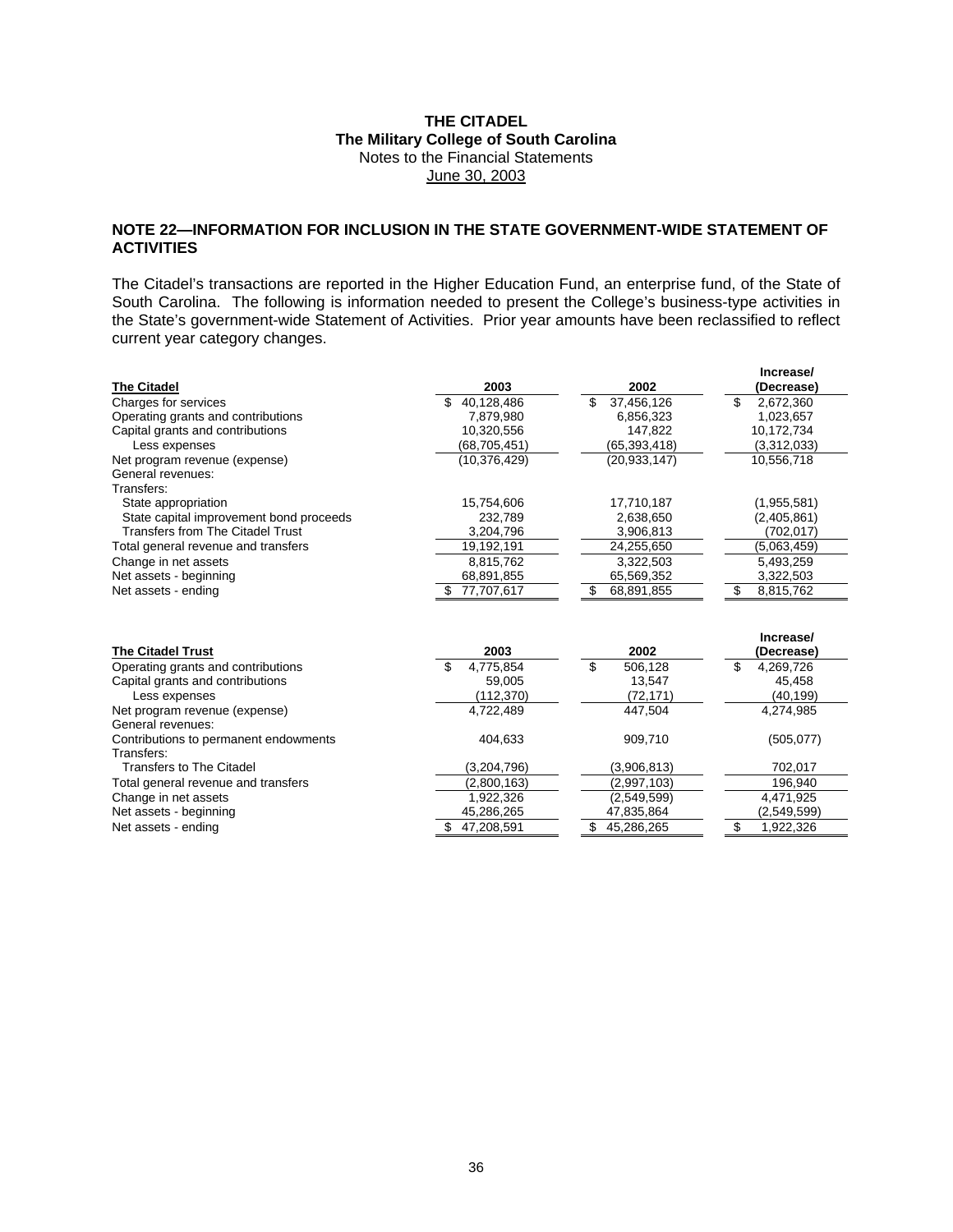#### THE CITADEL The Military College of South Carolina Schedule of Expenditures of Federal Awards For the Year Ended June 30, 2003

| <b>Federal Grantor/Program Title</b>                                                                                                                                                            | Federal<br><b>CFDA</b><br><b>Number</b> | Pass-Through<br>Grantor's<br><b>Number</b> | <b>Total</b><br><b>Expenditures</b> |
|-------------------------------------------------------------------------------------------------------------------------------------------------------------------------------------------------|-----------------------------------------|--------------------------------------------|-------------------------------------|
| Direct Programs:                                                                                                                                                                                |                                         |                                            |                                     |
| U.S Department of Defense<br><b>Barracks Construction</b>                                                                                                                                       | 12.XXX                                  | DASW01-02-1-0014                           | 10,644,371                          |
| U.S Department of Justice                                                                                                                                                                       |                                         |                                            |                                     |
| South Carolina Police Corp                                                                                                                                                                      | 16.712                                  | None                                       | 1,258,668                           |
| <b>Enforcing Underage Drinking Laws</b>                                                                                                                                                         | 16.727                                  | CID-EUDL-2                                 | 11,000                              |
| Total U. S. Department of Justice                                                                                                                                                               |                                         |                                            | 1,269,668                           |
| U.S Department of Labor                                                                                                                                                                         |                                         |                                            |                                     |
| School-to-Work Opportunities Initiative                                                                                                                                                         | 17.249                                  | 00VS015                                    | 11,645                              |
| Promotion of the Humanities                                                                                                                                                                     |                                         |                                            |                                     |
| The Citadel Conference on Human Rights                                                                                                                                                          | 45.129                                  | 1-0799-1                                   | 14,248                              |
| <b>Scottish Studies Conference</b>                                                                                                                                                              | 45.129                                  | 1-0856-1                                   | 3,680                               |
|                                                                                                                                                                                                 |                                         |                                            | 17,928                              |
| National Science Foundation                                                                                                                                                                     |                                         |                                            |                                     |
| Automatic Photmetric Telescope for Reasearch                                                                                                                                                    | 47.049                                  | AST-0071260                                | 379                                 |
| U.S Department of Education                                                                                                                                                                     |                                         |                                            |                                     |
| Supplemental Educational Opportunity Grant                                                                                                                                                      | 84.007                                  | P007013769                                 | 77,757                              |
| <b>Federal Work Study</b>                                                                                                                                                                       | 84.033                                  | P033A73769                                 | 23,334                              |
| Federal Perkins Loan Program                                                                                                                                                                    | 84.038                                  | P038A73769                                 | 3,261                               |
| Federal Pell Grant Program                                                                                                                                                                      | 84.063                                  | P063P011532                                | 912,990                             |
| William D. Ford Direct Loan Program<br>Total U. S. Department of Education                                                                                                                      | 84.268                                  | None                                       | 10,699,031<br>11,716,373            |
| U.S. Department of Commerce<br>Passed through SC Sea Grant Consortium:<br>Succession of Tidal Freshwater Wetlands on the Cooper River<br>Impact of Mosquito Control Agents<br>Sea Grant Support | 11.414<br>11.417<br>11.417              | NA16RG2250<br>NA86RG0052<br>NA86RG0052     | 155<br>3,754<br>9,593               |
|                                                                                                                                                                                                 |                                         |                                            | 13,502                              |
| U.S. Department of Defense<br>Passed through Clemson University:                                                                                                                                |                                         |                                            |                                     |
| <b>Troops to Teachers</b>                                                                                                                                                                       | 12.999                                  | 2002373                                    | 10,394                              |
| <b>NASA</b>                                                                                                                                                                                     |                                         |                                            |                                     |
| Passed through The College of Charleston:                                                                                                                                                       |                                         |                                            |                                     |
| SC Space Grant Consortium                                                                                                                                                                       | 43.001                                  | NGT5-4099                                  | 2,830                               |
| Passed through The Catholic University of America                                                                                                                                               |                                         |                                            |                                     |
| Abundance of Heavy Elements in Late B and                                                                                                                                                       |                                         |                                            |                                     |
| Early A Stars                                                                                                                                                                                   | 43.001                                  | 362290-1SC                                 | 18,119                              |
| <b>Total NASA</b>                                                                                                                                                                               |                                         |                                            | 20.949                              |
| <b>National Science Foundation</b>                                                                                                                                                              |                                         |                                            |                                     |
| Passed through The College of Charleston:                                                                                                                                                       |                                         |                                            |                                     |
| <b>CCD Spectrophotomete</b>                                                                                                                                                                     | 47.049                                  | AST-0115612                                | 31,441                              |
| Hypercapnic Hypoxia Impacts Shrimp Immune Defenses                                                                                                                                              | 47.074                                  | IBN-0212921                                | 17,964                              |
| <b>Total National Science Foundation</b>                                                                                                                                                        |                                         |                                            | 49,405                              |
| U.S. Department of Energy                                                                                                                                                                       |                                         |                                            |                                     |
| Passed through The SC Budget and Control Board -                                                                                                                                                |                                         |                                            |                                     |
| <b>SC Energy Office</b>                                                                                                                                                                         |                                         |                                            |                                     |
| Rewards For Higher Education Energy Efficiency                                                                                                                                                  |                                         |                                            |                                     |
| <b>Project Programs</b>                                                                                                                                                                         | 81.041                                  | 22118                                      | 9,574                               |
|                                                                                                                                                                                                 |                                         | 36                                         |                                     |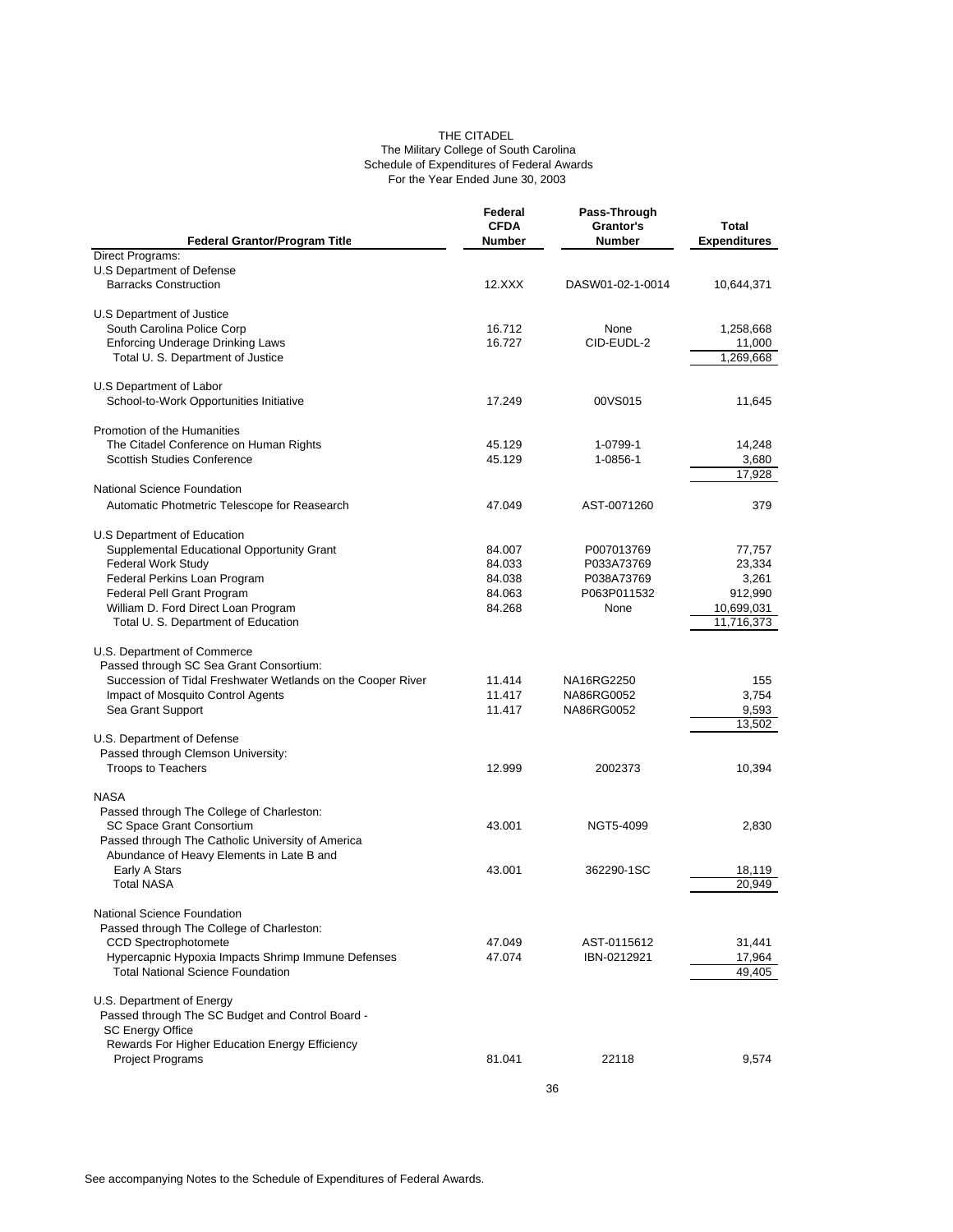#### THE CITADEL The Military College of South Carolina Schedule of Expenditures of Federal Awards For the Year Ended June 30, 2003

| U.S. Department of Education                      |        |             |            |
|---------------------------------------------------|--------|-------------|------------|
| Passed through The SC Commission on Higher        |        |             |            |
| Education                                         |        |             |            |
| Gaining Early Awareness and Readiness for         |        |             |            |
| Undergraduate Programs                            | 84.334 | P334A990172 | 108.876    |
| Passed through The SC Department of Education     |        |             |            |
| Title II Standards and Assessment                 | 84.336 | 03-F1301    | 4.787      |
| Passed through the National Writing Project Corp. |        |             |            |
| <b>National Writing Project</b>                   | 84.928 | 99-SC09     | 51,303     |
| Total U.S. Department of Education                |        |             | 164,966    |
|                                                   |        |             |            |
| Total Federal Assistance Expendec                 |        |             | 23,929,154 |

- 100 minutes